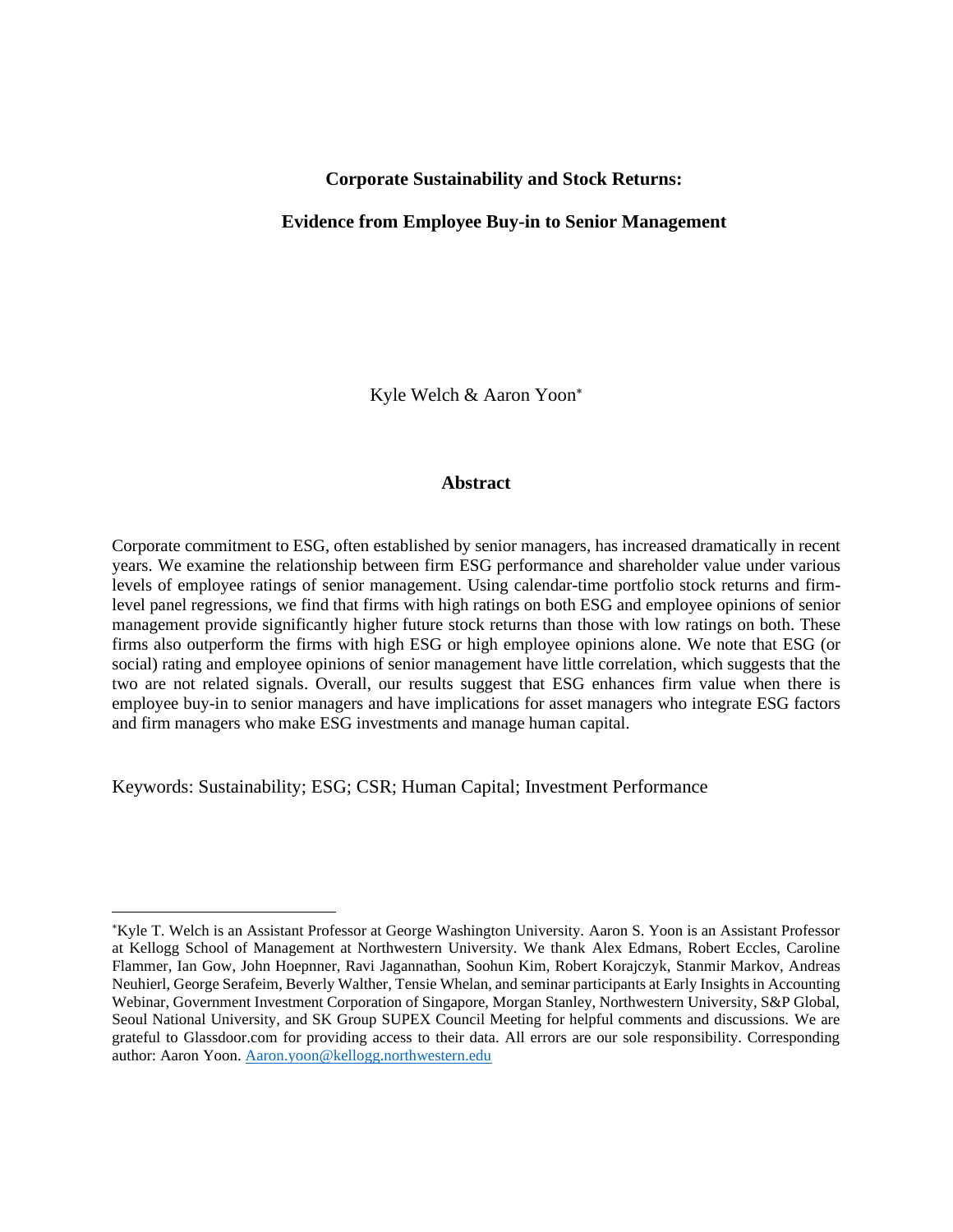## **I. INTRODUCTION**

Trillions in investment capital has already committed to incorporating environmental, social, and corporate governance (ESG) into investment decisions and many corporate executives have also committed to embracing ESG into their decision making process.<sup>1,2</sup> Such dramatic rise in ESG is interesting because ESG is often perceived to destroy shareholder value, which may contradict the fiduciary duty of those who are making ESG commitments (Schanzenbach and Sitkoff, 2020). Not surprisingly, firm engagements in ESG have often faced skepticism and portrayed as serving self-interested managers (Cheng, Hong, and Shue, 2014; Di Giuli and Kostovetsky, 2014). In addition, the evidence on whether and when ESG leads to enhanced shareholder value is relatively small (e.g., Khan, Serafeim, and Yoon, 2016), perhaps because firm ESG investments are hard to quantify, often non-financial, subjective, and correlated with other firm dimensions (Berg, Kolbel, Rigobon, 2019). However, we know that firm investment policies are a key determinant of value, which begs the question of whether and how firm ESG investments may be related to shareholder value.

In this paper, we examine ESG's link to shareholder value under various levels of employee opinions of senior management (i.e., employee buy-in).<sup>3</sup> Prior literature has shown that clarity on the sense of purpose from leaders is important to firm financial performance and also senior managers play an important role in shaping organizational outcomes (Hambrick and Mason, 1984; Bertrand and Schoar, 2003; Gartenberg, Pratt, and Serafeim, 2019). We view that this would also

<sup>&</sup>lt;sup>1</sup> Investment managers that signed the UN Principles for Responsible Investments had over \$110 trillion asset under management in 2020. This is roughly three times larger than the total US market capitalization. Additionally, BlackRock CEO Larry Fink sent a letter to investors in January 2020 detailing his plans to incorporate ESG as a new standard for investing.

 $2$  In August 2019, the Business Roundtable that represents nearly 200 CEOs of America's biggest companies claimed the end to shareholder primacy and called for the role of a corporation to be redefined, suggesting that a large number of firms view sustainability issues as strategically important.

<sup>&</sup>lt;sup>3</sup> In this draft, we use employee buy-in and employee opinions of senior management interchangeably.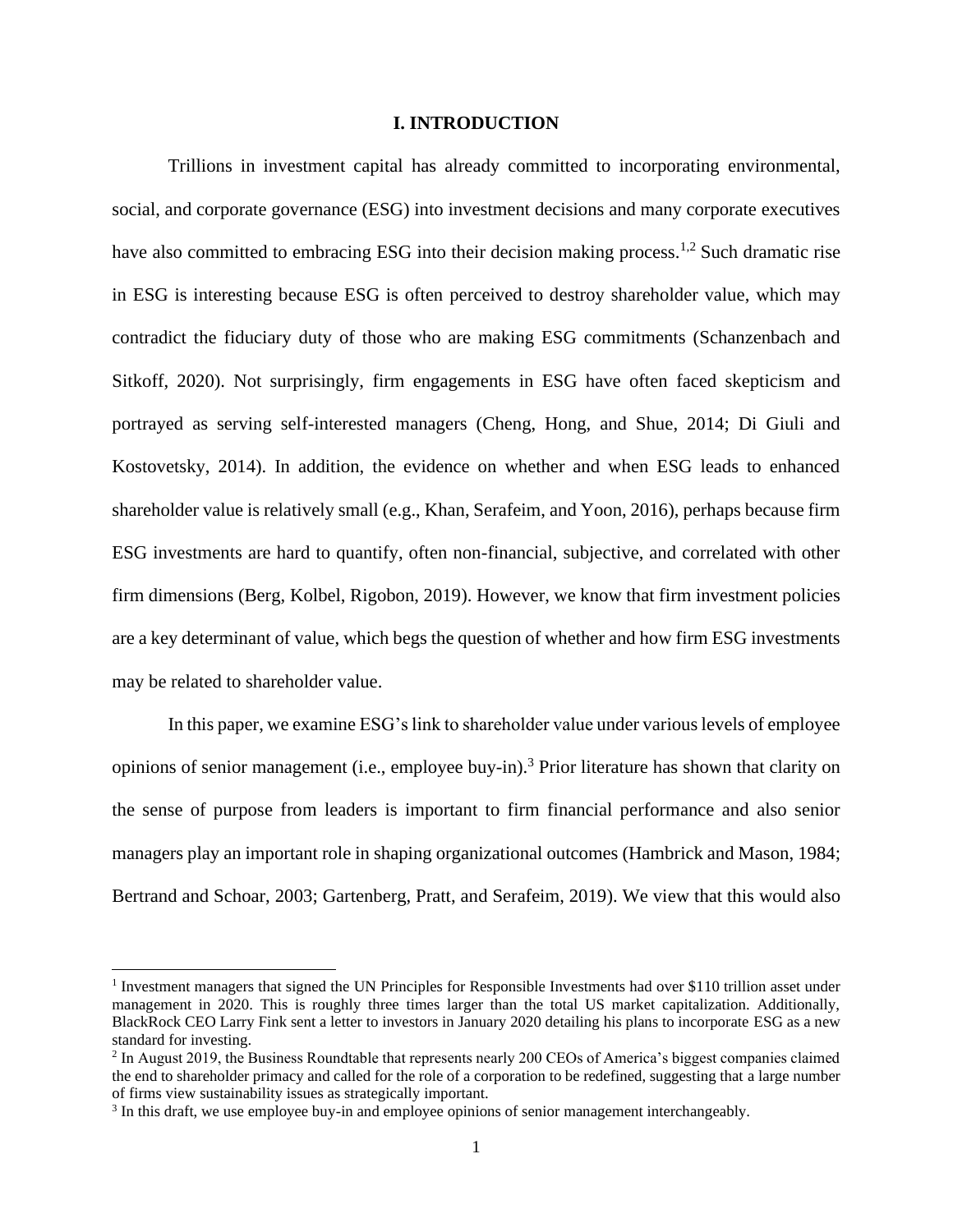hold for firm ESG investments, because ESG is often an initiative led by senior managers of the firm. Moreover, the role of employees in effective execution of ESG would be important because there is an increasing view that human capital is a source for improved quality and innovation rather than an expendable resource or commodity (Zingales, 2000; Edmans, 2011). If so, employee buy-in to senior managers could be related to how effective firm managers can shift the organization and employees to better execute ESG initiatives.

In order to empirically examine our research question, we use ESG data obtained from MSCI ESG Ratings as a signal of firm ESG performance and employee ratings on senior management from Glassdoor as a signal of employee buy-in to senior management. Our data contains 976,125 employee reviews of 9,740 firm-years during the period between 2011 and 2018. We examine future shareholder value implications of our signals by testing for one-year-ahead abnormal stock return performance.<sup>4</sup> We first note that firm ESG rating (and Social rating by itself) exhibits very little correlation with employee opinions on senior management (or even just the opinion on the firm), which suggests that the two are very different signals. Interestingly, this is contrary to a common misperception that ESG, or at least firm social investments (i.e. the "S" of ESG), would be empirically related to how employees perceive senior management and the firm our data presents no such relationship.

In our first test, we consider ESG and employee opinions of senior management as separate signals and create a long short portfolio to place our paper within the existing literature that conducted similar excercises. When we use ESG as the only signal, results indicate that both equaland value-weighted portfolio of firms with high ESG performance do not outperform the portfolio of firms with low ESG performance. This is consistent with the notion suggested by prior literature

<sup>4</sup> Please see Appendix Figure 1. This signal is different from employees' rating on firm, which has been used by recent papers such as Green et al. (2019) as a proxy for employee satisfaction on the firm.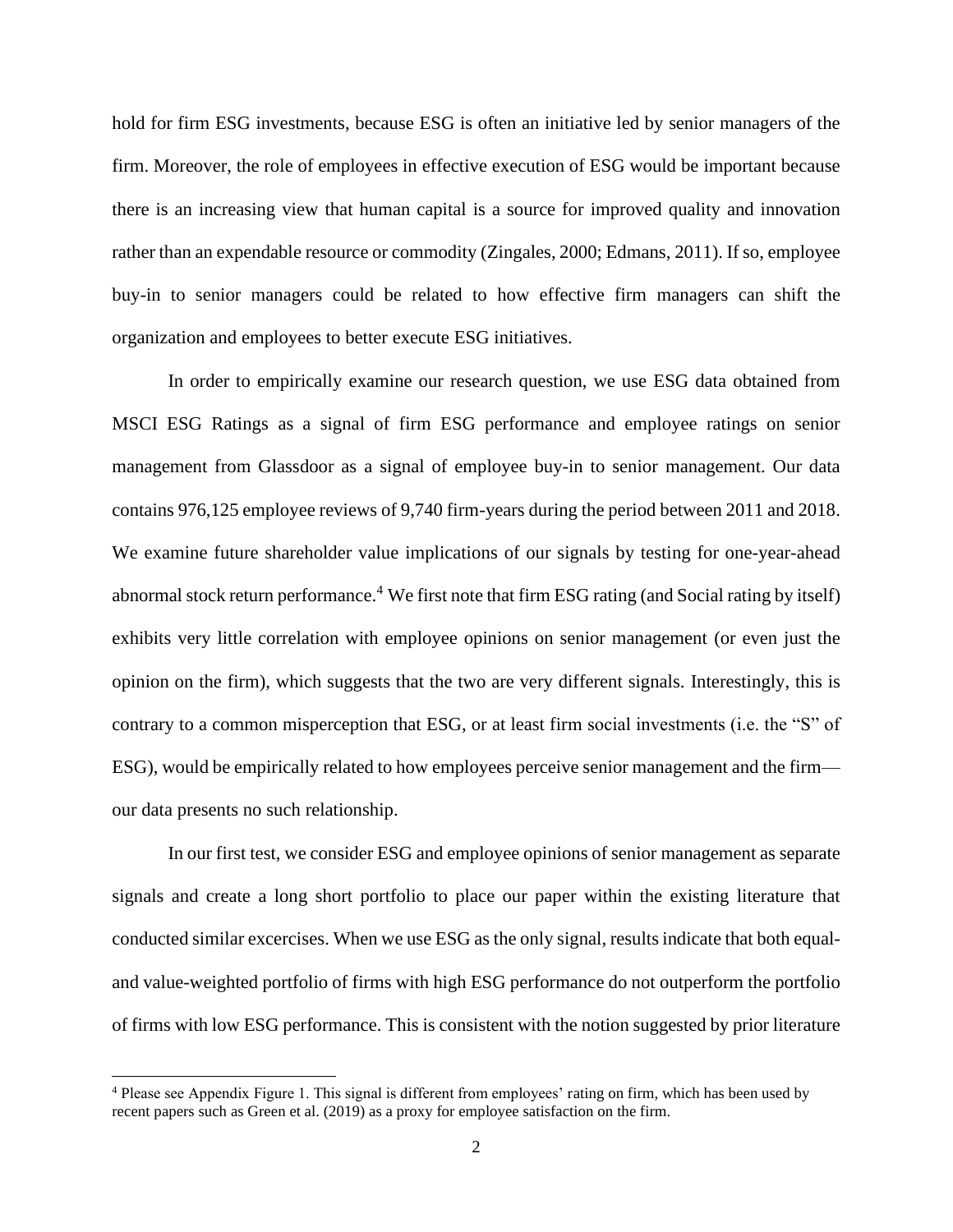that readily available ESG measures are not a pertinent signal to identify alpha when used alone (Margolis and Walsh, 2003). Next, we use employees' opinions of senior management as the only signal to create portfolios and find that long/short portfolio generates an annual equal–weighted (value-weighted) alpha of 2.62% (2.37%). We view this result similar in spirit to with papers such as Gartenberg et al. (2019) that document firms with high purpose exhibiting higher future accounting and stock market performance.

In our main test, we take firms that are in the top quartile of both ESG and employee buyin (i.e., opinions of senior managers) and compare them with firms that are in the bottom for both signals. An equal-weighted (value-weighted) portfolio of firms with high ESG performance and employee opinions of senior management significantly outperform the portfolio of firms with low ratings on both topics by 6.50% (6.64%). These results are confirmed using firm-level panel regressions that account for a host of additional firm characteristics and fixed effects. In addition, we conduct a series of tests to confirm that our results are robust to alternative factor models and portfolio construction rules.

We then compare the firms with high ESG and high buy-in to several different groups of firms using the two as signals. For example, the equal-weighted (value-weighted) portfolio of firms with high ESG performance and employee buy-in outperform the firms with low ESG performance and high employee buy-in by 3.87% (4.01%), the firms with high ESG performance and low employee buy-in by 6.98% (6.67%), and the firms with high ESG alone by 3.92% (3.85%). Most importantly, these firms outperform the firms with high employee buy-in alone by 2.53% and 2.75% when using equal-weighted and value-weighted approaches, respectively. Overall, this set of results suggests that firms with high employee opinions of senior management (or buy-in) and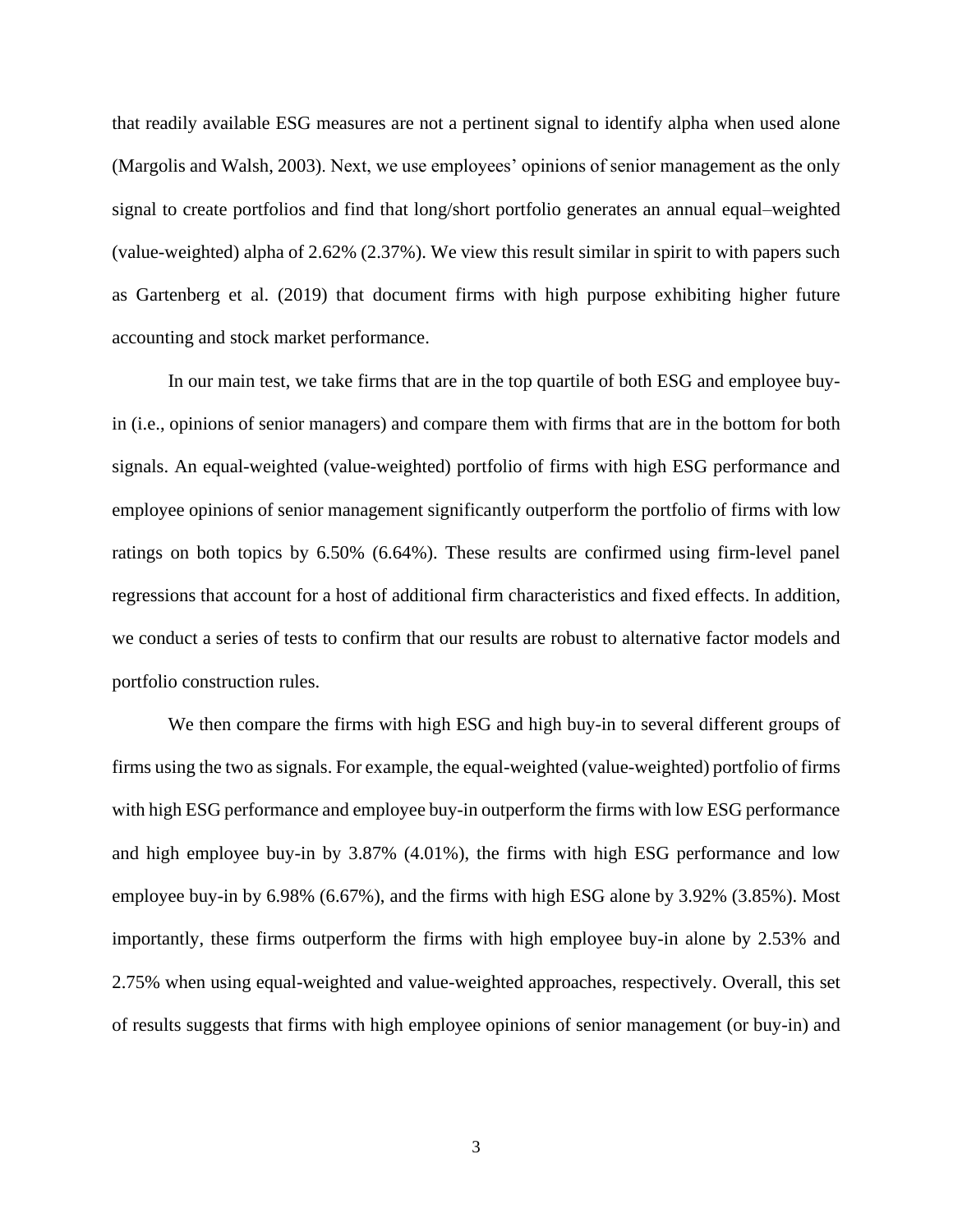high ESG outperform other firms in different categories, and that employee buy-in to senior managers is an important condition for ESG to enhance shareholder value.

Finally, we examine the firm operating performance and its relation to ESG and employee buy-in to see if firm value is driven (in-part) by improved accounting performance. Specifically, we compare the portfolio of firms with high ESG performance and high employee buy-in to firms with low ratings on both metrics. Consistent with the stock return analysis, we find that firms in the long portfolio exhibit significantly higher future Sales and ROE growth than firms in the short portfolio. This result is robust to using different firm-level controls and fixed effects. Overall, we view our results to suggest the following: firms with high ESG performance and employee buy-in not only exhibit better future stock returns than firms with low performance in both metrics, but also exhibit better top and bottom line accounting performance.

We note that there are a few caveats to our findings. First, we caution the readers that we are not claiming that ESG causes employee buy-in or vice versa. We also note that these two measures have a low correlation. Second, we cannot rule out the possibility of a correlated omitted variable that positively influences employee buy-in, ESG, future equity values, and future accounting performance that is unobserved by the market. Notwithstanding, we note that our research design mitigates a number of concerns about endogeneity by using empirical approaches from the return predictability literature: (i) the returns tests are predictive rather than contemporaneous regressions; (ii) the portfolio tests control for conventional risk factors, allowing attribution of the alpha related to ESG and employee opinion of senior management, which is standard in the asset pricing literature; (iii) the portfolio tests are supplemented by firm-level return prediction regressions saturated with controls for known return predictors, and a host of firm characteristics.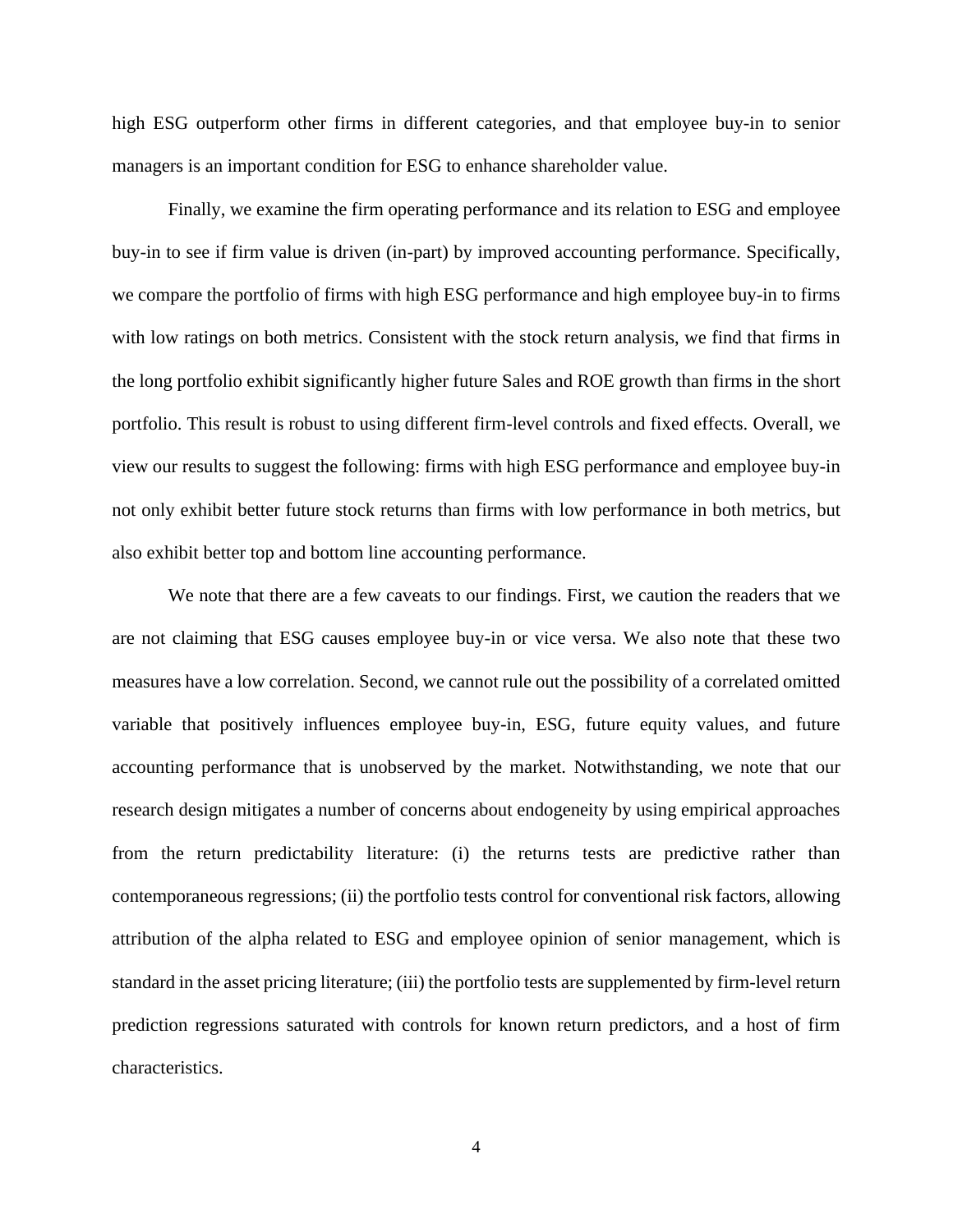We believe our study makes the following important contributions to the existing literature. First, our paper adds to the stream of literature that debates shareholder implications of firm ESG investments. ESG has grown remarkably in recent years and there is a tremendous interest from firms, investors, and regulators. However, we do not know as much about whether and how firm ESG investments lead to shareholder value, arguably because ESG is often hard to define, quantify, and measure (Berg et al., 2019). In our paper, we examine organizational environments in which ESG may predict future stock returns: when employees are bought-in to senior management visions. We view our efforts similar in spirit to Khan, Serafeim, and Yoon (2016) that found sectorlevel materiality focus as a key determinant for ESG to enhance shareholder value. We view our findings sensible as firm ESG policies are often initiated by the senior management.

Second, our paper adds to the literature that examines the impact of employee opinions of senior management on shareholder return. For example, Gartenberg et al., (2019) find that firms with high clarity from senior management on purpose exhibit future stock and accounting performance. We add to this stream of literature by not only validating their findings but also by showing that firms with high ESG Score *and* employee opinions of senior management outperform the firms with high opinions of senior management alone. This suggests that ESG leads to enhanced firm value when employees are bought into the senior managers, who are likely to push ESG initiatives.

Finally, we add to the papers that examined employee perspectives across a large set of firms via Glassdoor data. For example, Green et al., (2019) find that firms with higher change in quarterly employee rating on the firm outperform the firms with low quarterly change. Sheng (2019) finds that firms with higher employee beliefs exhibit higher future returns. Huang, Li, and Markov (2020) uses Glassdoor's employee predictions of companies' six-month outlook and find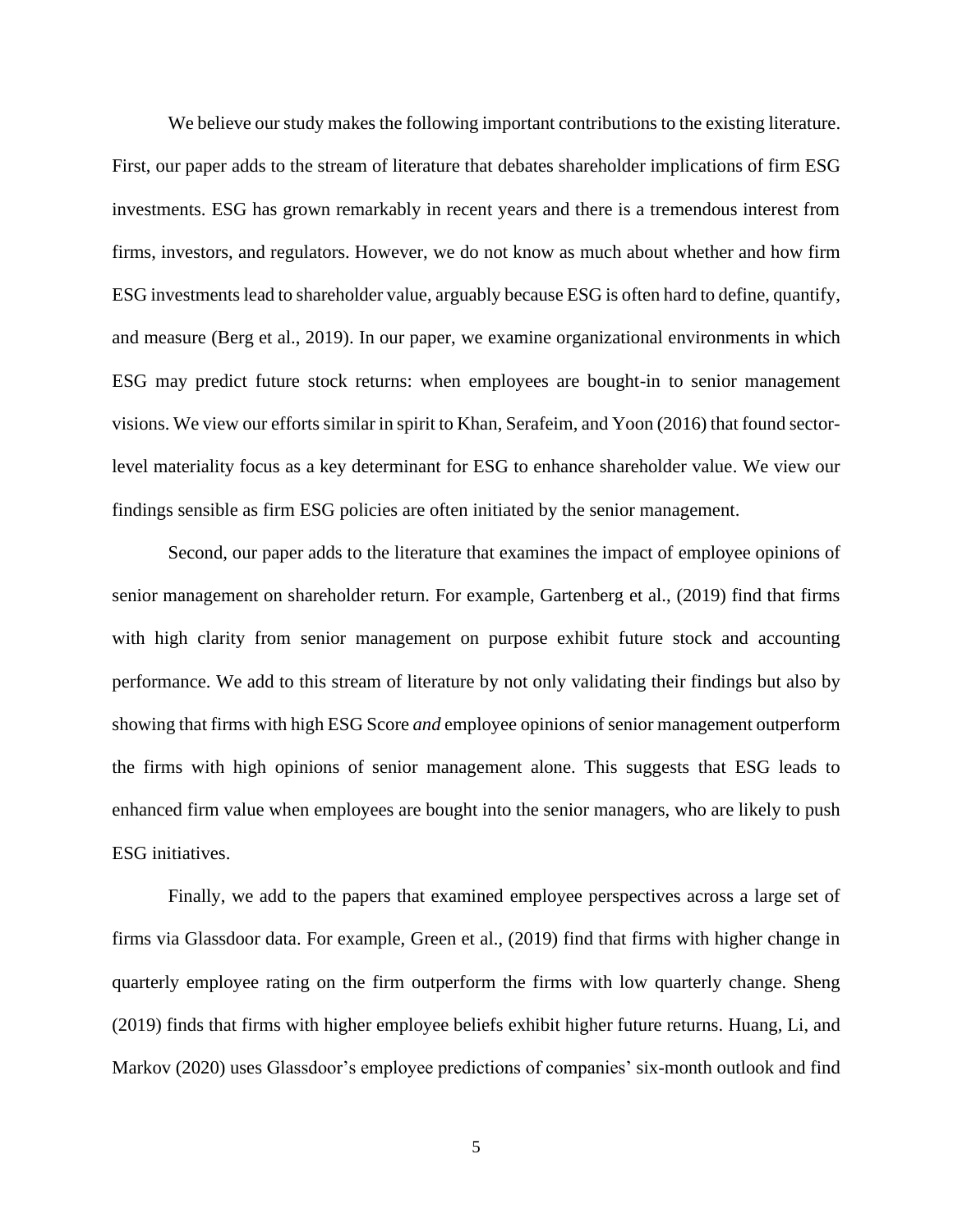that firms with higher outlook exhibit higher future operating performance. Like these papers, we use insights from employees. But unlike these papers, we use employee's opinions on their senior managers to inform our understanding about the value implication of ESG.

The remainder of the paper is organized as follows. The next section provides the literature review and motivation. Section 3 describes the data and sample. Section 4 presents the research design and results. Section 5 concludes.

## **II. LITERATURE REVIEW & MOTIVATION**

### **Why Firms Engage in ESG**

There is a mixed evidence in the prior literature on the relation between sustainability and financial performance which examines different motives that shape firm sustainability outcomes (Barnett and Salomon, 2006; Margolis and Walsh, 2003; Orlitzky, Schmidt and Rynes, 2003; Hillman and Keim, 2001; McWilliams and Siegel, 2000). For example, a set of papers find that firms engage in sustainability to obtain better resources (Cochran and Wood, 1984; Waddock and Graves, 1997), attract higher quality employees (Bode et al. 2015, Turban and Greening, 1997), and better market products and services (Moskowitz, 1972; Fombrun, 1996). Some papers find that sustainability practices could also mitigate the likelihood of negative regulatory, legislative or fiscal action (Hillman and Keim, 2001) and tail risk (Hoepner et al., 2018), while protecting and enhancing corporate reputation (Fombrun and Shanley, 1990; Fombrun, 2005; Freeman et al., 2007).

On the other hand, others find sustainability related investments inefficient, led by manager incentives to extract private benefits (Brammer and Millington, 2008; Cheng, Hong, and Shue, 2014) or to serve political beliefs and agenda (Di Giuli and Kostovetsky, 2014). According to this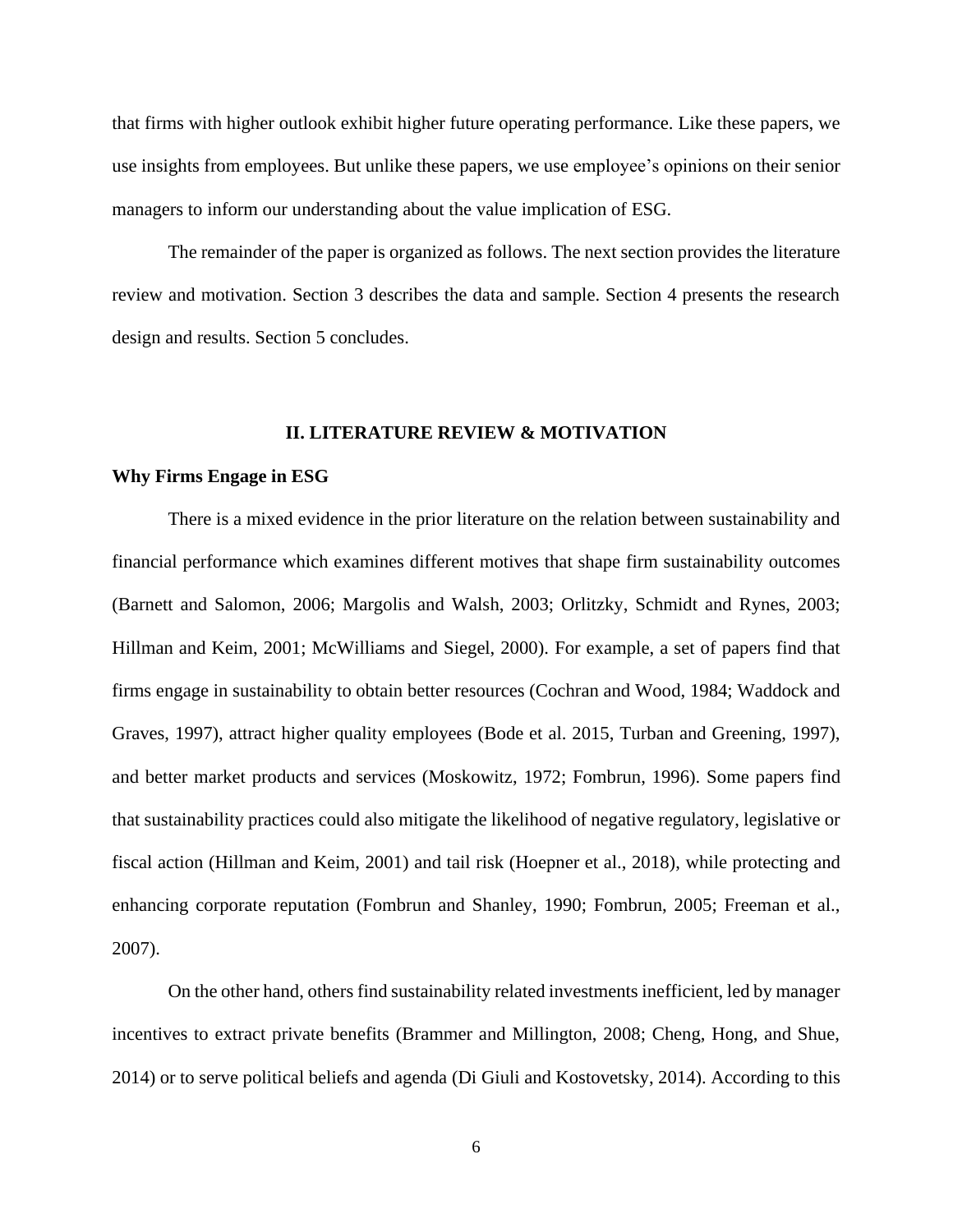stream of literature, sustainability investments disproportionately raise a firm's costs, creating a disadvantage in a competitive market (Friedman, 1970; Aupperle et al., 1985; McWilliams and Siegel, 1997; Jensen, 2002).

## **ESG and Firm Value**

While a vast majority of papers fail to document the value enhancing role of firm sustainability practices, there are a few papers that provide empirical evidence consistent with sustainability investments creating financial value. Khan et al., (2016) find that firms that invest in sector specific material ESG investments improve shareholder value. Eccles et al. (2014) identify a set of firms that adopted corporate policies related to environmental and social issues before the adoption of such policies became widespread, and find that these firms outperform their peers in the future in terms of stock market and accounting performance. Borgers et al. (2013) find that firms with better sustainability performance initially exhibit higher risk-adjusted returns but document that this result has reversed in more recent years. Dimson, Karakas and Li (2014) show that after successful engagements, particularly on environmental/social issues, companies experience improved accounting performance. This study contributes to this literature by examining the managerial environment in which ESG may enhance shareholder value.

### **Employees and Firm Value**

Early theories (e.g., Taylor, 1911) about labor were driven by the concept that employees are just like other raw material inputs—replaceable—making employee opinions of their leader inconsequential. On the other hand, human relations theories (e.g., Maslow, 1943; Hertzberg, 1959; McGregor, 1960) view employees as critical assets to organizations (e.g. not-commodities) who can create increased value in ways raw materials cannot. Such notions are consistent with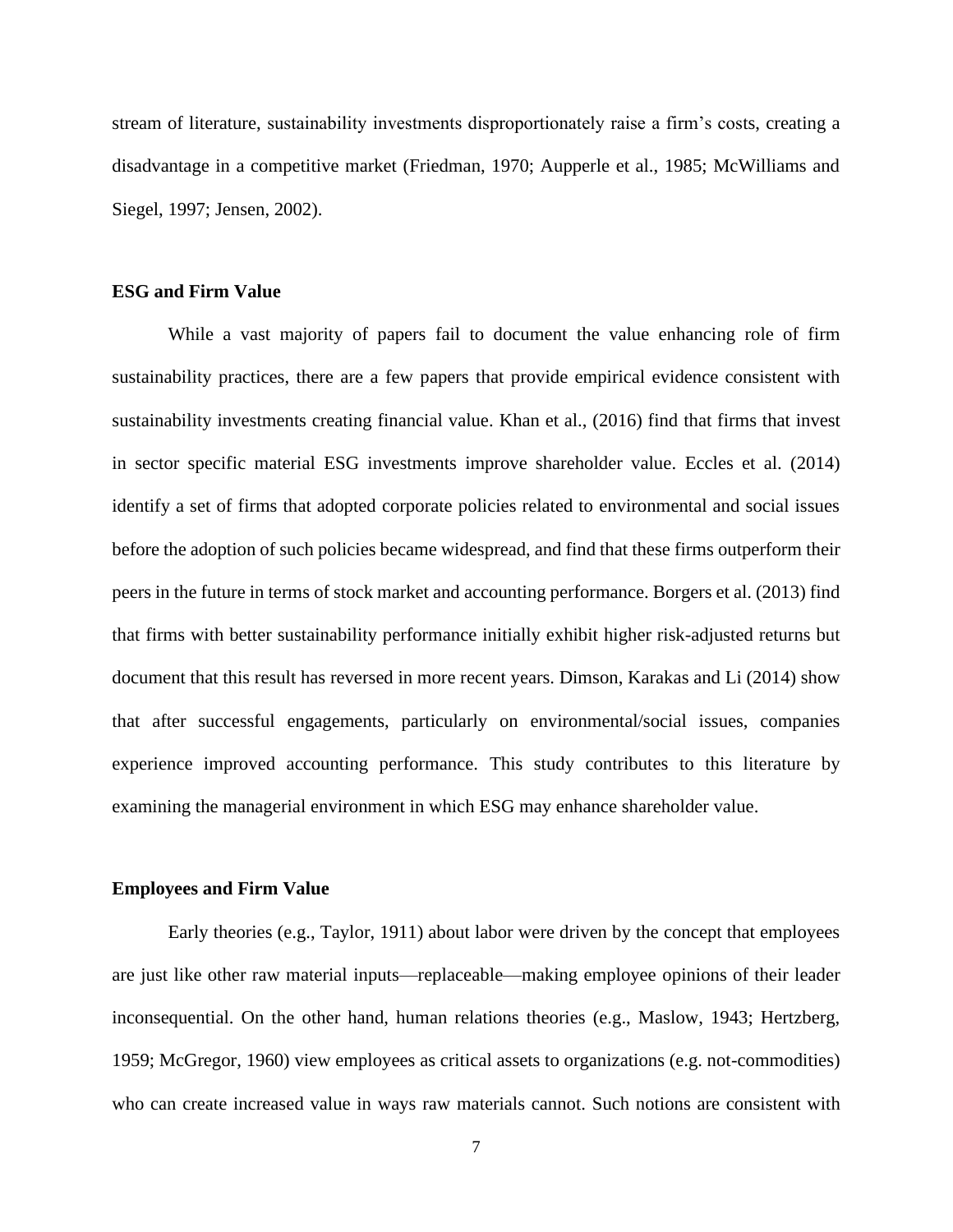modern-day labor markets that do not view labor as a replaceable commodity, but value human capital as an important determinant of innovation (Zingales, 2000). In similar spirit, papers have documented that the intrinsic motivation of workers is an important driver of employees (Kitzmueller and Shimshack, 2012; Leete, 2001; Mocan and Tekin, 2003).

A few papers examine employee satisfaction's impact on shareholder value. As most would expect, opinions of senior management and employee satisfaction are two highly correlated variables. Edmans (2011) uses the list from Fortune Magazine's 100 Best Companies to Work For and find that the value-weighted portfolio of these firms outperform the market. He interprets measures of employee satisfaction as reflecting firms' intangible assets. Green et al., (2019) use the data from Glassdoor and find that firms with higher quarterly change in employee satisfaction exhibits higher stock returns. They also note alpha attributable to employee opinions of senior management which we also confirm in our findings. Sheng (2019) also use Glassdoor employer reviews and finds evidence consistent with hedge funds trading on employer reviews.

In our paper, we choose to focus on employee opinions of senior management, instead of employee satisfaction, as we view it closer to the mechanism related to motivating employees to better implement firm ESG related investments from senior management.

### **ESG and Employee Outcomes**

Bauman and Skitka (2012) points out that most studies on ESG and employees are done through survey and small-scale data, noting employee level data is hard to obtain and is the likely source of paucity of ESG research on employees. Generally, ESG is viewed as a way to attract employees. As the Society for Human Resource Management (SHRM 2007) noted "Talentstrapped companies have found that ESG can be a draw in a crowded labor marketplace and can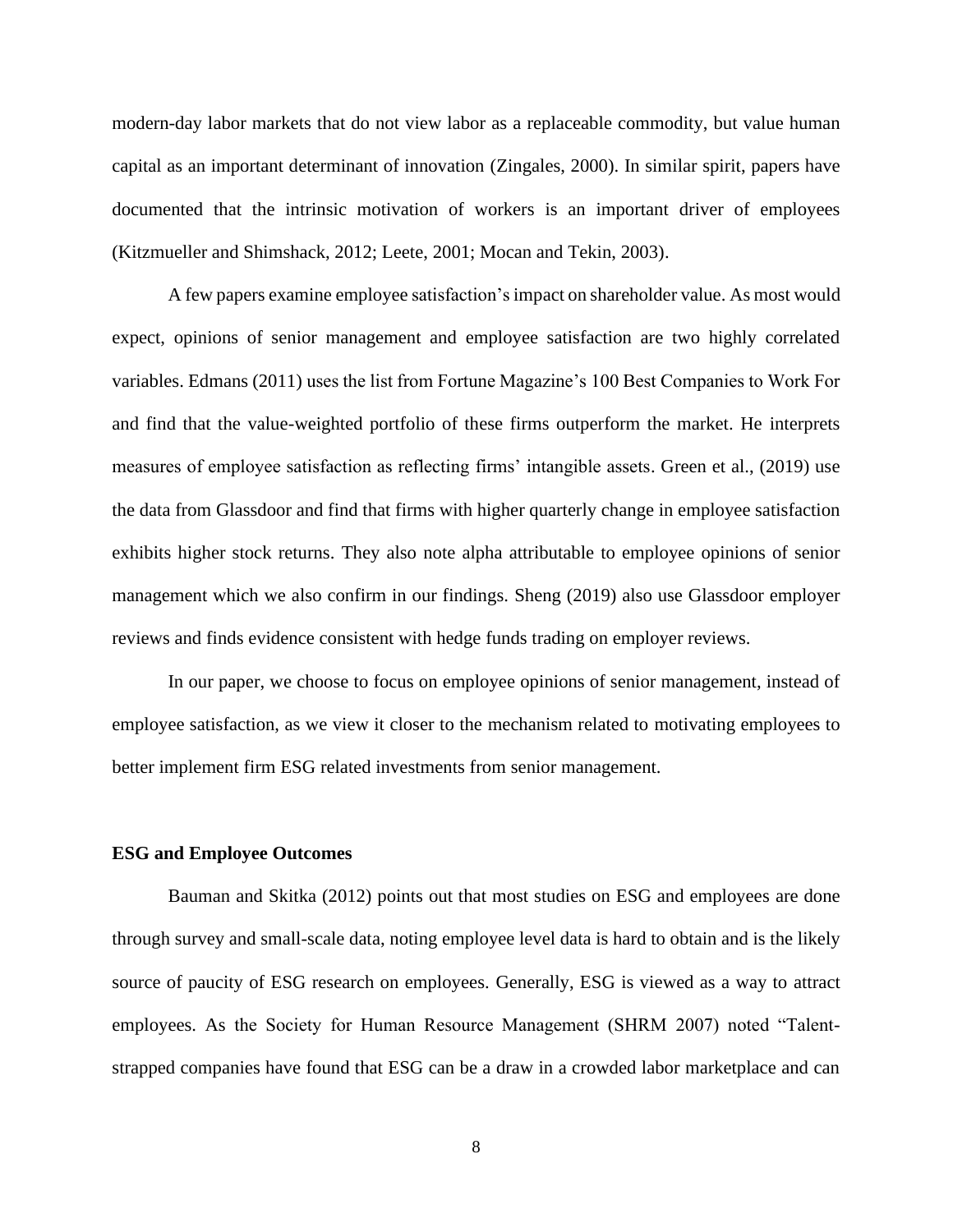grab the attention of a certain type of highly skilled, highly motivated employee." However, the evidence is somewhat mixed. Carnahan, Kryscynski, and Olson (2017) document law firms with more ESG activity (i.e., pro-bono cases) experienced higher turnover rates noting that investments in ESG may increase employee departures from organizations under certain conditions. Once more, Borghesi, Houston, and Naranjo (2014) find that if certain ESG activities come too close to represent personal political causes of executives it may have a negative effect, discouraging certain employees. As noted in the intro, ESG and employee views of management have less in common, presenting no correlation between the two measures.

## **III. DATA AND SAMPLE**

## **ESG Data**

Data on firm ESG performance comes from MSCI ESG Ratings. We use MSCI ESG Ratings because it is the largest ESG data provider to the investment community (Christensen, Serafeim, and Sikochi, 2019). For example, of the 50 largest asset managers, ranked by assets under management, 46 use the MSCI performance score, with the total number of clients being 1,200+ investment firms (Serafeim and Yoon, 2020). We also use this dataset for ESG performance, because it gives us the greatest number of firm-years when merged with our Glassdoor data when compared with Sustainalytics and Thomson Reuters Asset4. We do not use MSCI KLD data used by Khan et al., (2016) to link ESG to stock returns, because according to MSCI, KLD Data now only exists for 400 companies, is mostly used by academic research, and is now in the process of being phased out as MSCI shifts towards MSCI ESG Ratings as their main ESG dataset. We also note that MSCI ESG Ratings dataset is not backfilled.

The MSCI ESG Ratings data is based on 37 key issues, which correspond to one of ten macro themes that MSCI identifies as concerns to investors. The ten macro themes are climate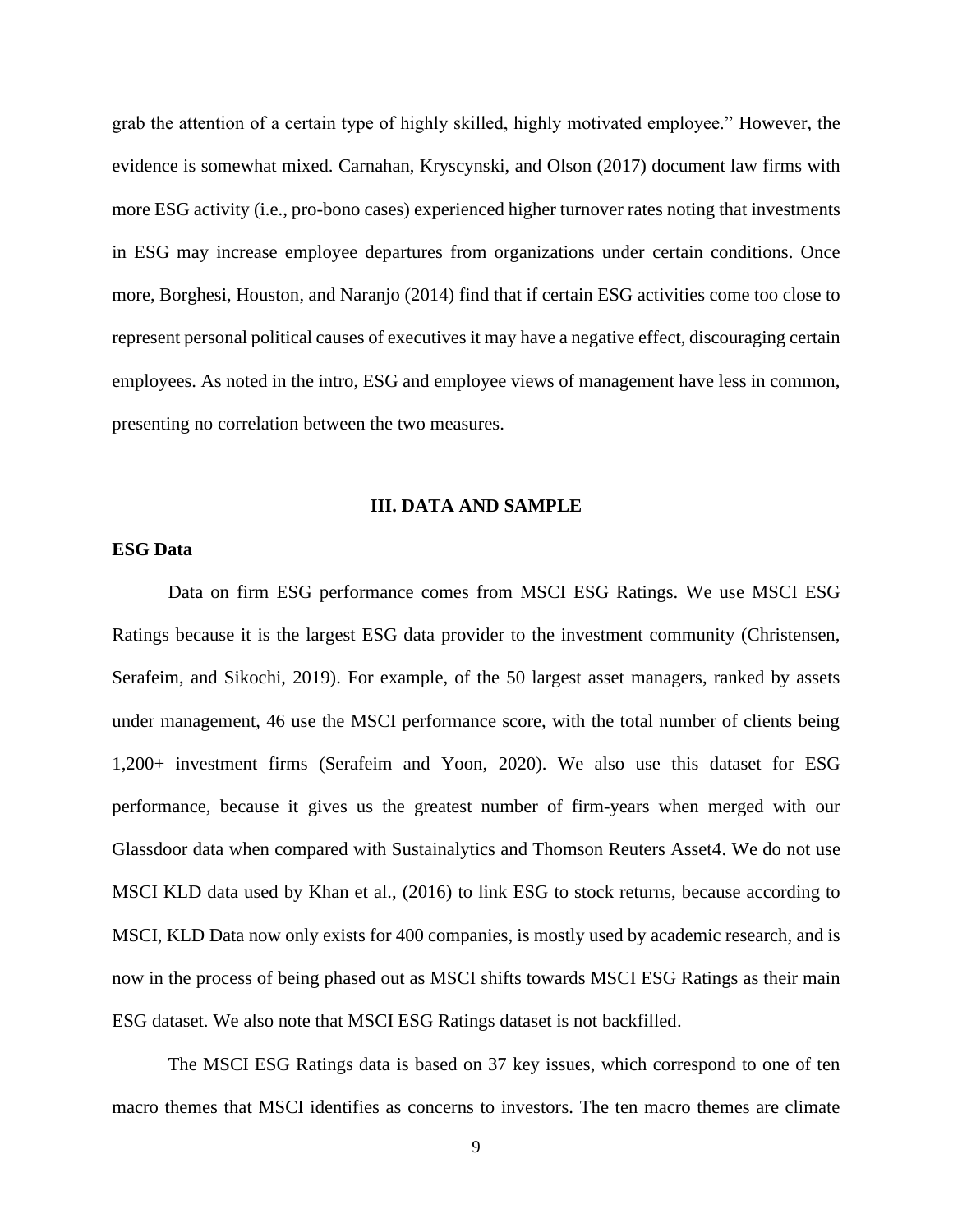change, natural capital, pollution and waste, environmental opportunities, human capital, product liability, stakeholder opposition, social opportunities, corporate governance, and corporate behavior. Key issues are annually selected for each of the 156 GICS Subindustries and weighted according to MSCI's materiality-mapping framework. MSCI aggregates the issue data to an overall score, where each issue is weighted according to its assessed materiality in each industry.

MSCI measures the exposure of each company by combining company-specific operations data with key-issue-relevant macro-level data relating to the company's geography of operations and business segment. Company-operations data are sourced from corporate reporting, such as annual reports, investor presentations, and financial and regulatory filings, with macro-level data being sourced from a wide variety of academic, government, and NGO databases. Similarly, risk and opportunity management–related data come from corporate documents, government data, news media, relevant organizations and professionals, and an assortment of popular, trade, and academic journals. As part of its data-verification process, MSCI engages in direct communication with companies and invites companies to participate in a data-review process, which includes commenting on the accuracy of company data for all MSCI ESG research reports.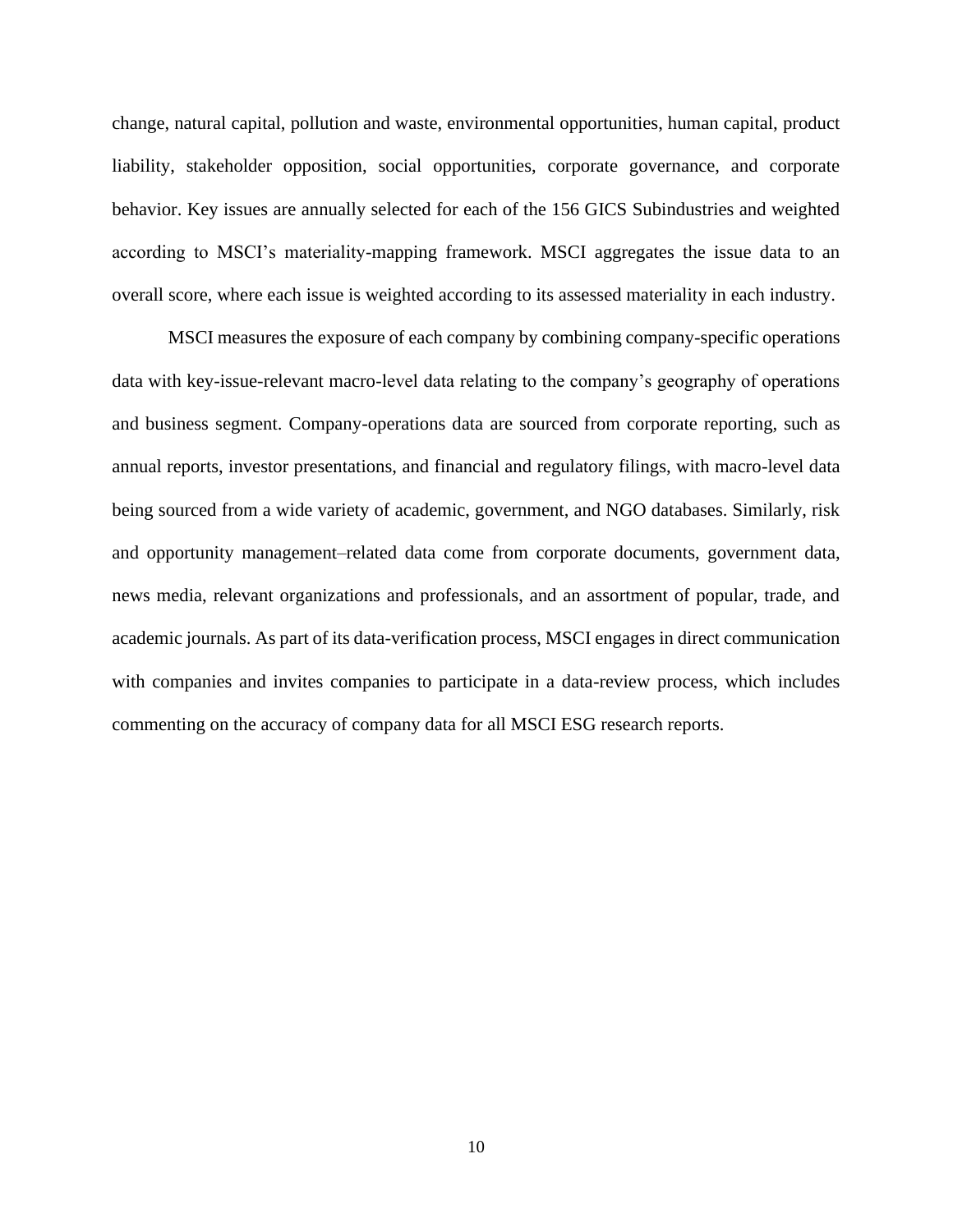## **Glassdoor Data**

We obtain employee satisfaction ratings from Glassdoor. Founded in 2007, Glassdoor maintains the largest database of anonymous employee reviews of employment experiences. Glassdoor's online platform provides company reviews, job-interview reports, salary reports, and CEO approval ratings for over 600,000 public and private companies. Glassdoor requires an active email address or a valid social networking account (e.g., Facebook) to prevent companies profiled on the website from artificiality manipulating reviews (i.e., fake reviews) or promoting itself. Also, according to Glassdoor, they use an algorithm to detect fraudulent reviews and also have a human go through the content to eliminate invalid reviews (Green et al., 2019).

As shown in Figure 1, those who review their employment at a company across a number of unique categories (e.g., overall rating of the company, career opportunities, compensation, senior management, work-life balance, and culture and values) provide their perspective of the employer on a scale of 1 to 5. In addition to the scaled ratings, employees also can input textual responses for pros and cons of working at the firm. We use the ratings on senior management provided by the employees as a proxy for employee buy-in to (or employee opinion of) senior management.

A common bias in any survey setting is the voluntarily submission process of anonymous responses, which skews reviews being provided by a certain of employee or a certain of type of reviews. For example, when views are made public (e.g., Yelp!), there is an empirical bias towards positive public reviews like those offered by Glassdoor. We note that our dataset could also be subject to such an issue. According to Glassdoor, Glassdoor implemented "give-to-get model" in 2015 to partially alleviate such a potential concern. This model limits access to its online information to job seekers unless the job seeker provides their own review on the employer.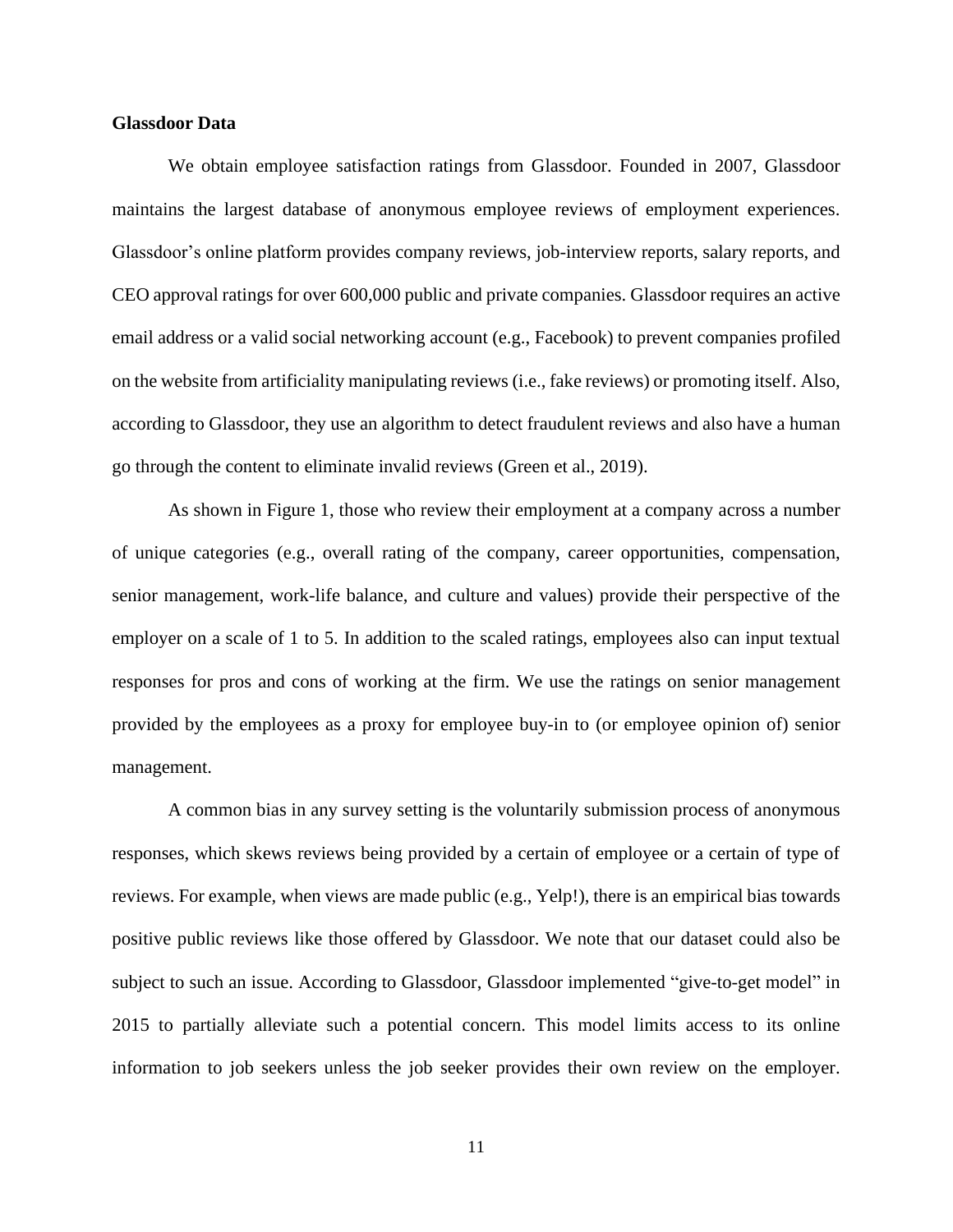Marinescu et. al., (2018) compared Glassdoor's "give-to-get model" to a randomized controlled experiment and found that the "give-to-get model" leads to similar results and concluded that such a model leads to a significant reduction in bias.

### **Other Firm-Level Characteristics**

We obtain firm level characteristic data from Compusat and obtain all stock price related data from CRSP. We obtain Fama-French five factors from Ken French's website.

### **Descriptive Statistics**

Table 1 describes the sample. Panel A presents the number of observations by year. There are 13,807 reviews of 348 unique companies in 2011 which grow to 210,352 reviews of 1,472 unique companies by 2017. We have 102,355 reviews of 1,188 unique companies in 2018 because our employee review data is until June 2018. Panel B presents the 976,126 review observations by GICS sector. The top three sectors with the most reviews include: Consumer Discretionary Sector with 1,670 firms having 358,594 reviews, Information Technology Sector with 1,886 firms having 177,048 reviews, and the Industrials Sector with 126,116 reviews across 1,834 firms. The lowest reviewed sectors include: Real Estate with 5,479 reviews of 253 firms, Financials with 8,261 reviews of 169 firms, and Utilities with 8,774 reviews across 371 firms.

Table 2 Panel A presents the summary statistics. Employee Rating on Senior Management has a mean and median of 2.84 and 3.00. Employee Rating on the Firm has a mean and median of 3.31 and 3.00. MSCI ESG Score has a mean and median of 4.53 and 4.50, and a standard deviation of 1.05. Environmental Score has a mean and median of 4.80 and 4.60, and a standard deviation of 2.03. Social Score has a mean and median of 4.38 and 4.40, and a standard deviation of 1.60.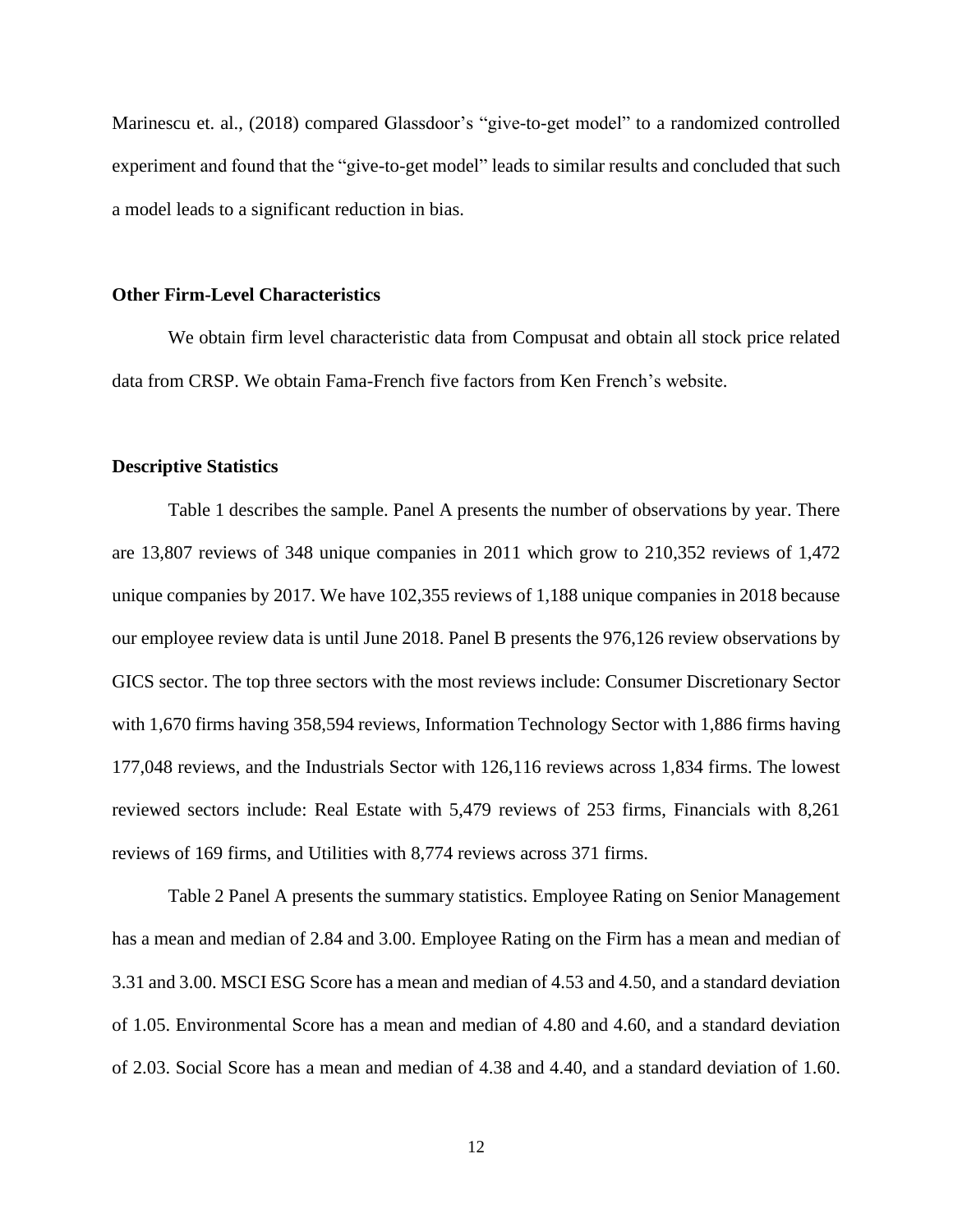Governance Score has a mean and median of 5.56 and 5.30, and a standard deviation of 2.21. An average firm has a Size of 14.96, MTB of 3.70, ROE of 0.08, SG&A/Sales of 0.37, Adv Exp/Sales of 0.01, R&D/Sales of 0.22, and Capex/PPE of 0.11.

Panel B presents the correlation table. We first note a high correlation between our main measure Glassdoor employee rating on senior management and the employee rating on the firm (0.78). However, Glassdoor employee buy-in rating's correlation with MSCI ESG Score, Environmental Score, Social Score, and Governance Score are 0.00, 0.00, -0.01, and 0.01, respectively. Notably, the buy-in rating on senior management and ESG's Social rating are not correlated (-0.01). This low correlation suggests that firm ESG rating and employee rating on senior managers could be unrelated signals. We also note that Size is moderately correlated (0.17) with employee ratings of senior managers and firm ESG ratings  $(0.21)$ .

## **IV. RESEARCH DESIGN & RESULTS**

#### **Calendar Time Portfolio Returns Using ESG Score or Glassdoor as Signals**

To test the future performance implications of firms' ESG and employee buy-in to senior management, we form portfolios based using ESG and/or employee ratings of senior management and conduct the following regression:

$$
R_{i,t} = \alpha + \beta_{MKT} MKT_{i,t} + \beta_{SMB} SMB_{i,t} + \beta_{HML} HML_{i,t} + \beta_{RMW} RMW_{i,t} + \beta_{CMA} CMA_{i,t} + \varepsilon_{i,t}
$$

where  $R_{i,t}$  is the return on portfolio i in month t in excess of the risk free rate. MKT<sub>i,t</sub> is the market excess return; SMB  $_{i,t}$  and HML  $_{i,t}$  are the Fama and French (1993) size and book-to-market factors; RMW<sub>i,t</sub> and CMA<sub>i,t</sub> are profitability and investment factors from Fama and French (2016).  $\alpha$  is an intercept that captured the abnormal risk-adjusted return. This research design adopts controls for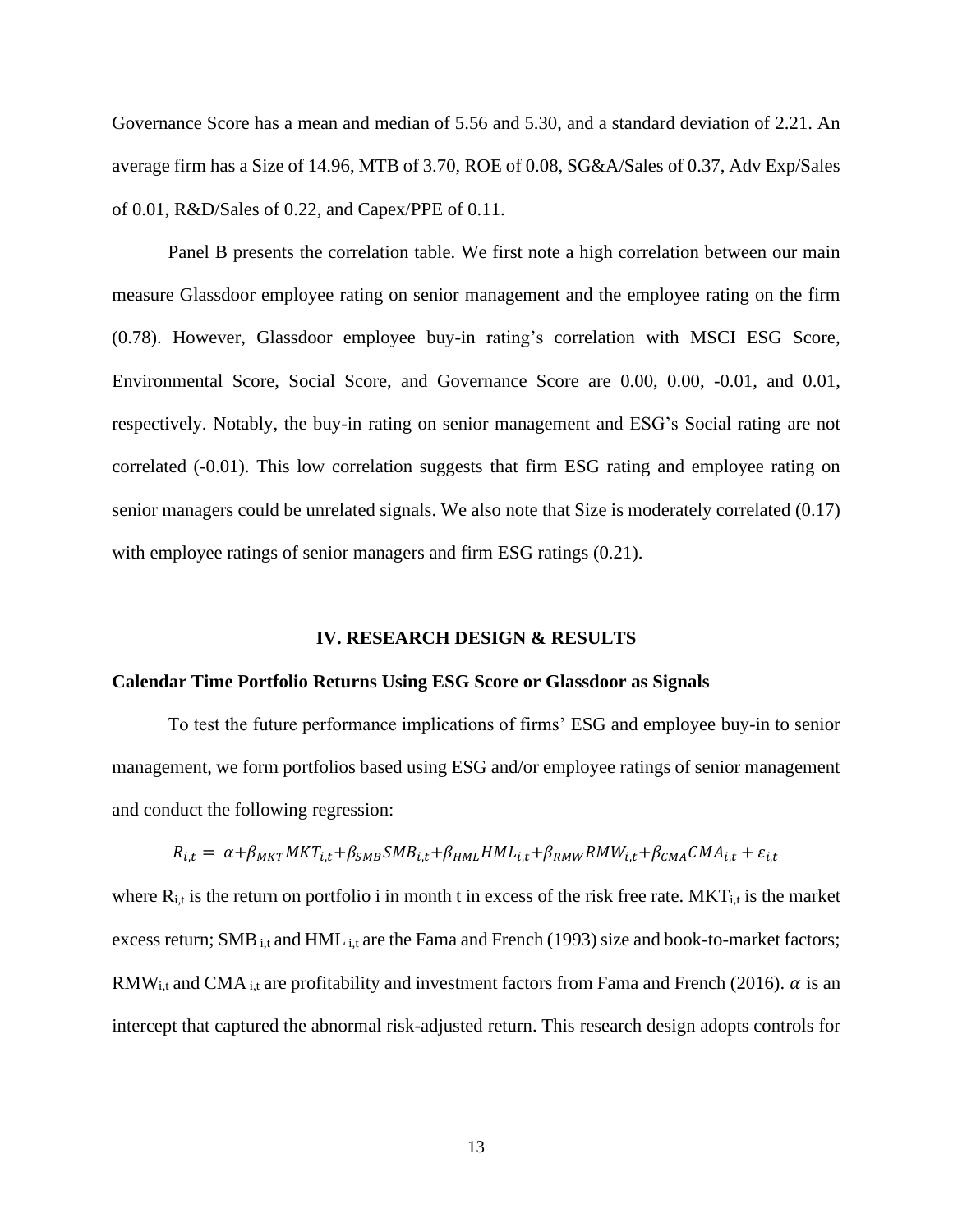standard risk factors and then tests whether a portfolio long and short scoring high or low in the focal characteristic yields alpha.

First, we form portfolios based on just MSCI's ESG score and find no alpha in the long/short portfolio. Specifically, we take the firm-level MSCI ESG score during the year *t* as a signal and construct portfolios at the beginning of January of  $t+1$ <sup>5</sup> Table 3 Panel A presents the estimated coefficients of a five-factor model for the bottom and top quartile portfolios. We do not find results for portfolios constructed based on ESG ratings alone: the long-short portfolio having insignificant alpha. Specifically, the portfolios of firms with high ESG score yields an annualized alpha of 0.82% (t-stat: 0.97) and those firms with low ESG yields an annualized alpha of 0.11% (t-stat: 0.10). When we take the value-weighted approach, the portfolios of firms with high ESG yields an annualized alpha of 0.81% (t-stat: 0.97) and those firms with low ESG yields an annualized alpha of -0.18% (t-stat: -0.17). Similar to the notions in the prior literature, finding insignificant alpha suggests that MSCI Scores alone are not a meaningful signal that predicts future stock returns.

In Panel B, we consider employee opinions of senior management as the only signal and do find alpha consistent with prior research. When we take the equal-weighted approach, the portfolios of firms with high employee satisfaction yields an annualized alpha of 2.20% (t-stat: 2.40) and those firms with low employee satisfaction yields an annualized alpha of -0.41% (t-stat: -0.44). The difference in alphas is 2.62% that is statistically significant at the 5% level. When we take the value-weighted approach, the portfolios of firms with high employee satisfaction yields an annualized alpha of 1.91% (t-stat: 2.11) and those firms with low employee satisfaction yields

<sup>5</sup> We use an annual signal to reduce multiple rebalancing during the year. Moreover, MSCI has inconsistent timing of its firm updates, updating scores at various times throughout the year as data becomes available. MSCI updates firms in each industry on an annual basis unless there is a major event.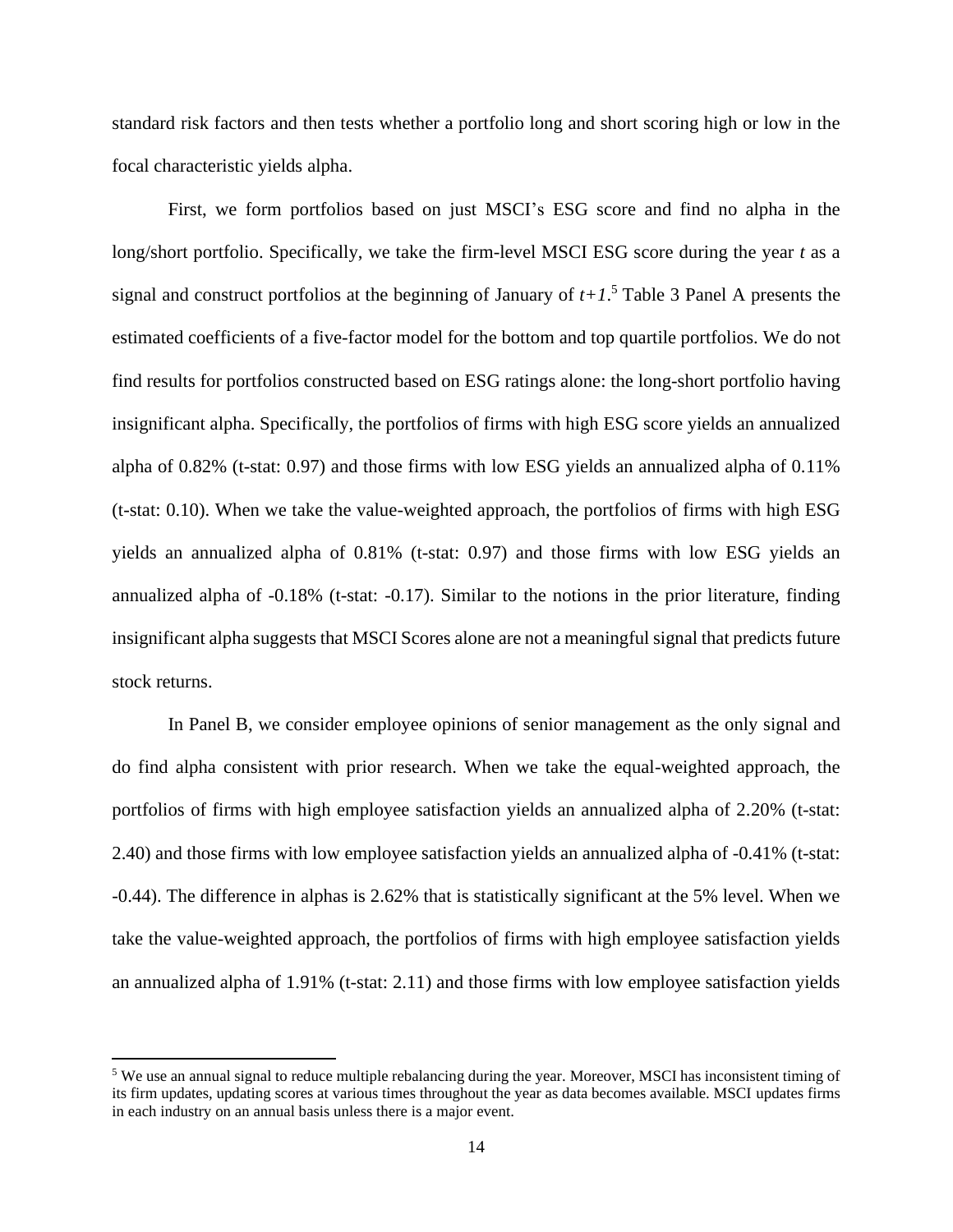an annualized alpha of -0.46% (t-stat: -0.50). The difference in alphas is 2.37% that is statistically significant at the 5% level. This set of results on employee opinions of management suggests that firms with higher employee view on senior management outperform others and is similar to Gartenberg et. al., (2019) that documents that high clarity and purpose leads to enhanced accounting and stock performance, and Green et al., (2019) that documents high employee opinions of the firm exhibits better stock returns.

## **Calendar Time Portfolio Returns Using ESG Score and Glassdoor as Signals**

Next, we construct a double sorted portfolio based on the two signals (i.e., ESG and employee ratings on senior managers) to examine whether there is an interaction effect between ESG and employee opinion of senior management to improvements in firm value. Specifically, we use quartile cuts to form portfolios and take the portfolio of firms that score high on both ESG Score and employee opinion of senior management as our long portfolio and the firms that score low on both dimensions as our short portfolio.

Table 4 Panel A presents the main results where we take the equal-weighted approach in columns 1 and 2 and the value-weighted approach in columns 3 and 4, respectively. Our main finding is that the portfolio of firms with high ESG Score and high opinion of senior management significantly outperforms the firms with low ESG and low opinion of senior management. Specifically, we find that the equal weighted portfolio of firms that score high on ESG and high opinion on senior management yields an annualized alpha of 4.74% (t-stat: 2.69) and the portfolio of firms that score low on both dimensions yields an annualized alpha of -1.77% (t-stat: -1.09). The difference in alphas is 6.50% and is statistically significant at the 1% level.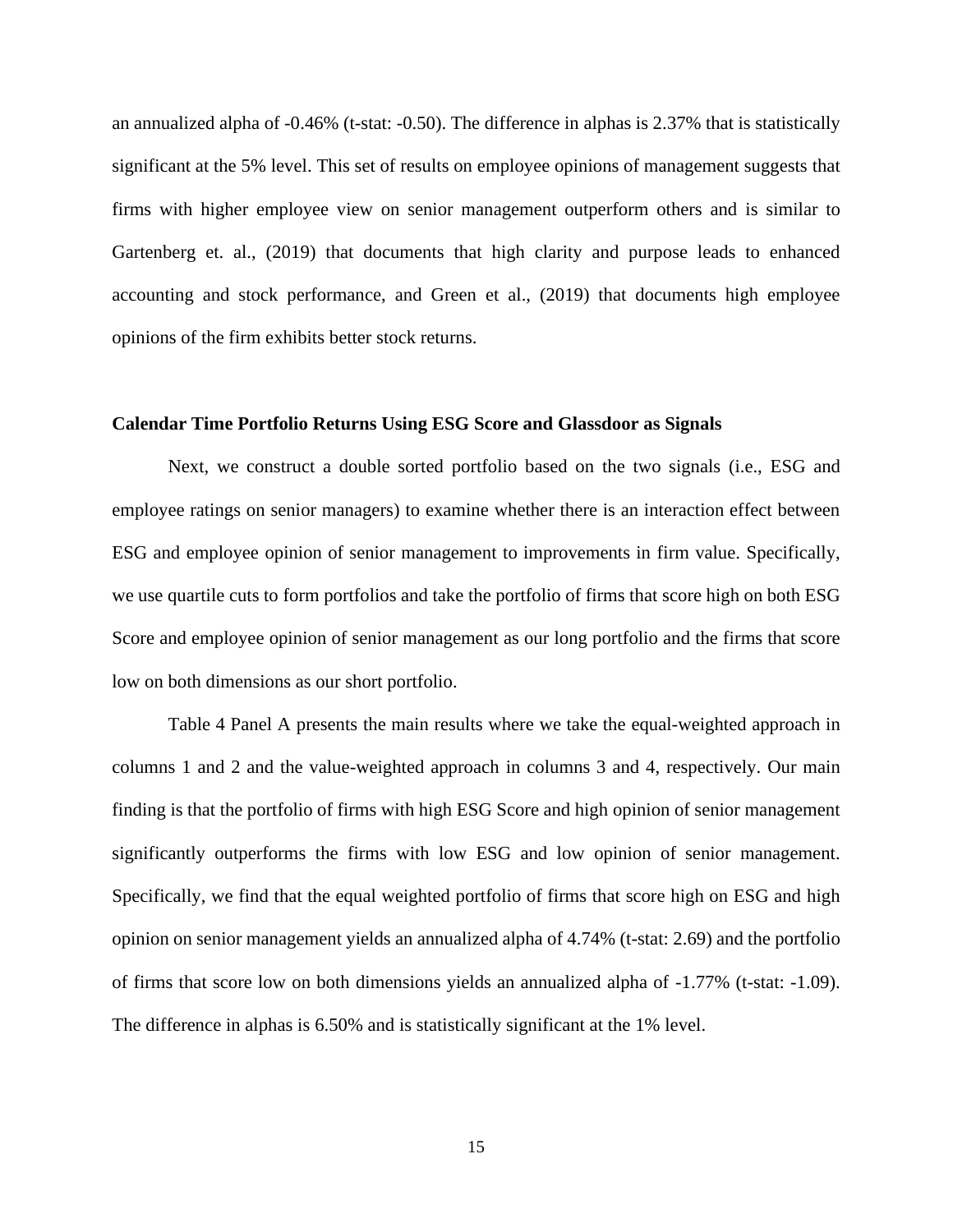When we use value-weighted approach, we find that the portfolio of firms that score high on ESG and opinion of senior management yields an annualized alpha of 4.66% (t-stat: 2.70) and the portfolio of firms that score low on both dimensions yields an annualized alpha of -1.98% (tstat: -1.24). The difference in alphas is 6.64% and also statistically significant at the 1% level. Overall, these results suggest that ESG and employee opinion of senior management combined can be used as a signal to predict the impact of ESG initiatives on future stock returns Employee buy-in to senior management may be a necessary condition for ESG policies to generate shareholder value. As firm ESG policies are likely impacted by a tone set by senior managers, proper execution of ESG initiatives may require employees that are bought into the senior management vision.

### **Additional Tests to Corroborate the Finding**

In Table 4 Panel B, we conduct additional tests to decompose returns and to assess the robustness of our findings in Panel A. We first decompose the ESG score used in previous tables to scores to that related to environment, social, and governance. Then, we create double sorted portfolios based on the grouped component of employee opinion of senior management and individual category ESG component (e.g., Environment, Social, or Governance).

The portfolio of firms with high social score and high employee opinion of senior management outperforms the portfolio of firms with low social score and low employee opinion of senior management by  $4.41\%$  (p-value $< 0.05$ ) and  $4.39\%$  (p-value $< 0.05$ ) using equal-weighted and value-weighted approaches, respectively. However, when we use MSCI Governance Score or Environment score, the portfolio of firms with high performance on these dimensions and also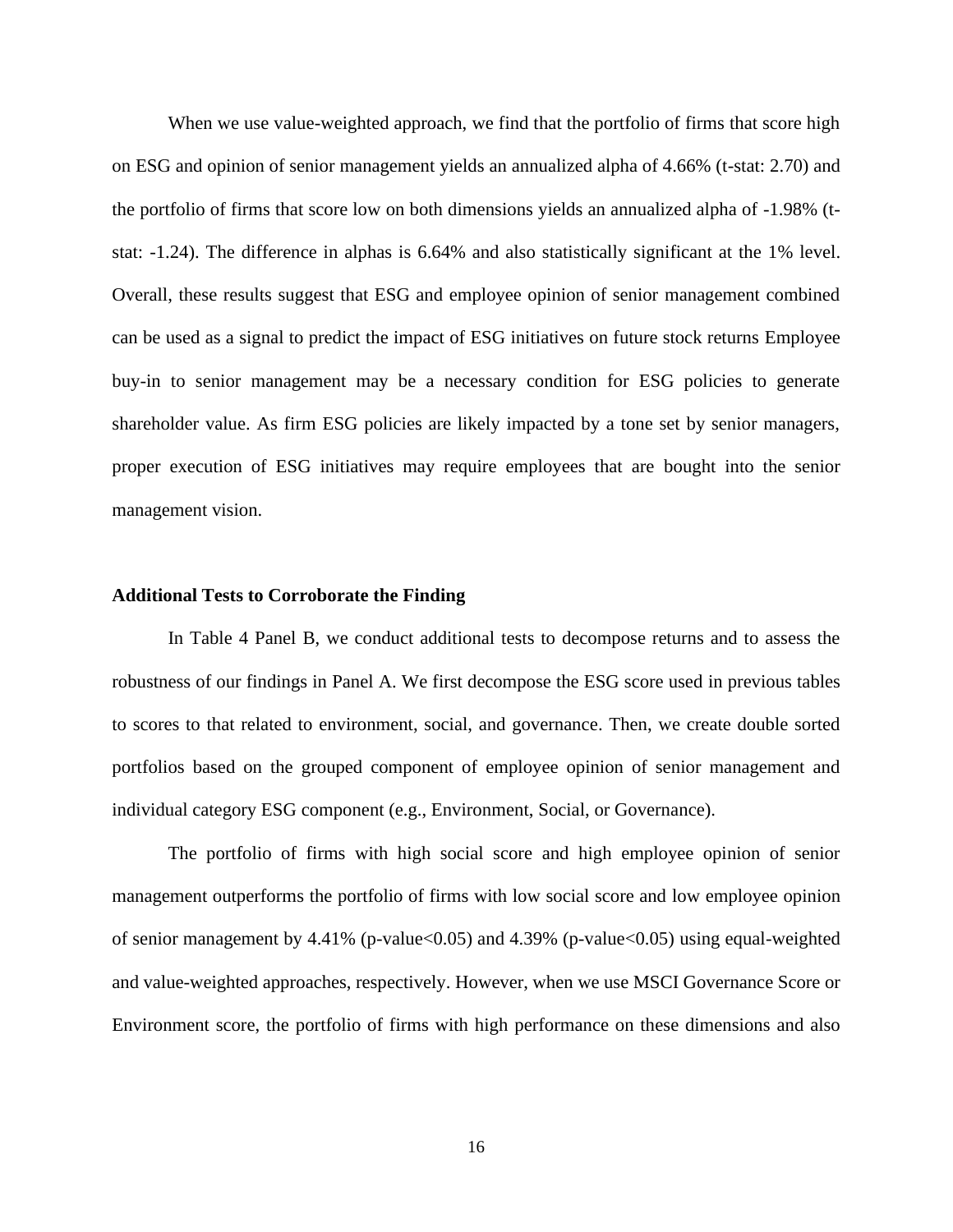with high employee opinion of senior management do not exhibit statistically different alpha visa-cis the firms with low ratings on the doubled sorted signals.

Second, we analyze portfolio performance using different portfolio cuts (i.e., tercile and quintile instead of quartile cut approach). When we use the tercile cut, we find that long portfolio outperforms the short portfolio by  $5.42\%$  (p-value  $0.05$ ) and  $5.28\%$  (p-value  $0.05$ ) using equal and value-weighted approach, respectively. When we use the quintile cut, we find that long portfolio outperforms the short portfolio by  $5.44\%$  (p-value $<0.05$ ) and  $5.92\%$  (p-value $<0.05$ ) using equal and value-weighted approach, respectively. We note that we do not use decile cuts in our data as double sorting to identify the set of firms that score high in both signals will lead to extremely thin portfolios.

Next, we analyze performance over different time periods. We split the analysis period to before and after 2014, which is the midpoint of our total period of examination. During 2011-2014, we find that the long portfolio outperforms the short portfolio by 5.10% and 5.15% using equal and value-weighted portfolios, respectively. However, the difference is not statistically significant. During 2015-2018, we find that the long portfolio outperforms the short portfolio by 7.05% (pvalue $\leq 0.01$ ) and 7.32% (p-value $\leq 0.01$ ) using equal and value-weighted portfolios, respectively. We speculate that the stronger results in the second half could reflect the improved data collection process that Glassdoor implemented post 2015 that uses the give-to-get model we identified and discussed in the data section.

Last, we assess the robustness of results to different factor models. We estimate alphas using the Fama-French (1993) three-factor model that excludes the momentum and liquidity factors, or a four-factor model that excludes the liquidity factor (Carhart 1997). The results are unchanged using these alternative factor models. When we use the three-factor model, we find that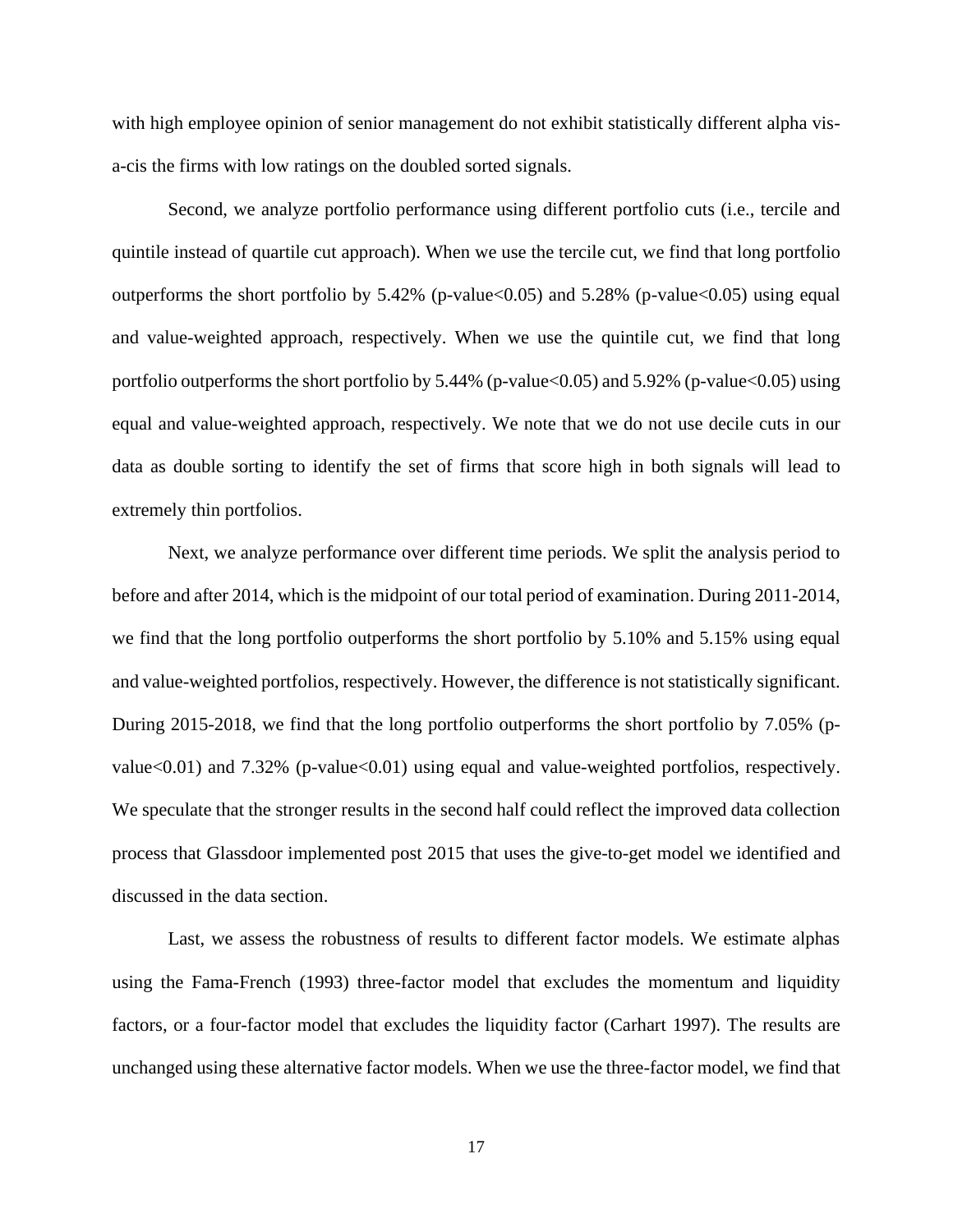the long portfolio outperforms the short portfolio by  $5.68\%$  (p-value $<0.05$ ) and  $5.81\%$  (pvalue<0.01) using equal-weighted and value-weighted portfolios, respectively. When we use the four-factor model, we find that the long portfolio outperforms the short portfolio by 5.77% (pvalue $<0.01$ ) and 5.15% (p-value $<0.01$ ) using equal-weighted and value-weighted portfolios, respectively.

### **Firm-Level Panel Regression**

In Table 4 Panel C, we present the results using firm level panel regressions that control for several firm level attributes that could predict future returns in a way not captured in the calendar-time portfolio regression specification that were presented in the previous panels. Specifically, we conduct a Fama-MacBeth (1973) estimation:

 $R_{i,t}=\beta_0+\beta_1 * Hi$  ESG & Hi Rating on Senior Mgmt +  $\beta_2 * Lo$  ESG & Lo Rating on Senior Mgmt

$$
+\beta_3 * Z_{i,t} + \varepsilon_{i,t}
$$

where  $R_{i,t}$  is the stock return for firm i in month t. Hi ESG & Hi Rating on Senior Mgmt (Lo ESG & Lo Rating on Senior Mgmt) indicates the firms that have high (low) ESG Score and high (low) employee opinion of senior management.  $Z_{i,t}$  is a vector of firm characteristics. First set of controls is similar in spirit to Edmans (2011). Last Year's Return is the 12-month stock return during year t. PRC is the price at the end of month t-2. DVOL is the dollar trading volume (in millions) in month t-2. Size is the natural log of market capitalization. MTB is market value at the end of the calendar year over book value of equity. We also add additional controls for robustness. ROE is defined as net income over average shareholder equity. SG&A/Sales is selling, general, and administrative expense over sales. Adv Exp/Sales is advertising expense over sales.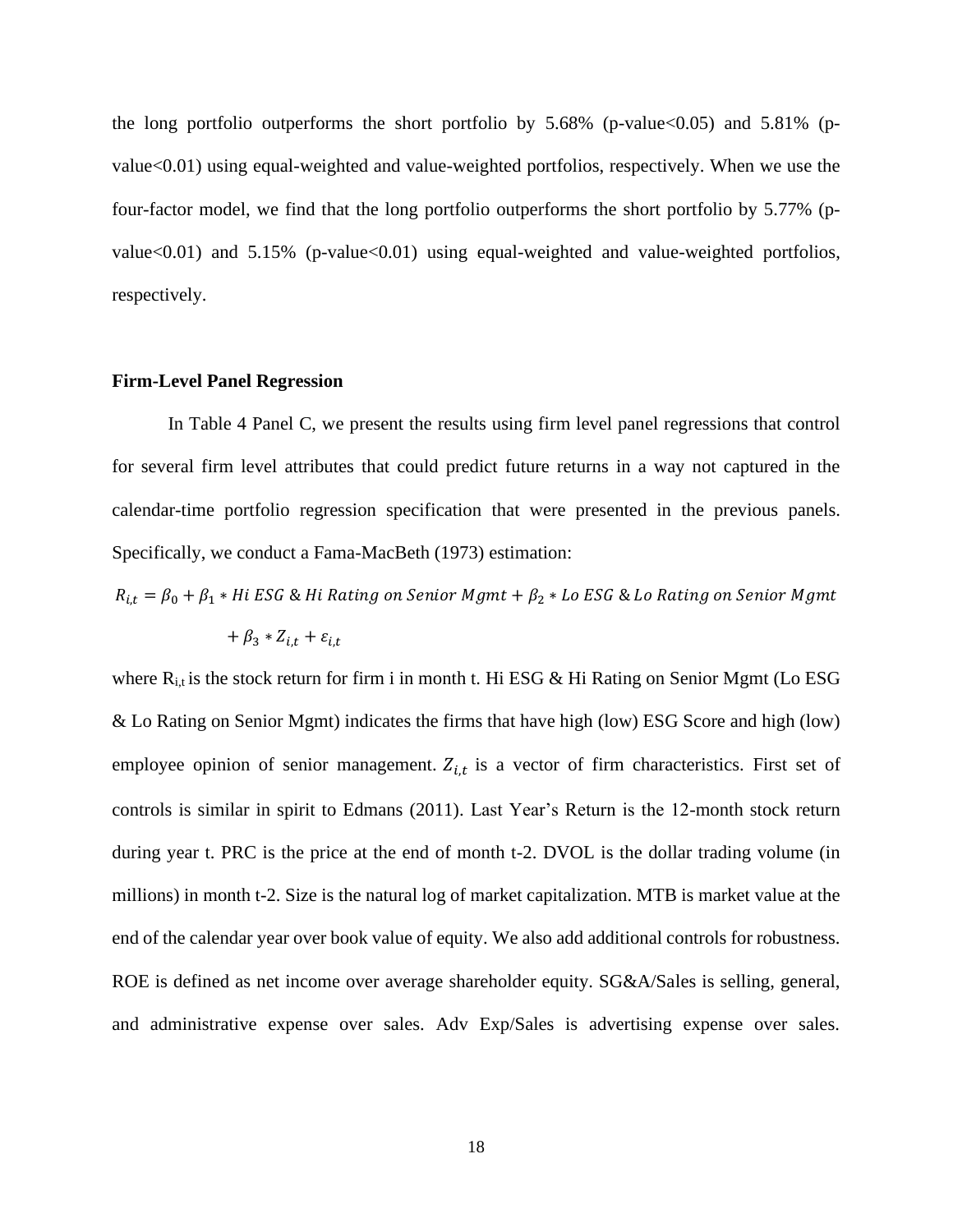R&D/Sales is R&D expense over sales. Capex/PPE is capital expenditure divided by property plant and equipment. Lastly, we control for industry and year-month fixed effects.

In column 1, we consider control variables similar to those used in Edmans (2011). The coefficient estimates on High ESG & High Rating on Senior Management and Low ESG & Low Rating on Senior Management are 0.0039 (t-stat: 3.64) and 0.0000 (t-stat: 0.02). This means that an annualized alpha from the long short portfolio is 4.80% and is statistically significant at the 1% level. In column 2, we consider additional firm level control variables. The coefficient estimates on High ESG & High Rating on Senior Management and Low ESG & Low Rating on Senior Management are 0.0036 (t-stat: 3.39) and 0.0001 (t-stat: 0.04). This means that an annualized alpha from the long short portfolio is 4.37% and is also statistically significant at the 1% level. Overall, the firm-level panel regression results confirm those in previous panels and corroborate that ESG and employee buy-in can be used as a signal to predict future stock returns.

#### **Comparing Portfolio Return to Other Portfolios that use ESG Score and/or Glassdoor Data**

In this subsection, we compare the portfolio of firms with high ESG and employee buy-in (i.e., our long portfolio) to other portfolio of firms using employee buy-in and ESG rating. In Table 5 Panel A, we present the results equal-weighted approach. First, we find that our long portfolio outperforms the portfolio of firms with low ESG but high buy-in by 3.87% (p-value< 0.05) and the portfolio of firms with high ESG and low buy-in by 6.98% (p-value< 0.01). We also compare our long portfolio to portfolio of firms from Table 3. Specifically, we find that our long portfolio outperforms the portfolio of firms with high ESG only by  $3.92\%$  (p-value $<0.01$ ) and firms with high employee buy-in only by  $2.53\%$  (p-value  $< 0.05$ ).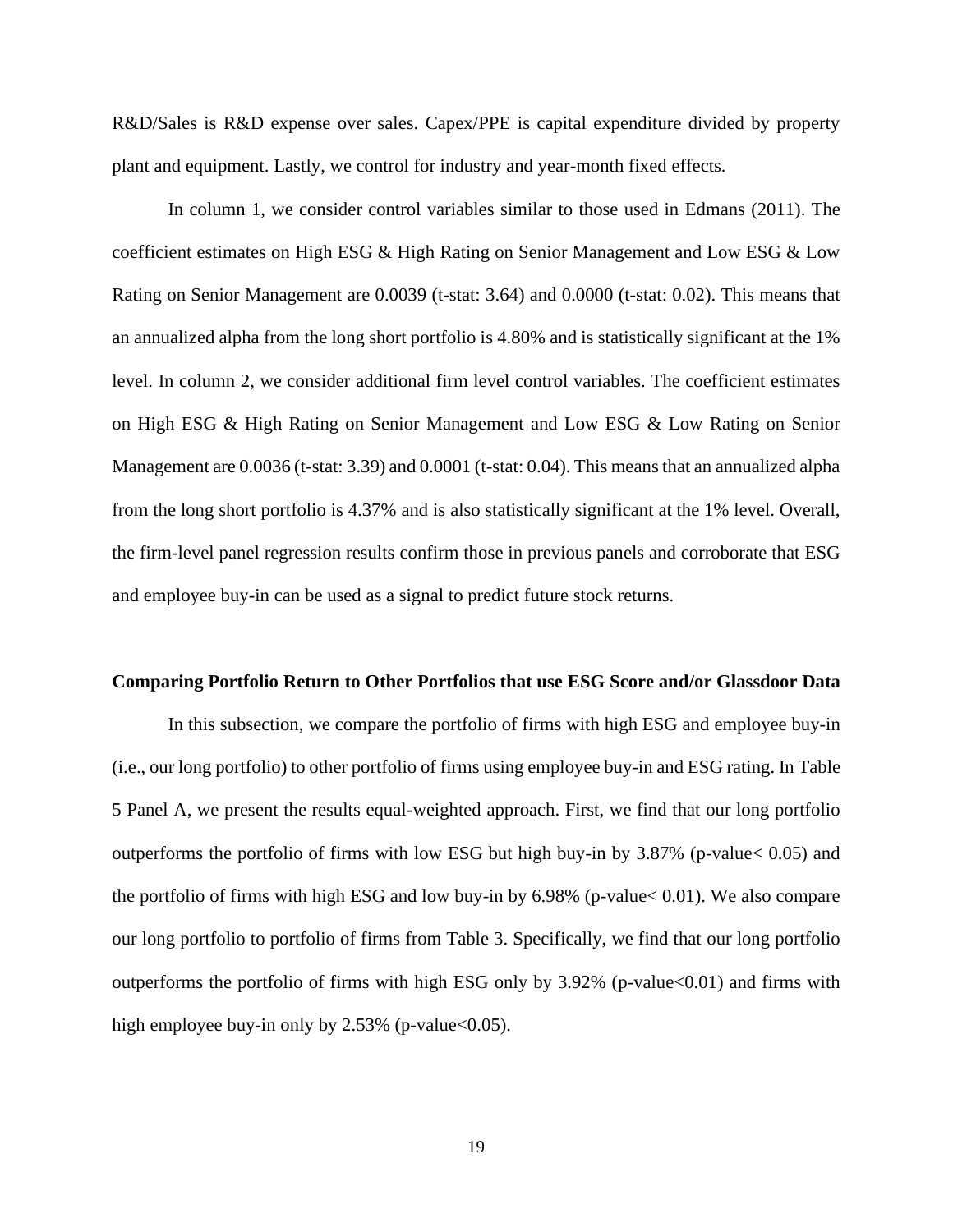Our results similar in terms of statistical significance and economic magnitude when we use value-weighted approach. We find that our long portfolio outperforms the portfolio of firms with low ESG but high buy-in by  $4.01\%$  (p-value  $< 0.05$ ) and the portfolio of firms with high ESG and low buy-in by 6.67% (p-value< 0.01). We also compare our long portfolio to portfolio of firms from Table 3. Specifically, we find that our long portfolio outperforms the portfolio of firms with high ESG only by  $3.85\%$  (p-value<0.05) and firms with high employee buy-in only by 2.75% (pvalue $<0.05$ ).

Overall, our findings in the previous three tables can be summarized as follows. First, we confirm that employee opinions of senior management predict future stock returns as noted in prior literature. Second, we find employee opinions of senior management coupled with ESG has a stronger impact on firm value than just employee opinions of senior management alone. Third, our results suggest that ESG leads to enhance shareholder value when there are employees that are more satisfied. We view that this is a key finding that makes a contribution to the ESG literature, because it presents a circumstance in which ESG enhances value—namely when employees are bought-in and engaged in the efforts of the firm.

#### **Future Accounting Performance**

Up to this point, all regressions examine the future stock market performance as a dependent variable to understand the value attributable to ESG and employee opinions of senior management. To complement these results, we also examine the future changes in accounting performance. This analysis helps to identify whether the firm value identified in prior results are due to price pressure or firm operations. The number of investors integrating ESG data in investment decisions has grown considerably over the period of study potentially putting price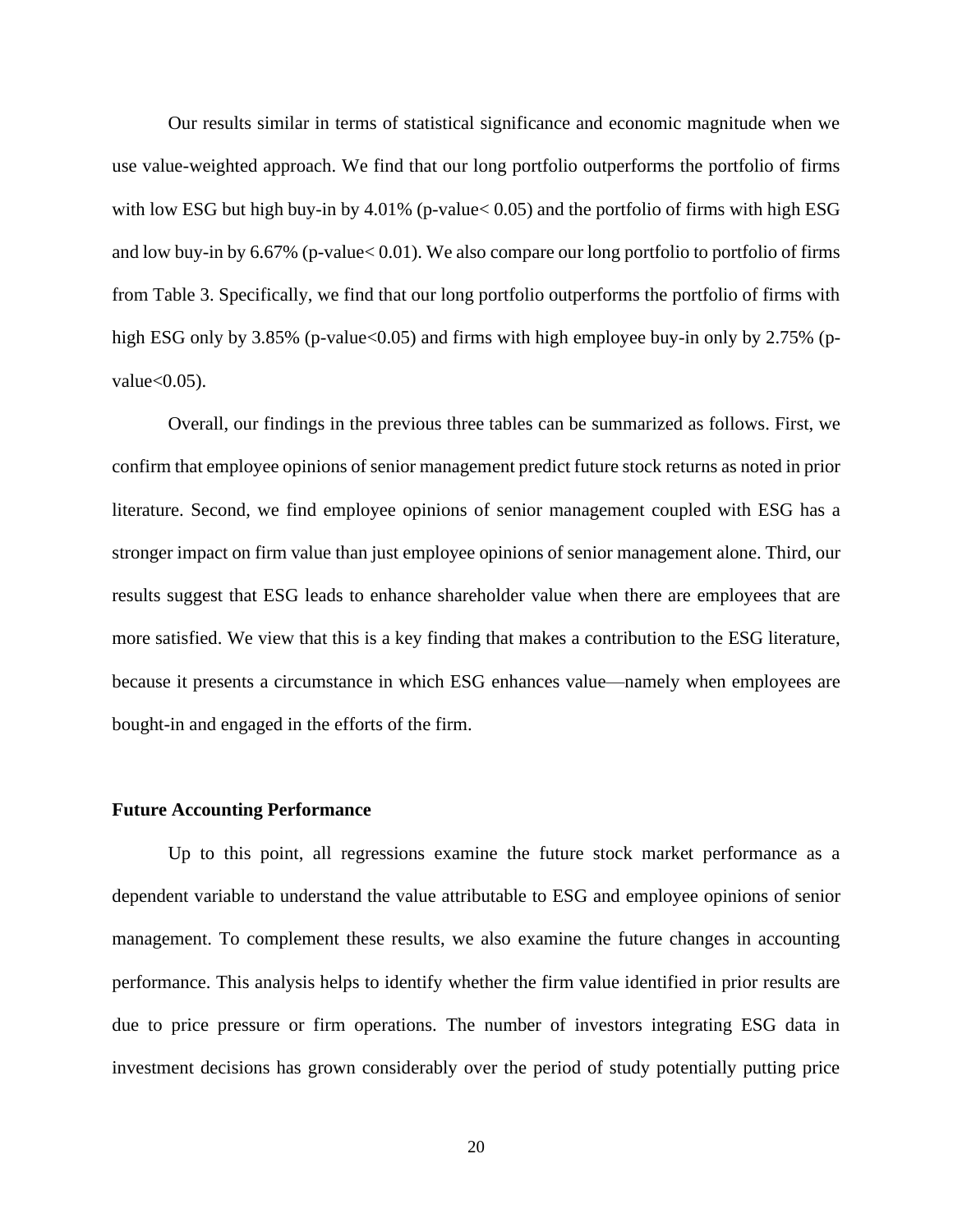pressure on the stocks of firms with good ESG performance and high employee opinion of senior management —possibly driving positive alphas found earlier. If firms investing in sustainability issues and employee opinion of senior management exhibit superior future accounting performance, this would suggest that price pressure alone cannot explain the superior future stock price performance and that accounting fundamentals are driving some aspect of this enhanced value.

Table 6 presents the future changes in accounting performance using sales and profitability. In Panel A, we compare Sales of firms with high ESG and high buy-in to other firms that use different permutations of the two signals. We find that the portfolio of firms with high ESG and employee buy-in exhibits more positive changes in sales than other firms across all time horizons. For example, when we compare the firms with high ESG and buy-in to firms with low performance on both signals during  $t=0$  to  $t=1$ ,  $t=0$  to  $t=2$ ,  $t=0$  to  $t=3$ ,  $t=0$  to  $t=4$ , and  $t=0$  to  $t=5$ , we find significant differences in sales growth of 3.90%, 8.92%, 13.34%, 14.16%, and 16.63%, respectively and the differences are all significant at the 1% level. The firms with high ESG and buy-in also exhibit superior sales growth than firms with high ESG and low buy-in and the firms with low ESG and high buy-in.

In Panel B, we compare ROE growth instead of Sales growth. We again find that the portfolio of firms with high ESG and employee buy-in exhibits more positive changes in ROE than other firms across all time horizons. For example, when we compare the firms with high ESG and buy-in to firms with low performance on both signals during t=0 to t=1, t=0 to t=2, t=0 to t=3, t=0 to t=4, and t=0 to t=5, we find significant differences in ROE growth of 15.17%, 26.15%, 24.08%, 36.72%, and 39.51%, respectively and the differences are all significant at the 1% level. The firms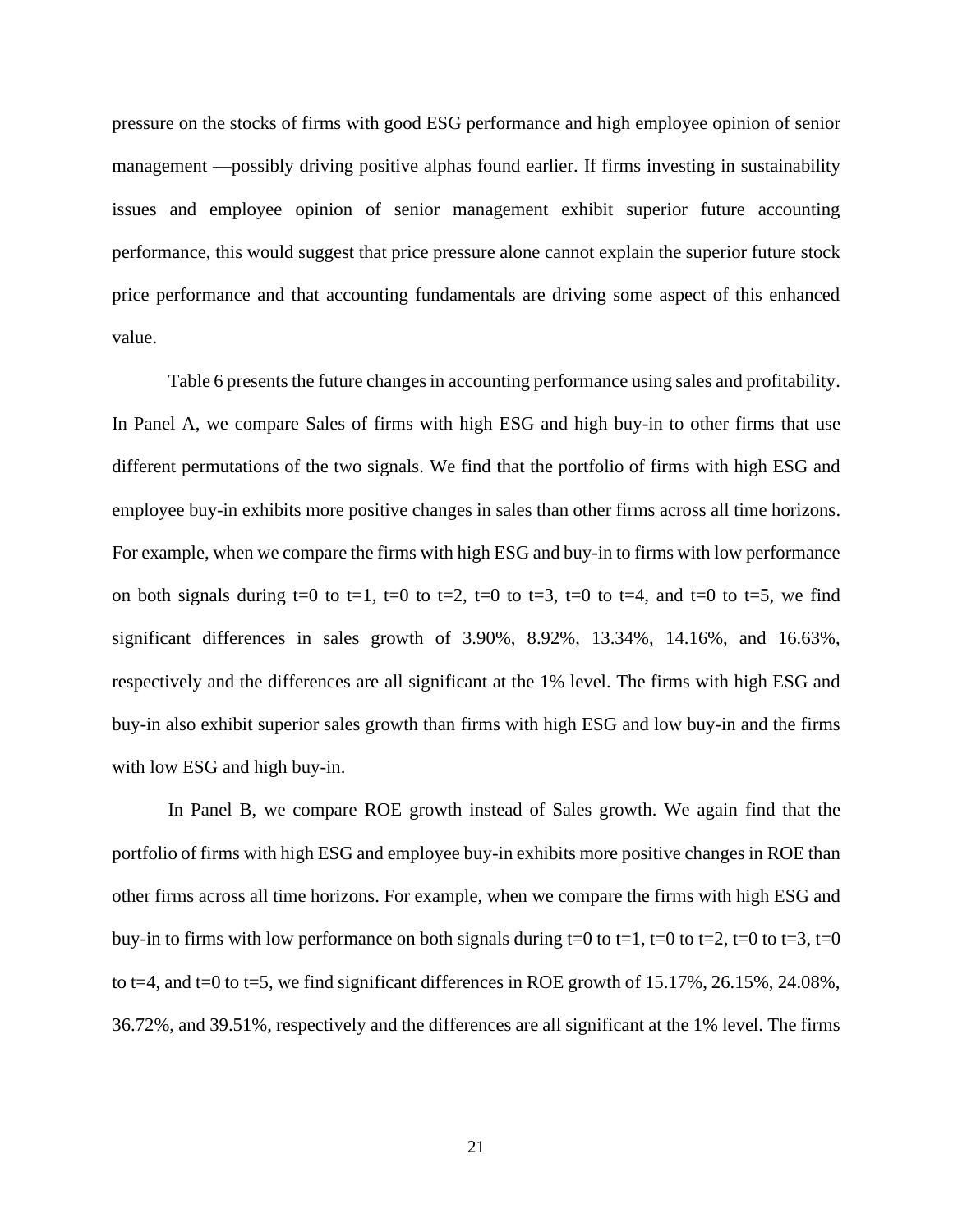with high ESG and buy-in also exhibit superior sales growth than firms with high ESG and low buy-in and the firms with low ESG and high buy-in.

In Panel C, we examine this in a panel regression format. Our dependent variable is Sales and ROE Growth from  $t=0$  to  $t=2$ . All other variables are defined as in Table 4 Panel C but the only difference is that we control for year fixed effects because our panel is structured at the firmyear level. Our results are similar to those in Panels A and B. The portfolio of firms that exhibit high ESG and employee buy-in exhibits 4.39% greater sales growth than the firms with low ESG and employee buy-in. In addition, the portfolio of firms that exhibit high ESG and employee buyin exhibits 26.07% greater ROE growth than the firms with low ESG and employee buy-in. These numbers are significant even after controlling for firm-level controls and fixed effects. Taken together, firms with high ESG and high buy-in to senior management vision not only exhibit stronger stock performance but also exhibit stronger top and bottom line. Overall, we view this test as a robustness that confirms employee buy-in as an important signal for ESG to enhance shareholder value.

#### **V. CONCLUSION**

In this paper, we provide evidence that ESG coupled with employee buy-in to senior management predicts future stock returns. Using calendar-time portfolio stock returns, we find that firms with high ratings on both ESG and employee opinion of senior management significantly outperform those with low ratings on both. This result is robust to using to using alternative factor models and portfolio permutations. In addition, it is robust to using panel regression that controls for additional firm level covariates that may drive stock returns. These set of firms with high ESG and employee buy-in not only exhibit superior future stock market performance but also stronger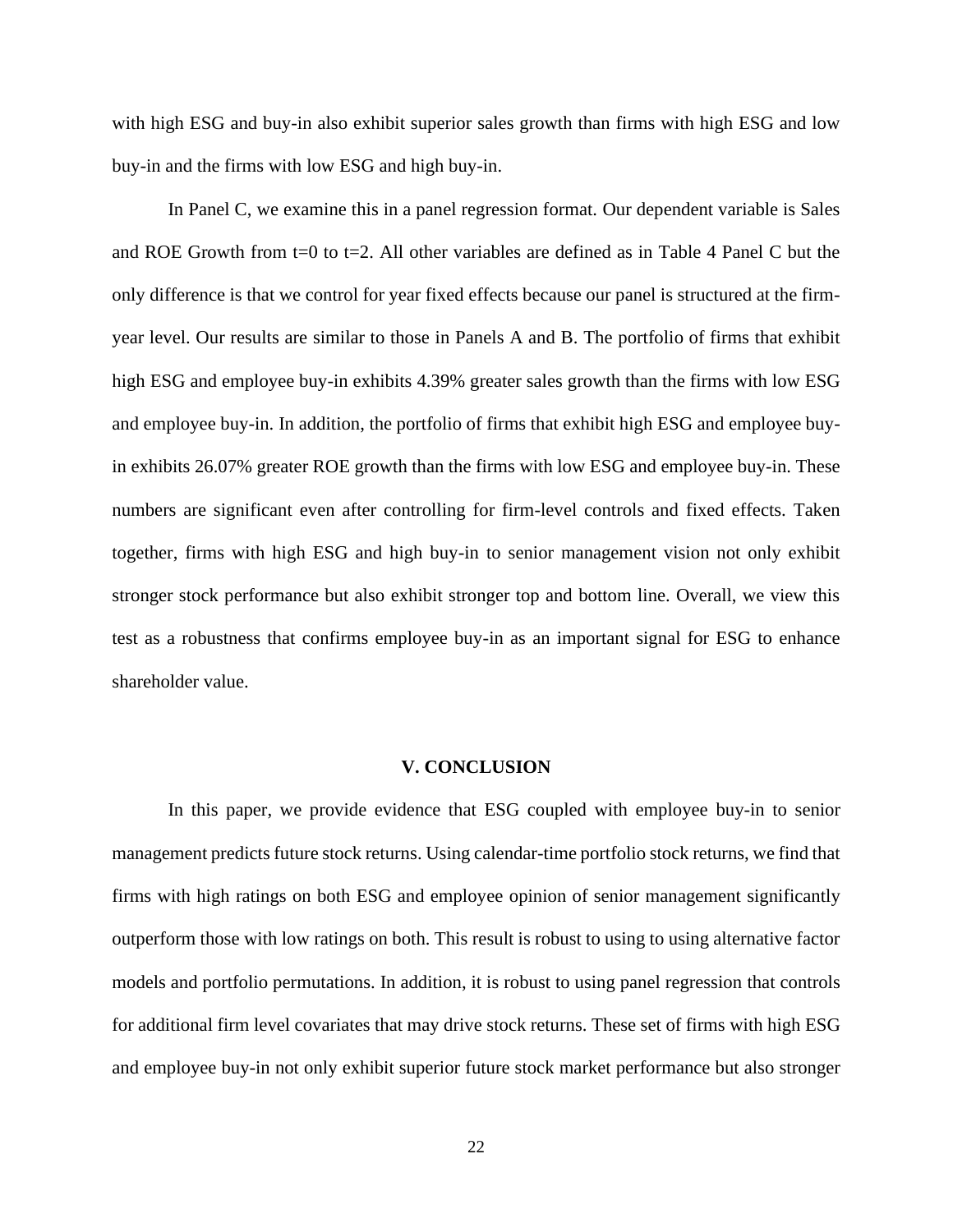accounting performance. Lastly, firms with high ratings on both ESG and employee buy-in outperform those with high employee opinion of senior management or ESG alone.

We believe that our paper makes three important contributions to the literature. First, our paper adds to the papers that examined shareholder implications of firm ESG investments. We show that employee opinion of senior management may be a condition that better enables ESG to enhance shareholder value. Second, we also add to the literature on employee insights to firm performance and shareholder value. We add by showing that employee opinion of senior management coupled with ESG leads to value over and beyond the effect from employee opinion of senior management alone. Last, we provide evidence that suggest that firm engagements in ESG may have synergies when coupled with employee opinion of senior management. Overall, our results demonstrate that ESG coupled with employee buy-in to senior management is a valuable signal to predict stock returns. We hope that our findings may have implications for asset managers who integrate ESG factors into their portfolios and also inform firm managers who manage their human capital.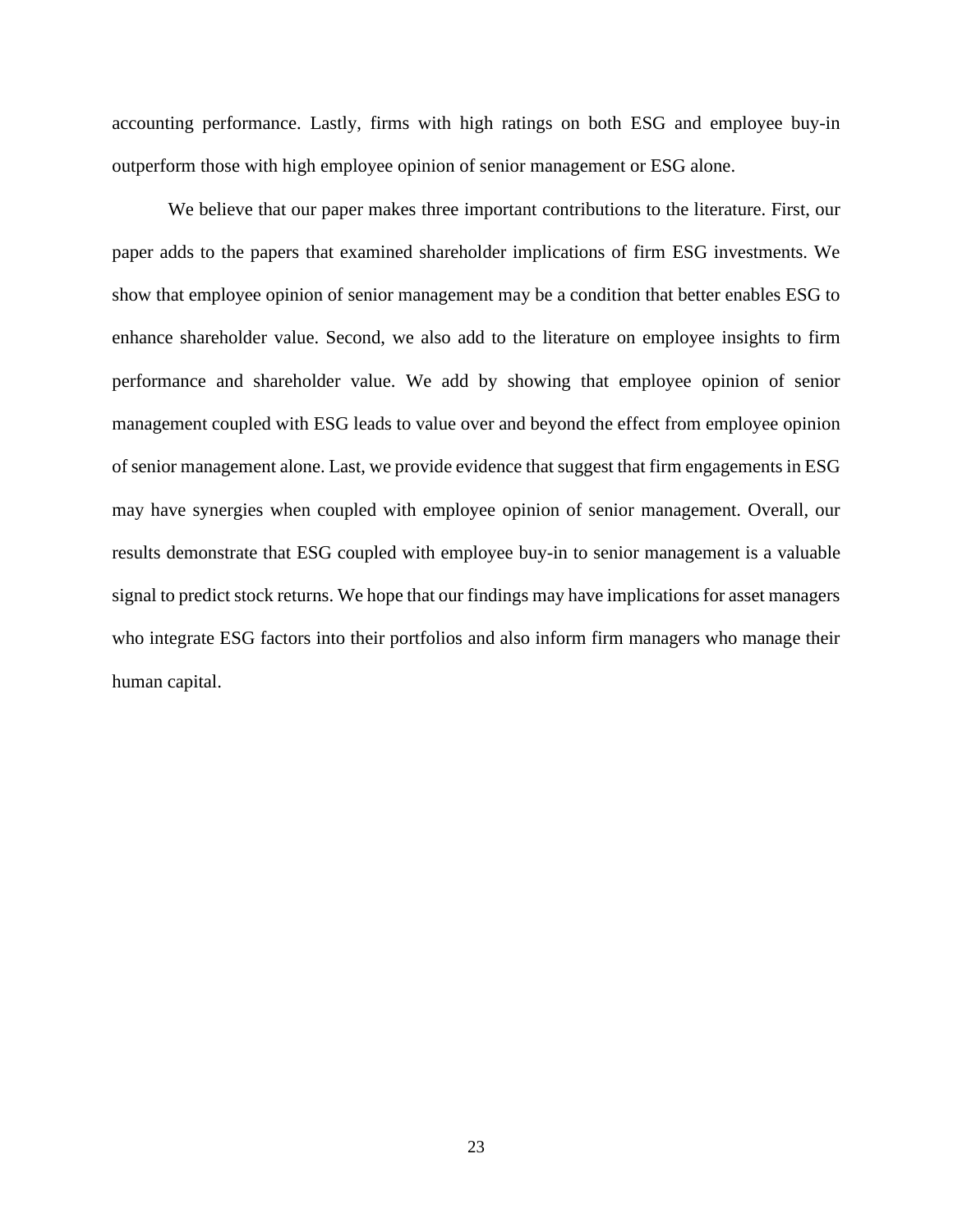## **REFERENCES**

- Aupperle, K. E., Carroll, A. B., & Hatfield, J. D. (1985). An empirical examination of the relationship between corporate social responsibility and profitability. Academy of Management Journal, 28(2), 446-463.
- Barnett, M. L., & Salomon, R. M. (2006). Beyond dichotomy: The curvilinear relationship between social responsibility and financial performance. Strategic Management Journal, 27(11), 1101-1122.
- Bauman, C. W., & Skitka, L. J. (2012). Corporate social responsibility as a source of employee satisfaction. Research in Organizational Behavior, 32, 63-86.
- Berg, F., Koelbel, J. F., & Rigobon, R. (2020). Aggregate confusion: the divergence of ESG ratings. Available at SSRN 3438533.
- Bertrand, M., & Schoar, A. (2003). Managing with style: The effect of managers on firm policies. The Quarterly journal of economics, 118(4), 1169-1208.
- Bode, C., Singh, J., & Rogan, M. (2015). Corporate social initiatives and employee retention. Organization Science, 26(6), 1702-1720.
- Borgers, A., Derwall, J., Koedijk, K., & Ter Horst, J. (2013). Stakeholder relations and stock returns: On errors in investors' expectations and learning. Journal of Empirical Finance, 22, 159-175.
- Borghesi, R., Houston, J. F., & Naranjo, A. (2014). Corporate socially responsible investments: CEO altruism, reputation, and shareholder interests. Journal of Corporate Finance, 26, 164-181.
- Brammer, S., & Millington, A. (2008). Does it pay to be different? An analysis of the relationship between corporate social and financial performance. Strategic Management Journal, 29(12), 1325-1343.
- Business Roundtable (2019) "Business Roundtable Redefines the Purpose of a Corporation to Promote 'An Economy That Serves All Americans'" Available at: https://www.businessroundtable.org/business-roundtable-redefines-the-purpose-of-acorporation-to-promote-an-economy-that-serves-all-americans
- Carhart, M. M. (1997). On persistence in mutual fund performance. The Journal of Finance, 52(1), 57-82.
- Carnahan, S., Kryscynski, D., & Olson, D. (2017). When does corporate social responsibility reduce employee turnover? Evidence from attorneys before and after 9/11. Academy of Management Journal, 60(5), 1932-1962.
- Cheng, I. H., Hong, H., & Shue, K. (2014). Do managers do good with other people's money? (No. w19432). National Bureau of Economic Research.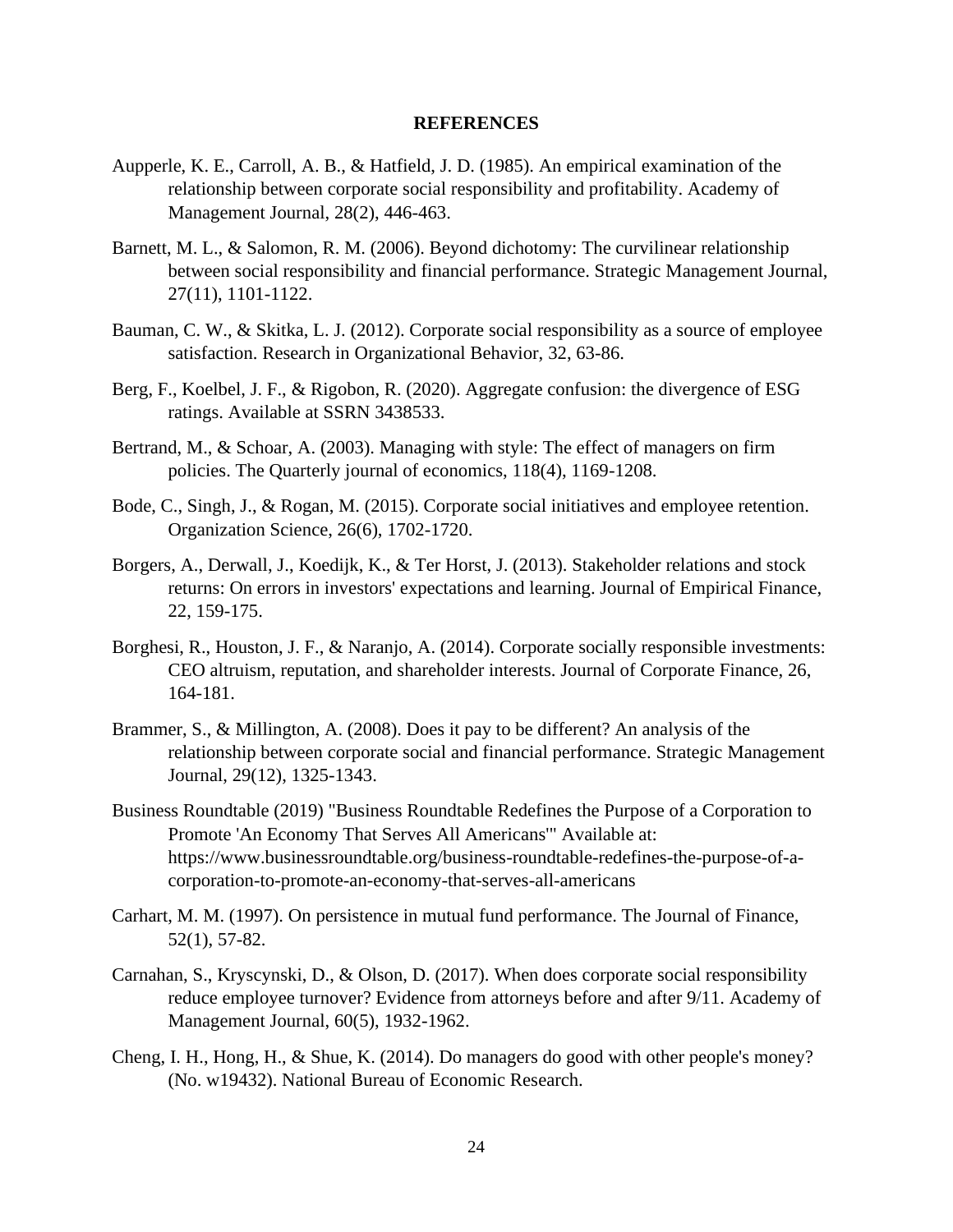- Christensen, D., Serafeim, G., & Sikochi, A. (2019). Why is Corporate Virtue in the Eye of The Beholder? The Case of ESG Ratings. Working Paper.
- Cochran, P. L., & Wood, R. A. (1984). Corporate social responsibility and financial performance. Academy of Management Journal, 27(1), 42-56.
- Di Giuli, A., & Kostovetsky, L. (2014). Are red or blue companies more likely to go green? Politics and corporate social responsibility. Journal of Financial Economics, 111(1), 158- 180.
- Dimson, E., Karakas, O., & Li, X. (2015). Active ownership. The Review of Financial Studies, 28(12), 3225-3268.
- Eccles, R. G., Ioannou, I., & Serafeim, G. (2014). The impact of corporate sustainability on organizational processes and performance. Management Science, 60(11), 2835-2857.
- Edmans, A. (2011). Does the stock market fully value intangibles? Employee satisfaction and equity prices. Journal of Financial Economics, 101(3), 621-640.
- Fama, E. F., & French, K. R. (1993). Common risk factors in the returns on stocks and bonds. Journal of Financial Economics, 33, 3-56.
- Fama, E. F., & French, K. R. (2016). Dissecting anomalies with a five-factor model. The Review of Financial Studies, 29(1), 69-103.
- Fama, E. F., & MacBeth, J. D. (1973). Risk, return, and equilibrium: Empirical tests. Journal of political Economy, 81(3), 607-636.
- Fombrun, C. J. (2005). A world of reputation research, analysis and thinking-building corporate reputation through CSR initiatives: evolving standards. Corporate Reputation Review, 8(1), 7-12.
- Fombrun, C. J., and M. Shanley. (1990). What's in a name? Reputation building and corporate strategy. Academy of Management Journal 33 (2): 233-258.
- Fombrun, C.J. (1996). Reputation: Realizing value from the corporate image. Harvard Business School Press: Harvard.
- Freeman, R. E., Harrison, J. S., & Wicks, A. C. (2007). Managing for stakeholders: Survival, reputation, and success. Yale University Press.
- Friedman, M. (1970). The Social responsibility of Business is to Increase Profits. The New York Times Magazine. September 13, 1970
- Gartenberg, C., Prat, A., & Serafeim, G. (2019). Corporate purpose and financial performance. Organization Science, 30(1), 1-18.
- Green, T. C., Huang, R., Wen, Q., & Zhou, D. (2019). Crowdsourced employer reviews and stock returns. Journal of Financial Economics, 134(1), 236-251.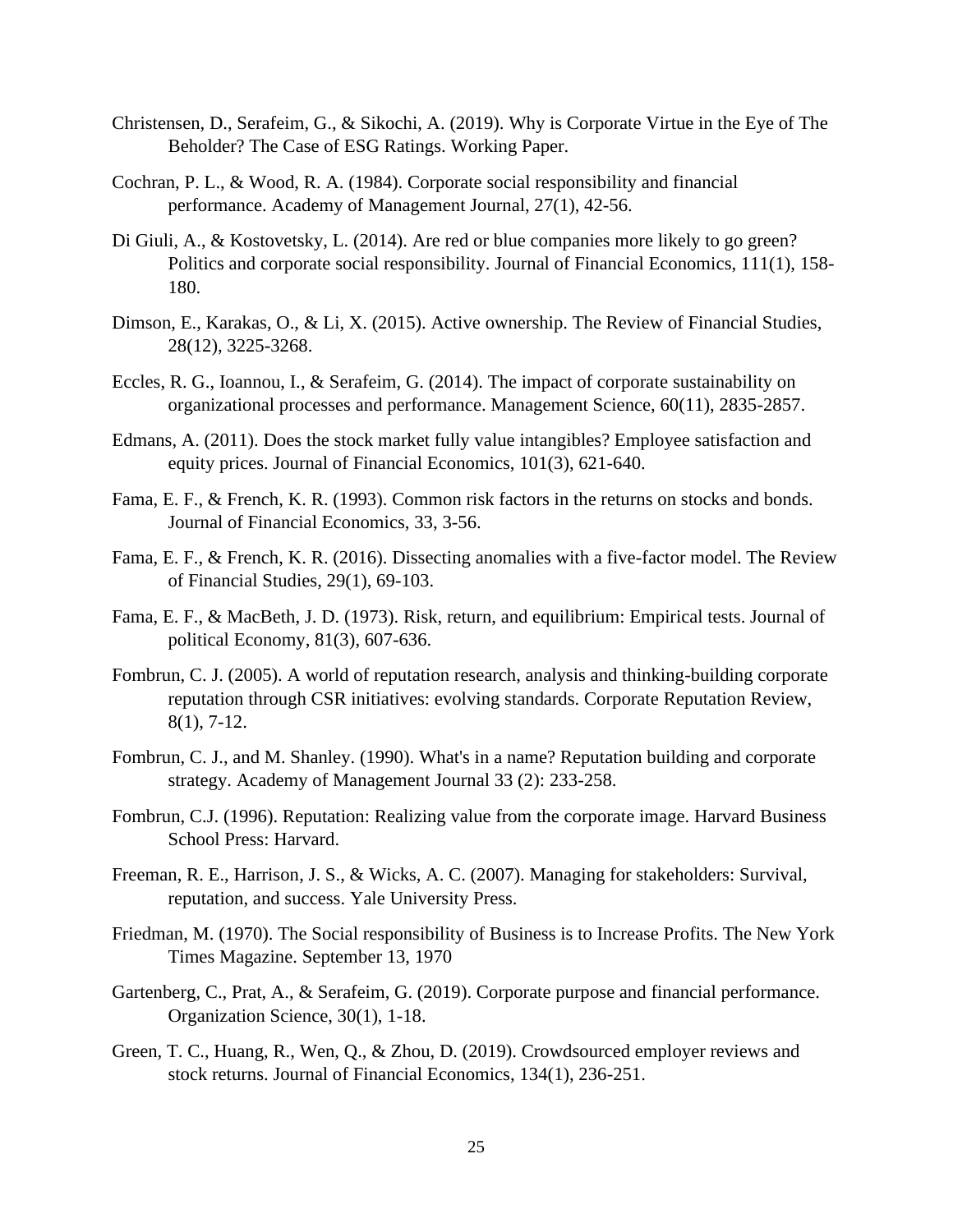- Grennan, J. (2019). A corporate culture channel: How increased shareholder governance reduces firm value. Available at SSRN 2345384.
- Gubler, T., Larkin, I., & Pierce, L. (2018). Doing well by making well: The impact of corporate wellness programs on employee productivity. Management Science, 64(11), 4967-4987.
- Hambrick, D. C., & Mason, P. A. (1984). Upper echelons: The organization as a reflection of its top managers. Academy of management review, 9(2), 193-206.
- Hertzberg, F., (1959). The motivation to work. J. Wiley & Sons, New York.
- Hillman, A. J., & Keim, G. D. (2001). Shareholder value, stakeholder management, and social issues: What's the bottom line?. Strategic Management Journal, 22(2), 125-139.
- Hoepner, A. G., Oikonomou, I., Sautner, Z., Starks, L. T., & Zhou, X. (2018). ESG shareholder engagement and downside risk. Working Paper.
- Huang, K., Li, M., & Markov, S. (2020). What do employees know? Evidence from a social media platform. The Accounting Review, 95(2), 199-226.
- Jensen, M. C. (2002). Value maximization, stakeholder theory, and the corporate objective function. Business Ethics Quarterly, 235-256.
- Khan, M., Serafeim, G., & Yoon, A. (2016). Corporate sustainability: First evidence on materiality. The Accounting Review, 91(6), 1697-1724.
- Kitzmueller, M., & Shimshack, J. (2012). Economic perspectives on corporate social responsibility. Journal of Economic Literature, 50(1), 51-84.
- Larry Fink (2020) A Fundamental Reshaping of Finance. Blackrock CEO Investor Letter
- Leete, L. (2001). Whither the nonprofit wage differential? Estimates from the 1990 census. Journal of Labor Economics, 19(1), 136-170.
- Marinescu, I., Klein, N., Chamberlain, A., & Smart, M. (2018). Incentives can reduce bias in online reviews (No. w24372). National Bureau of Economic Research.
- Margolis, J. D., & Walsh, J. P. (2003). Misery loves companies: Rethinking social initiatives by business. Administrative Science Quarterly, 48(2), 268-305.
- Maslow, A. H. (1943). A theory of human motivation. Psychological Review, 50(4), 370.
- McGregor, D. (1960). The human side of enterprise. McGraw-Hill, New York.
- McWilliams, A., & Siegel, D. (1997). The role of money managers in assessing corporate social reponsibility research. The Journal of Investing, 6(4), 98-107.
- McWilliams, A., & Siegel, D. (2000). Corporate social responsibility and financial performance: correlation or misspecification?. Strategic Management Journal, 21(5), 603-609.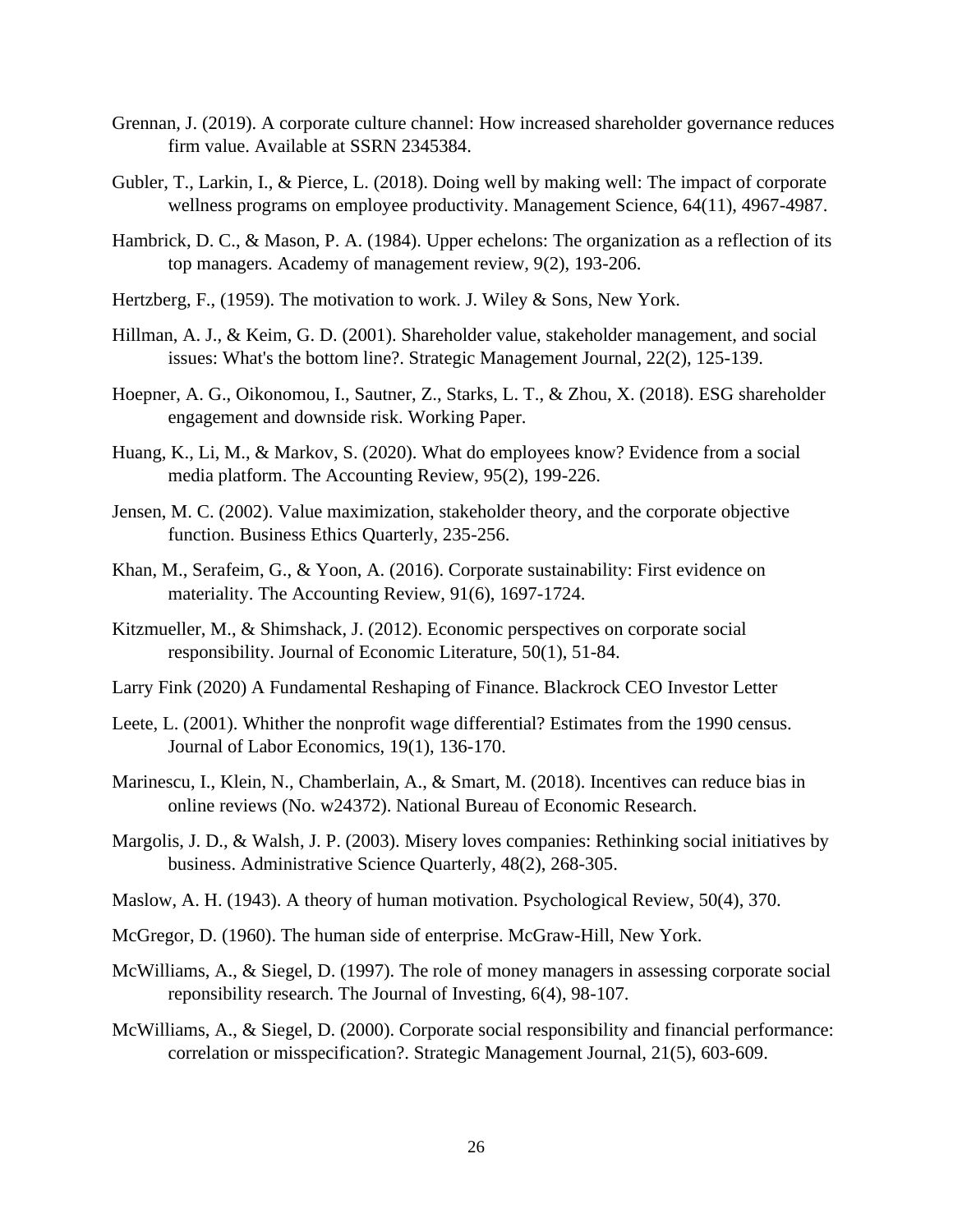- Mocan, H. N., & Tekin, E. (2003). Nonprofit sector and part-time work: An analysis of employer-employee matched data on child care workers. Review of Economics and Statistics, 85(1), 38-50.
- Moskowitz, M. 1972. Choosing socially responsible stocks. Business and Society, 1: 71-75
- Orlitzky, M., Schmidt, F. L., & Rynes, S. L. (2003). Corporate social and financial performance: A meta-analysis. Organization Studies, 24(3), 403-441.
- Schanzenbach, M. M., & Sitkoff, R. H. (2020). Reconciling Fiduciary Duty and Social Conscience: The Law and Economics of ESG Investing by a Trustee. Stan. L. Rev., 72, 381.
- Serafeim, G., Yoon, A. (2020). ESG Ratings: Hard to Agree but Worth the Try. Working Paper.
- Sheng, J. (2019). Asset pricing in the information age: Employee expectations and stock returns. Available at SSRN 3321275.
- SHRM, August 2007. Corporate Social Responsibility Pays Off. Adrienne Fox. url link https://www.shrm.org/hr-today/news/hr-magazine/pages/0807cover.aspx
- Taylor, F., 1911. The principles of scientific management. Harper Brothers, New York.
- Turban, D. B., & Greening, D. W. (1997). Corporate social performance and organizational attractiveness to prospective employees. Academy of Management Journal, *40*(3), 658- 672.
- UN PRI.: 2006, Principles for Responsible Investment. Available at: http://www.unpri.org/files/pri.pdf (Last accessed: 24 June 2008).
- Waddock, S. A., & Graves, S. B. (1997). The corporate social performance-financial performance link. Strategic Management Journal, 18(4), 303-319.
- Welch, K. and Yoon, A. (2020) Milton Friedman Never Hired a Millennial: Human Capital Benefits of Corporate Sustainability Efforts. Working Paper.
- Zingales, L. (2000). In search of new foundations. The Journal of Finance, 55(4), 1623-1653.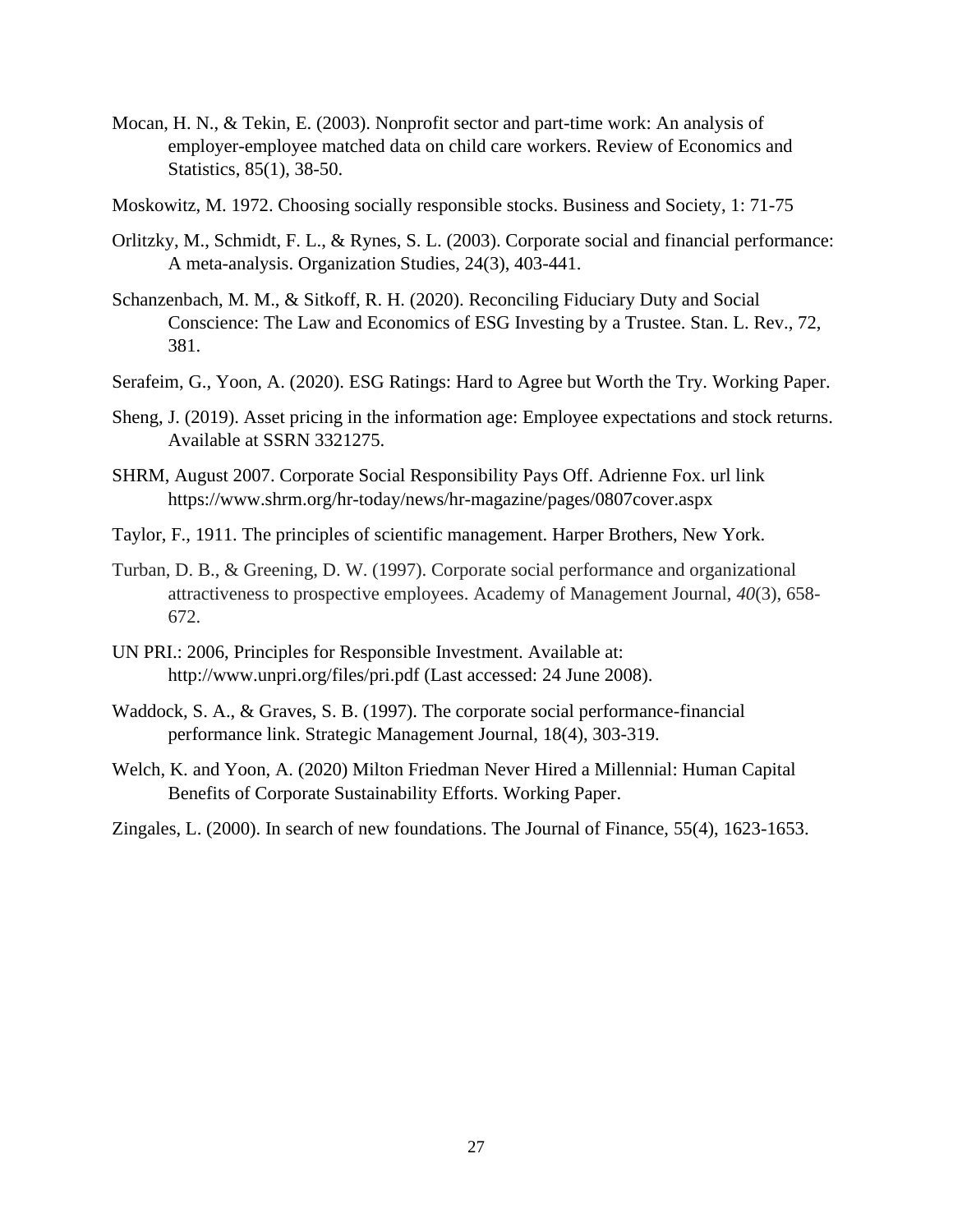# **Table 1: Sample Description**

This table describes the sample. Panel A (B) presents the number of observations by year (industry).

# *Panel A: By Year*

| Year  | # of Firm | # of Reviews |
|-------|-----------|--------------|
| 2011  | 348       | 13,807       |
| 2012  | 1,124     | 32,389       |
| 2013  | 1,188     | 68,428       |
| 2014  | 1,410     | 126,007      |
| 2015  | 1,506     | 208,104      |
| 2016  | 1,504     | 214,684      |
| 2017  | 1,472     | 210,352      |
| 2018  | 1,188     | 102,355      |
| Total | 9,740     | 976,126      |

# *Panel B: By Industry*

| <b>GICS</b> Industry          | # of Firm | # of Reviews |
|-------------------------------|-----------|--------------|
| Energy                        | 624       | 18,915       |
| Materials                     | 645       | 20,176       |
| Industrials                   | 1,834     | 126,116      |
| <b>Consumer Discretionary</b> | 1,670     | 358,594      |
| <b>Consumer Staples</b>       | 517       | 91,109       |
| <b>Health Care</b>            | 1,312     | 81,505       |
| <b>Financials</b>             | 169       | 8,261        |
| <b>Information Technology</b> | 1,886     | 177,048      |
| <b>Communication Services</b> | 459       | 80,149       |
| Utilities                     | 371       | 8,774        |
| <b>Real Estate</b>            | 253       | 5,479        |
| Total                         | 9,740     | 976,126      |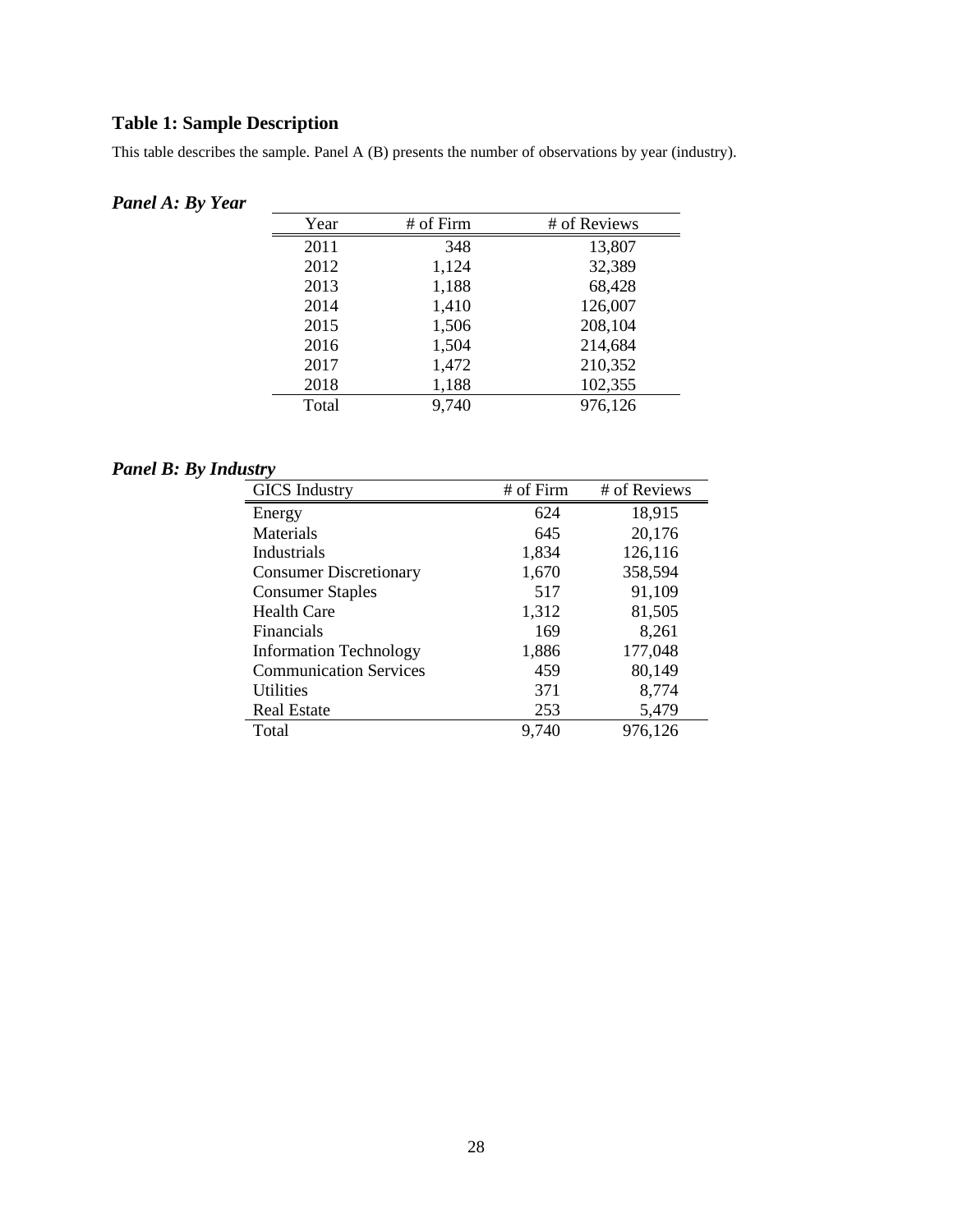## **Table 2 Descriptive Statistics**

This table presents descriptive statistics. Rating on Senior Management (Rating on Firm) is the median employee rating on senior management (overall rating) from Glassdoor. See Figure 1 for detailed illustration. MSCI Score is the ESG Score from MSCI. Env Score, Soc Score, and Gov Score are environmental, social, and governance scores from MSCI. Size is the natural log of market capitalization. MTB is market value at the end of the calendar year divided by book value of equity. ROE is defined as net income divided by average shareholder equity. SG&A/Sales is selling, general, and administrative expense divided by sales. Adv Exp/Sales is advertising expense divided by sales. R&D/Sales is R&D expense divided by sales. Capex/PPE is capital expenditure divided by property plant and equipment. Bold fonts in Panel B indicate when p-value is less than 5%.

| Variable              | N     | Mean  | S.D.   | 25%   | Median | 75%   |
|-----------------------|-------|-------|--------|-------|--------|-------|
| Rating on Senior Mgmt | 9,740 | 2.84  | 0.97   | 2.00  | 3.00   | 3.00  |
| Rating on Firm        | 9,740 | 3.31  | 0.86   | 3.00  | 3.00   | 4.00  |
| <b>MSCI ESG Score</b> | 9,740 | 4.53  | 1.05   | 3.90  | 4.50   | 5.20  |
| <b>Env</b> Score      | 9,740 | 4.80  | 2.03   | 3.40  | 4.60   | 6.10  |
| Soc Score             | 9,740 | 4.38  | 1.60   | 3.40  | 4.40   | 5.40  |
| Gov Score             | 9,736 | 5.56  | 2.21   | 4.00  | 5.30   | 6.80  |
| Size                  | 9,740 | 14.96 | 1.55   | 13.85 | 14.85  | 15.99 |
| <b>MTB</b>            | 9,740 | 3.70  | 247.75 | 1.42  | 2.44   | 4.31  |
| <b>ROE</b>            | 9,740 | 0.08  | 0.82   | 0.02  | 0.10   | 0.19  |
| SG&A/Sales            | 9,740 | 0.37  | 11.06  | 0.08  | 0.19   | 0.34  |
| Adv Exp/Sales         | 9,740 | 0.01  | 0.03   | 0.00  | 0.00   | 0.01  |
| R&D/Sales             | 9,740 | 0.22  | 2.63   | 0.00  | 0.00   | 0.06  |
| Capex/PPE             | 9,740 | 0.11  | 0.16   | 0.06  | 0.08   | 0.13  |

### *Panel A. Summary Statistics*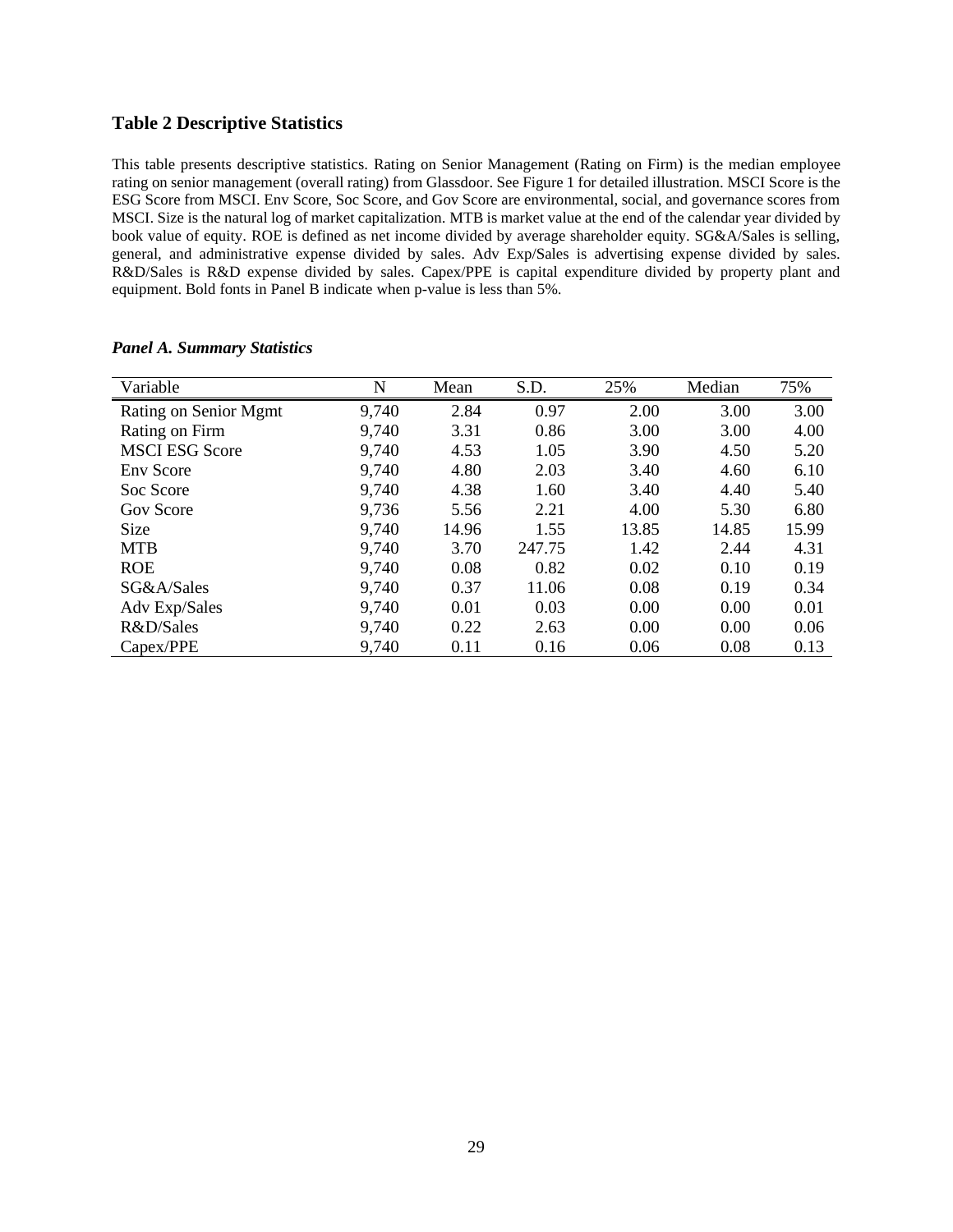# *Panel B. Correlation Table*

|    |                       |         | ↑       | 3       |         |         | 6       |         | 8       | 9       | 10   |         | 12   | 13   |
|----|-----------------------|---------|---------|---------|---------|---------|---------|---------|---------|---------|------|---------|------|------|
|    | Rating on Senior Mgmt | 1.00    |         |         |         |         |         |         |         |         |      |         |      |      |
|    | Rating on Firm        | 0.78    | 1.00    |         |         |         |         |         |         |         |      |         |      |      |
| 3  | <b>MSCI ESG Score</b> | 0.00    | 0.02    | 1.00    |         |         |         |         |         |         |      |         |      |      |
| 4  | <b>Env</b> Score      | 0.00    | 0.01    | 0.56    | 1.00    |         |         |         |         |         |      |         |      |      |
|    | Soc Score             | $-0.01$ | 0.00    | 0.63    | 0.08    | 1.00    |         |         |         |         |      |         |      |      |
| 6. | Gov Score             | 0.01    | 0.00    | 0.23    | $-0.08$ | $-0.02$ | 1.00    |         |         |         |      |         |      |      |
|    | Size                  | 0.17    | 0.21    | 0.09    | 0.16    | $-0.03$ | 0.04    | 1.00    |         |         |      |         |      |      |
| 8  | <b>MTB</b>            | 0.01    | 0.01    | 0.02    | 0.03    | 0.01    | 0.00    | 0.01    | 1.00    |         |      |         |      |      |
| 9  | <b>ROE</b>            | 0.01    | 0.00    | 0.04    | 0.03    | 0.01    | 0.03    | 0.10    | 0.00    | 1.00    |      |         |      |      |
| 10 | SG&A/Sales            | $-0.02$ | $-0.02$ | 0.00    | 0.00    | 0.00    | $-0.01$ | 0.00    | 0.00    | $-0.02$ | 1.00 |         |      |      |
| 11 | Adv Exp/Sales         | 0.06    | 0.06    | $-0.05$ | 0.03    | $-0.05$ | $-0.05$ | 0.01    | 0.02    | $-0.01$ | 0.01 | 1.00    |      |      |
| 12 | R&D/Sales             | 0.06    | 0.03    | 0.00    | 0.01    | 0.00    | $-0.03$ | $-0.05$ | 0.00    | $-0.08$ | 0.27 | $-0.01$ | 1.00 |      |
| 13 | Capex/PPE             | 0.04    | 0.02    | 0.00    | 0.01    | 0.00    | 0.01    | $-0.03$ | $-0.01$ | $-0.06$ | 0.01 | 0.06    | 0.04 | 1.00 |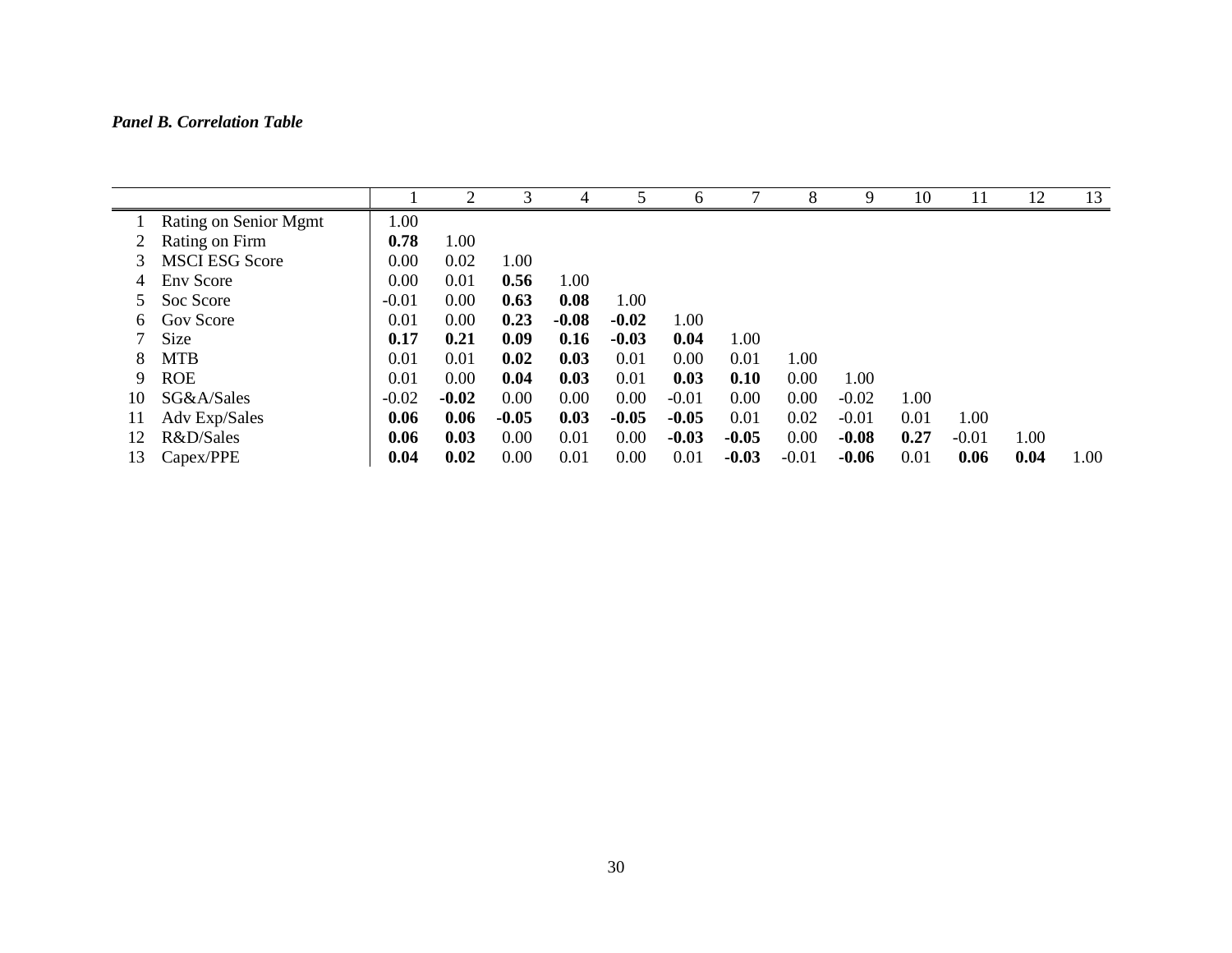## **Table 3. Calendar Time Portfolios Using Glassdoor Rating and/or MSCI Score**

The table reports alphas, factor loadings, and t-statistics from monthly calendar-time Fama-French regressions for equal- and value-weighted portfolios. Classifications are based on Rating on Senior Management or MSCI Score. Rating on Senior Management is the median employee rating on senior management from Glassdoor. MSCI Score is the ESG Score from MSCI. The intersections of quartile portfolios are formed to estimate the regressions. Firms scoring at the bottom and top quartiles of the signal are included as the short and long portfolios, respectively. The regressions are estimated from January 2012 to December 2019. Market is the market excess return; SMB and HML are the Fama and French (1993) size and book-to-market factors; RMW and CMA are profitability and investment factors from Fama and French (2016). \*\*\*, \*\*, and \* on difference in alphas indicate two-tailed p-value less than 1, 5, and 10%, respectively.

|                  |            | Equal-Weighted |            |            | Value-Weighted |            |          |       |  |
|------------------|------------|----------------|------------|------------|----------------|------------|----------|-------|--|
|                  | (1)        |                | (2)        |            | (3)            |            | (4)      |       |  |
|                  | Low        |                | High       |            | Low            |            | High     |       |  |
|                  | <b>ESG</b> |                | <b>ESG</b> | <b>ESG</b> |                | <b>ESG</b> |          |       |  |
| Parameter        | Estimate   |                | Estimate   | t          | Estimate       |            | Estimate | t     |  |
| Intercept        | 0.0001     | 0.10           | 0.0007     | 0.97       | $-0.0002$      | $-0.17$    | 0.0007   | 0.97  |  |
| Market           | 1.0592     | 32.38          | 1.0451     | 44.00      | 1.0553         | 33.48      | 1.0373   | 43.96 |  |
| <b>SMB</b>       | 0.5791     | 11.79          | 0.4855     | 13.98      | 0.5384         | 11.35      | 0.4427   | 12.71 |  |
| <b>HML</b>       | 0.1861     | 3.93           | 0.0610     | 1.66       | 0.1671         | 3.61       | 0.0505   | 1.42  |  |
| <b>RMW</b>       | 0.1720     | 2.42           | 0.0468     | 0.98       | 0.1675         | 2.44       | 0.0389   | 0.82  |  |
| <b>CMA</b>       | 0.0259     | 0.34           | 0.0569     | 1.00       | 0.0141         | 0.19       | 0.0582   | 1.03  |  |
|                  | 0.0021     | 2.94           |            |            |                |            |          |       |  |
| N                | 96         |                | 96         |            | 96             |            | 96       |       |  |
| Annualized Alpha | 0.11%      |                | 0.82%      |            | $-0.18%$       |            | 0.81%    |       |  |
| Difference in    |            |                |            |            |                |            |          |       |  |
| Alphas           |            |                | 0.70%      |            |                |            | 0.99%    |       |  |

### *Panel A. Long/Short Portfolio on MSCI Score Only*

*Panel B. Long/Short Portfolio on Ratings on Senior Management Only*

|                  |               | Equal-Weighted |                |         | Value-Weighted |         |                   |         |  |
|------------------|---------------|----------------|----------------|---------|----------------|---------|-------------------|---------|--|
|                  | (1)           |                | (2)            |         | (3)            |         | $\left( 4\right)$ |         |  |
|                  | Low Rating on |                | High Rating on |         | Low Rating on  |         | High Rating on    |         |  |
|                  | Senior Mgmt   |                | Senior Mgmt    |         | Senior Mgmt    |         | Senior Mgmt       |         |  |
| Parameter        | Estimate      | t.             | Estimate       | t       | Estimate       | t.      | Estimate          | t       |  |
| Intercept        | $-0.0003$     | $-0.44$        | 0.0018         | 2.40    | $-0.0004$      | $-0.50$ | 0.0016            | 2.11    |  |
| Market           | 1.0638        | 40.23          | 0.9928         | 41.58   | 1.0538         | 40.95   | 0.9921            | 41.89   |  |
| <b>SMB</b>       | 0.7453        | 18.60          | 0.5808         | 17.46   | 0.7145         | 17.93   | 0.5397            | 16.38   |  |
| <b>HML</b>       | 0.1543        | 3.29           | 0.1028         | 3.14    | 0.1341         | 3.00    | 0.0881            | 2.78    |  |
| <b>RMW</b>       | 0.1106        | 1.50           | $-0.1868$      | $-3.32$ | 0.1163         | 1.64    | $-0.1872$         | $-3.39$ |  |
| <b>CMA</b>       | 0.0504        | 0.75           | $-0.1399$      | $-2.50$ | 0.0445         | 0.68    | $-0.1328$         | $-2.43$ |  |
| N                | 96            |                | 96             |         | 96             |         | 96                |         |  |
| Annualized Alpha | $-0.41%$      |                | 2.20%          |         | $-0.46%$       |         | 1.91%             |         |  |
| Difference in    |               |                |                |         |                |         |                   |         |  |
| Alphas           |               |                | 2.62%          | $**$    |                |         | 2.37%             | $**$    |  |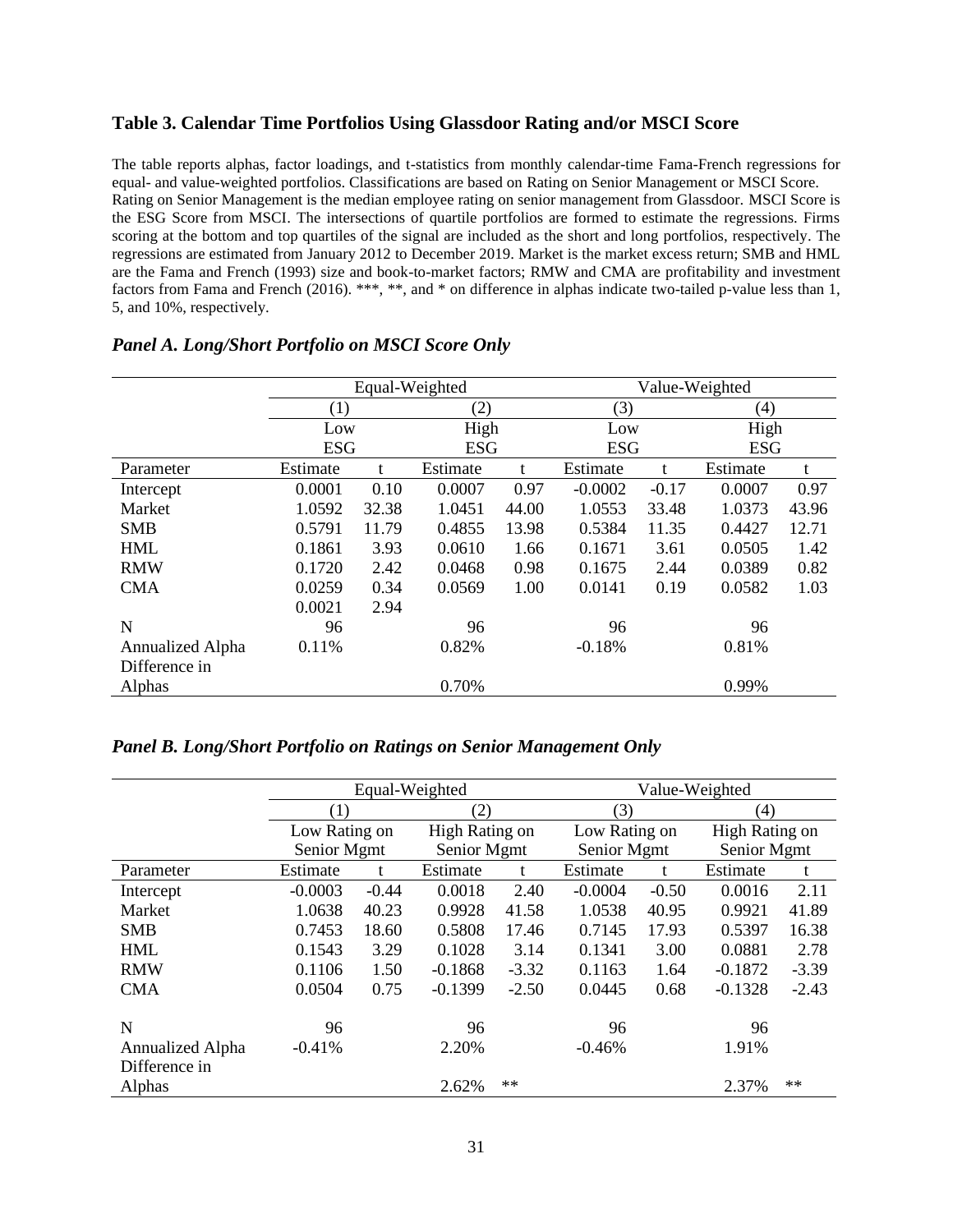## **Table 4. Calendar Time Portfolios Using Rating on Senior Management and MSCI Score**

The table reports alphas, factor loadings, and t-statistics from monthly calendar-time Fama-French regressions for equal- and value-weighted portfolios. Classifications are based on Rating on Senior Management or MSCI Score. Rating on Senior Management is the median employee rating on senior management from Glassdoor. MSCI Score is the ESG Score from MSCI. The intersections of quartile portfolios are formed to estimate the regressions. Firms scoring at the bottom and top quartiles of the signal are included as the short and long portfolios, respectively. The regressions are estimated from January 2012 to December 2019. Market is the market excess return; SMB and HML are the Fama and French (1993) size and book-to-market factors; RMW and CMA are profitability and investment factors from Fama and French (2016). \*\*\*, \*\*, and \* on difference in alphas indicate two-tailed p-value less than 1, 5, and 10%, respectively.

|                      |               |         | Equal-Weighted |              |               | Value-Weighted |                |         |  |  |  |
|----------------------|---------------|---------|----------------|--------------|---------------|----------------|----------------|---------|--|--|--|
|                      | (1)           |         | (2)            |              | (3)           |                | (4)            |         |  |  |  |
|                      | Low ESG &     |         |                | High ESG $&$ |               | Low ESG &      | High ESG $&$   |         |  |  |  |
|                      | Low Rating on |         | High Rating on |              | Low Rating on |                | High Rating on |         |  |  |  |
|                      | Senior Mgmt   |         | Senior Mgmt    |              | Senior Mgmt   |                | Senior Mgmt    |         |  |  |  |
|                      |               |         | Only           |              |               | Only           |                |         |  |  |  |
| Parameter            | Estimate      | t       | Estimate       | t            | Estimate      | t              | Estimate       | t       |  |  |  |
| Intercept            | $-0.0015$     | $-1.09$ | 0.0039         | 2.69         | $-0.0017$     | $-1.24$        | 0.0038         | 2.70    |  |  |  |
| Market               | 1.0935        | 25.99   | 0.9637         | 20.77        | 1.0861        | 27.29          | 0.9606         | 20.84   |  |  |  |
| <b>SMB</b>           | 0.7510        | 10.28   | 0.4023         | 5.92         | 0.7140        | 10.01          | 0.3569         | 5.35    |  |  |  |
| <b>HML</b>           | 0.2207        | 2.65    | 0.0530         | 0.83         | 0.1930        | 2.35           | 0.0472         | 0.76    |  |  |  |
| <b>RMW</b>           | 0.3062        | 2.68    | $-0.2150$      | $-2.01$      | 0.3034        | 2.73           | $-0.2310$      | $-2.19$ |  |  |  |
| <b>CMA</b>           | 0.1505        | 1.47    | $-0.0650$      | $-0.65$      | 0.1399        | 1.42           | $-0.0488$      | $-0.50$ |  |  |  |
| N                    | 96            |         | 96             |              | 96            |                | 96             |         |  |  |  |
| Annualized Alpha     | $-1.77\%$     |         | 4.74%          |              | $-1.98%$      |                | 4.66%          |         |  |  |  |
| Difference in Alphas |               |         | 6.50%          | ***          |               |                | 6.64%          | ***     |  |  |  |

| Panel A. Long/Short Portfolio on both Rating on Senior Management and MSCI Score |
|----------------------------------------------------------------------------------|
|----------------------------------------------------------------------------------|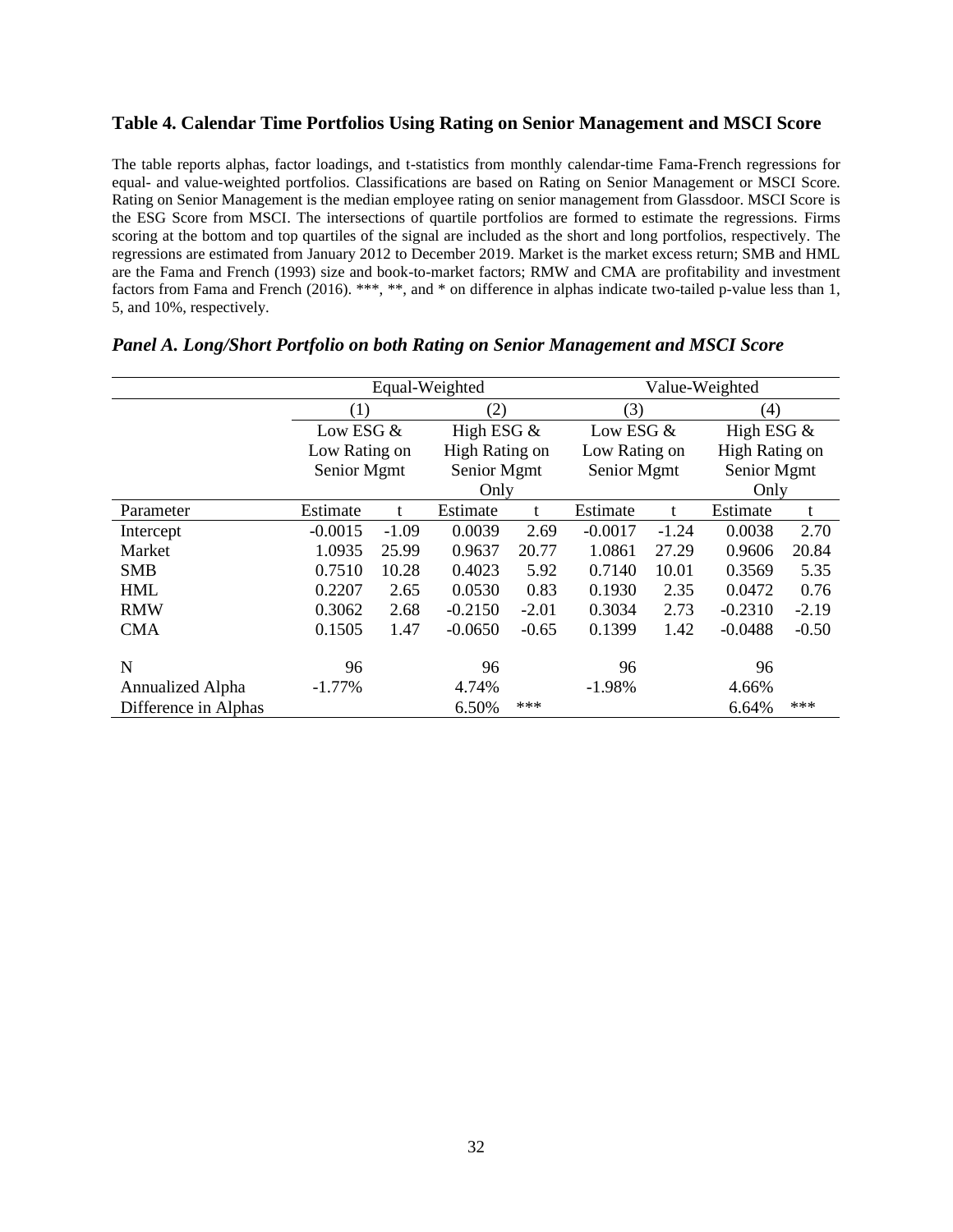## *Panel B. Robustness Test*

The table reports alphas, factor loadings, and t-statistics from monthly calendar-time Fama-French regressions for equal- and value-weighted portfolios. Classifications are based on Rating on Senior Management or MSCI Score. Rating on Senior Management is the median employee rating on senior management from Glassdoor. MSCI Score is the ESG Score from MSCI. Env Score, Soc Score, and Gov Score are environmental, social, and governance scores from MSCI. The intersections of portfolios are formed to estimate the regressions. Firms scoring at the bottom and top quartiles of the signal are included as the short and long portfolios, respectively. The regressions are estimated from January 2012 to December 2019. \*\*\*, \*\*, and \* on difference in alphas indicate two-tailed p-value less than 1, 5, and 10%, respectively.

|                                  |                                                         | <b>Equal-Weighted Annualized Alpha</b> |            |            | <b>Value-Weighted Annualized Alpha</b> |                  |            |            |  |  |  |
|----------------------------------|---------------------------------------------------------|----------------------------------------|------------|------------|----------------------------------------|------------------|------------|------------|--|--|--|
|                                  | Low ESG &                                               | High ESG $&$                           | Difference |            | Low ESG &                              | High ESG $&$     | Difference |            |  |  |  |
|                                  | Low Rating on                                           | High Rating on                         | in Alpha   |            | Low Rating on                          | High Rating on   | in Alpha   |            |  |  |  |
|                                  | Senior Mgmt Only                                        | Senior Mgmt Only                       |            |            | Senior Mgmt Only                       | Senior Mgmt Only |            |            |  |  |  |
|                                  | <b>Sub ESG Categories in lieu of Overall ESG Rating</b> |                                        |            |            |                                        |                  |            |            |  |  |  |
| Environmental                    | 1.08%                                                   | 4.86%                                  | 3.79%      |            | 0.81%                                  | 4.72%            | 3.91%      |            |  |  |  |
| Social                           | $-2.00%$                                                | 2.41%                                  | 4.41%      | $\ast\ast$ | $-2.05%$                               | 2.34%            | 4.39%      | $**$       |  |  |  |
| Governance                       | 1.82%                                                   | 2.84%                                  | 1.02%      |            | 1.59%                                  | 2.78%            | 1.19%      |            |  |  |  |
| <b>Alternative Portfolio Cut</b> |                                                         |                                        |            |            |                                        |                  |            |            |  |  |  |
| Tercile                          | $-1.89%$                                                | 3.54%                                  | 5.42%      | $***$      | $-1.89%$                               | 3.39%            | 5.28%      | $\ast\ast$ |  |  |  |
| Quintile                         | $-1.06%$                                                | 4.38%                                  | 5.44%      | $***$      | $-1.59%$                               | 4.33%            | 5.92%      | $**$       |  |  |  |
| Sub period                       |                                                         |                                        |            |            |                                        |                  |            |            |  |  |  |
| 2011-2014                        | $-2.04%$                                                | 3.05%                                  | 5.10%      |            | $-2.10%$                               | 3.05%            | 5.15%      |            |  |  |  |
| 2015-2018                        | $-1.58%$                                                | 5.48%                                  | 7.05%      | ***        | $-1.97\%$                              | 5.35%            | 7.32%      | ***        |  |  |  |
|                                  | <b>Alternative Factor Models Using Quartile Cut</b>     |                                        |            |            |                                        |                  |            |            |  |  |  |
| 3-factor alpha                   | $-1.28%$                                                | 4.40%                                  | 5.68%      | $**$       | $-1.50%$                               | 4.31%            | 5.81%      | $***$      |  |  |  |
| 4-factor alpha                   | $-0.74%$                                                | 5.04%                                  | 5.77%      | ***        | $-0.74%$                               | 4.40%            | 5.15%      | $***$      |  |  |  |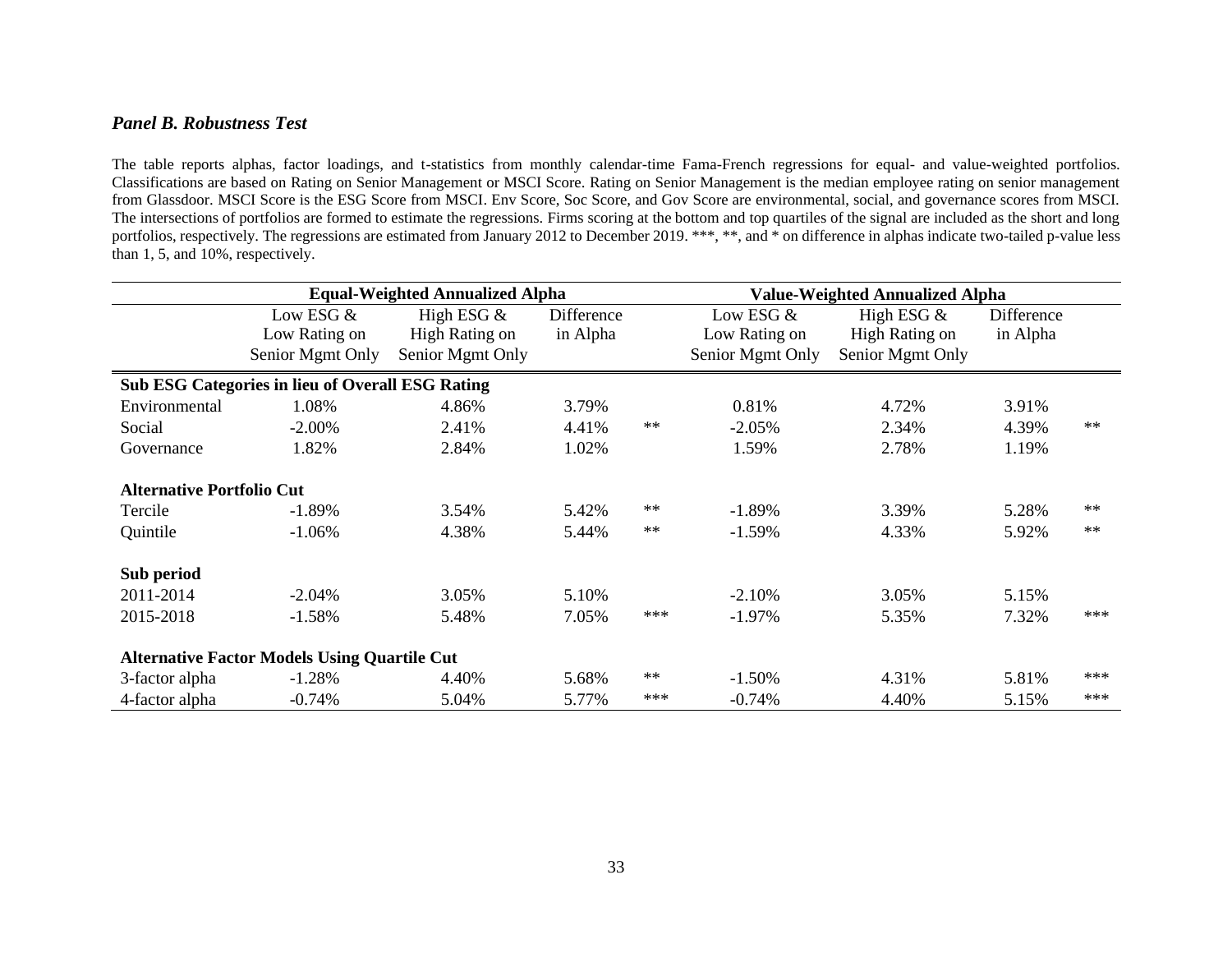## *Panel C. Firm-Level Panel Regression*

Dependent variable is the monthly stock return for each firm measured as in the calendar-time portfolios for every month beginning in January to December of t+1. High ESG & High Rating on Senior Management (Low ESG & Low Rating on Senior Management) indicates firms scoring at the top (bottom) quartile of ESG and Employee Rating on Senior Management. Last Year's Return is the 12-month stock return during year t. PRC is the price at the end of month t-2. DVOL is the dollar trading volume (in millions) in month t-2. Remaining controls are additional firm level controls. Size is the natural log of market capitalization. MTB is market value at the end of the calendar year divided by book value of equity. ROE is defined as net income divided by average shareholder equity. SG&A/Sales is selling, general, and administrative expense divided by sales. Adv Exp/Sales is advertising expense divided by sales. R&D/Sales is R&D expense divided by sales. Capex/PPE is capital expenditure divided by property plant and equipment. Standard errors are robust and clustered at the firm-level.

|                                       | (1)                   |         | (2)       |         |  |  |
|---------------------------------------|-----------------------|---------|-----------|---------|--|--|
|                                       | Estimate              |         | Estimate  | t       |  |  |
| High ESG & High Rating on Senior Mgmt | 0.0039                | 3.64    | 0.0036    | 3.39    |  |  |
| Low ESG & Low Rating on Senior Mgmt   | 0.0000                | $-0.02$ | 0.0001    | 0.04    |  |  |
| Last Year's Return                    | $-0.0081$             | $-5.58$ | $-0.0083$ | $-5.68$ |  |  |
| <b>PRC</b>                            | $-0.0010$             | $-2.09$ | $-0.0011$ | $-2.28$ |  |  |
| <b>DVOL</b>                           | $-0.0006$             | $-1.26$ | $-0.0007$ | $-1.45$ |  |  |
| <b>MTB</b>                            | 0.0000                | $-0.67$ | 0.0000    | $-0.70$ |  |  |
| Size                                  | 0.0009                | 1.69    | 0.0010    | 1.77    |  |  |
| <b>ROE</b>                            |                       |         | 0.0023    | 3.57    |  |  |
| SG&A/Sales                            |                       |         | 0.0000    | $-0.19$ |  |  |
| Adv Exp/Sales                         |                       |         | 0.0315    | 2.54    |  |  |
| R&D/Sales                             |                       |         | 0.0004    | 1.44    |  |  |
| Capex/PPE                             |                       |         | 0.0022    | 1.21    |  |  |
| F.E.                                  | Industry & Year-Month |         |           |         |  |  |
| N                                     | 116,880               |         | 116,880   |         |  |  |
|                                       |                       |         |           |         |  |  |
| Annualized Alpha                      | 4.80%                 |         | 4.37%     |         |  |  |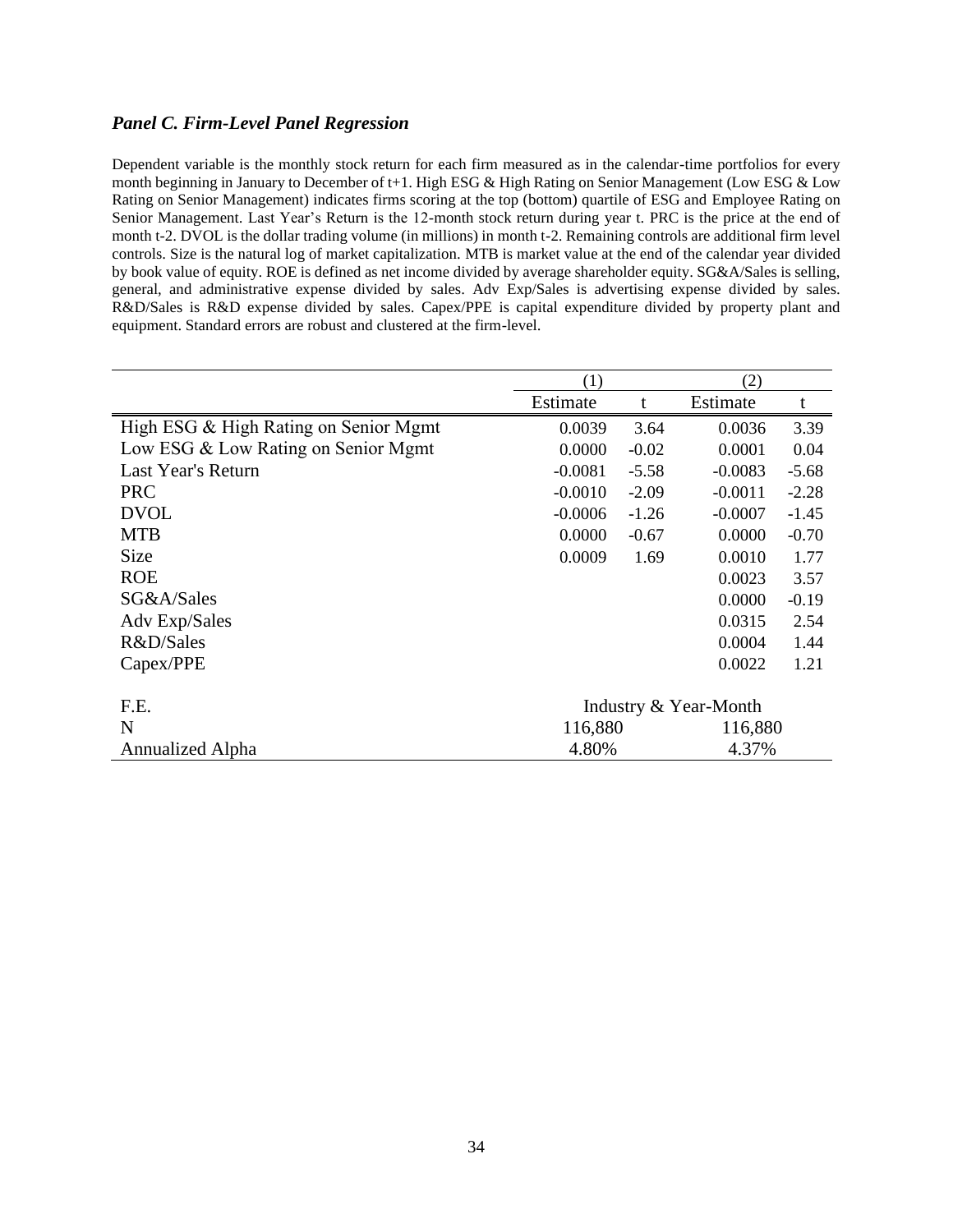## **Table 5. Calendar Time Portfolios Using Rating on Senior Management and/or MSCI Score**

The table reports alphas, factor loadings, and t-statistics from monthly calendar-time Fama-French regressions for equal- and value-weighted portfolios. Classifications are based on Rating on Senior Management or MSCI Score. Rating on Senior Management is the median employee rating on senior management from Glassdoor. MSCI Score is the ESG Score from MSCI. The intersections of quartile portfolios are formed to estimate the regressions. Firms scoring at the bottom and top quartiles of the signal are included as the short and long portfolios, respectively. The regressions are estimated from January 2012 to December 2019. Market is the market excess return; SMB and HML are the Fama and French (1993) size and book-to-market factors; RMW and CMA are profitability and investment factors from Fama and French (2016). \*\*\*, \*\*, and \* on difference in alphas indicate two-tailed p-value less than 1, 5, and 10%, respectively.

|                           |                |            |              |               | Equal-Weighted |       |                |                  |                  |         |
|---------------------------|----------------|------------|--------------|---------------|----------------|-------|----------------|------------------|------------------|---------|
|                           | (1)            |            | (2)          |               | (3)            |       | (4)            |                  | (5)              |         |
|                           | Low ESG &      |            | High ESG $&$ |               | High ESG Only  |       | High Rating on |                  | High ESG $&$     |         |
|                           | High Rating on |            |              | Low Rating on |                |       |                | Senior Mgmt Only | High Rating on   |         |
|                           | Senior Mgmt    |            |              | Senior Mgmt   |                |       |                |                  | Senior Mgmt Only |         |
| Parameter                 | Estimate       |            | Estimate     |               | Estimate       |       | Estimate       |                  | Estimate         |         |
| Intercept                 | 0.0007         | 0.99       | $-0.0019$    | $-1.40$       | 0.00           | 0.97  | 0.0018         | 2.40             | 0.0039           | 2.69    |
| Market                    | 1.0072         | 39.86      | 1.1085       | 24.55         | 1.05           | 44.00 | 0.9928         | 41.58            | 0.9637           | 20.77   |
| <b>SMB</b>                | 0.6162         | 13.92      | 0.6921       | 11.43         | 0.49           | 13.98 | 0.5808         | 17.46            | 0.4023           | 5.92    |
| <b>HML</b>                | 0.0971         | 2.28       | 0.0965       | 1.37          | 0.06           | 1.66  | 0.1028         | 3.14             | 0.0530           | 0.83    |
| <b>RMW</b>                | 0.0133         | 0.23       | 0.2002       | 1.90          | 0.05           | 0.98  | $-0.1868$      | $-3.32$          | $-0.2150$        | $-2.01$ |
| <b>CMA</b>                | $-0.1121$      | $-1.84$    | $-0.0719$    | $-0.72$       | 0.06           | 1.00  | $-0.1399$      | $-2.50$          | $-0.0650$        | $-0.65$ |
| N                         | 96             |            | 96           |               | 96             |       | 96             |                  | 96               |         |
| Annualized Alpha          | 0.87%          |            | $-2.25%$     |               | 0.82%          |       | 2.20%          |                  | 4.74%            |         |
| Diff in Alphas vs Col (5) | 3.87%          | $\ast\ast$ | 6.98%        | $***$         | 3.92%          | ***   | 2.53%          | $**$             |                  |         |

### *Panel A. Long/Short Portfolio on both Rating on Senior Management and/or MSCI Score- Equal Weighted*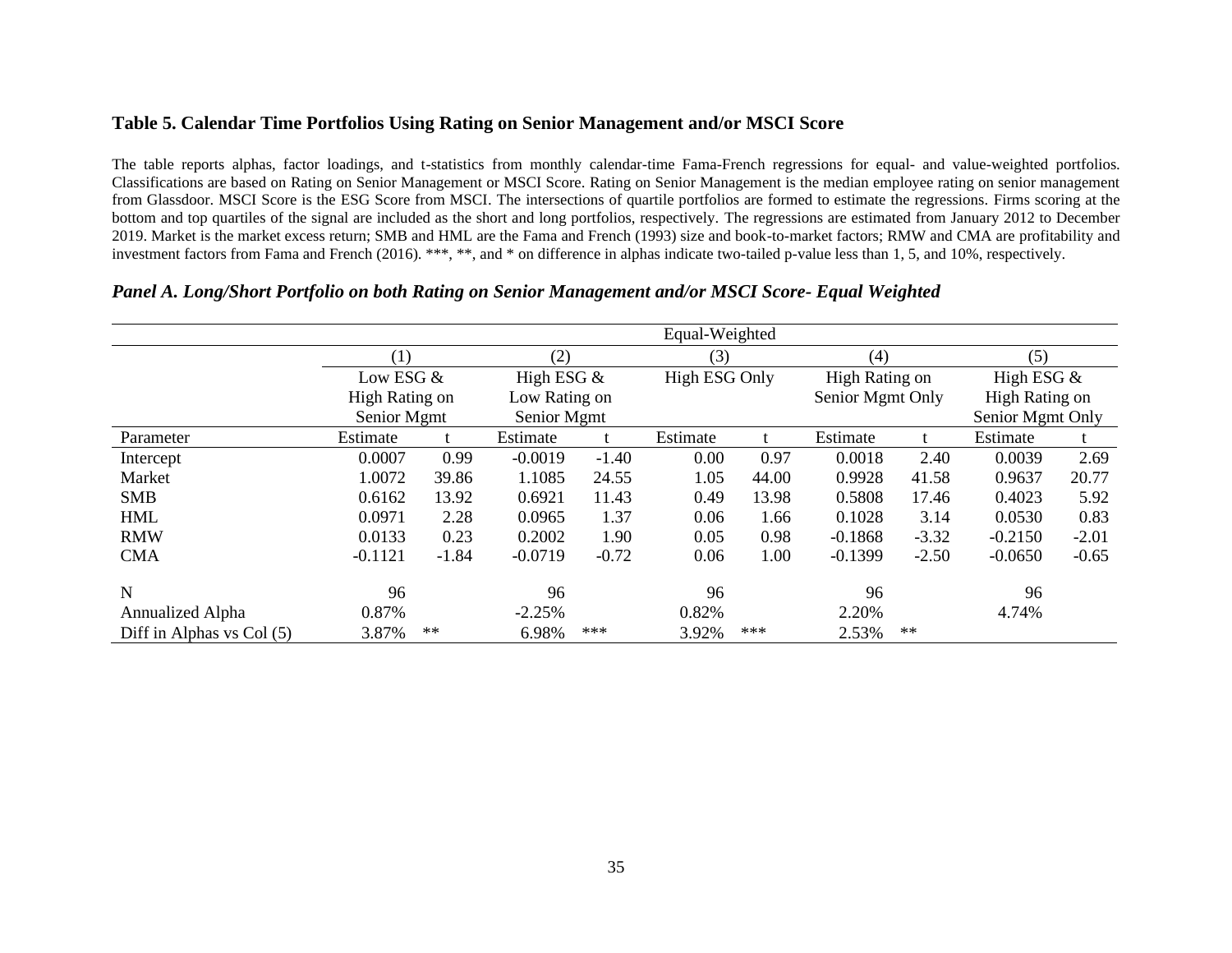|                           |                |         |             |                               | Value-Weighted |                      |                |                  |                     |                  |  |
|---------------------------|----------------|---------|-------------|-------------------------------|----------------|----------------------|----------------|------------------|---------------------|------------------|--|
|                           | (1)            |         | (2)         |                               | (3)            |                      | (4)            |                  | (5)<br>High ESG $&$ |                  |  |
|                           | Low ESG &      |         |             | High ESG $&$<br>Low Rating on |                | <b>High ESG Only</b> | High Rating on |                  |                     |                  |  |
|                           | High Rating on |         |             |                               |                |                      |                | Senior Mgmt Only |                     | High Rating on   |  |
|                           | Senior Mgmt    |         | Senior Mgmt |                               |                |                      |                |                  |                     | Senior Mgmt Only |  |
| Parameter                 | Estimate       |         | Estimate    |                               | Estimate       |                      | Estimate       |                  | Estimate            |                  |  |
| Intercept                 | 0.0005         | 0.83    | $-0.0017$   | $-1.29$                       | 0.0007         | 0.97                 | 0.0016         | 2.11             | 0.0038              | 2.70             |  |
| Market                    | 1.0093         | 45.11   | 1.0920      | 25.31                         | 1.0373         | 43.96                | 0.9921         | 41.89            | 0.9606              | 20.84            |  |
| <b>SMB</b>                | 0.5750         | 14.56   | 0.6656      | 11.26                         | 0.4427         | 12.71                | 0.5397         | 16.38            | 0.3569              | 5.35             |  |
| <b>HML</b>                | 0.0891         | 2.37    | 0.0819      | 1.20                          | 0.0505         | 1.42                 | 0.0881         | 2.78             | 0.0472              | 0.76             |  |
| <b>RMW</b>                | 0.0144         | 0.27    | 0.1993      | 1.92                          | 0.0389         | 0.82                 | $-0.1872$      | $-3.39$          | $-0.2310$           | $-2.19$          |  |
| <b>CMA</b>                | $-0.1041$      | $-1.92$ | $-0.0791$   | $-0.80$                       | 0.0582         | 1.03                 | $-0.1328$      | $-2.43$          | $-0.0488$           | $-0.50$          |  |
| $\mathbf N$               | 96             |         | 96          |                               | 96             |                      | 96             |                  | 96                  |                  |  |
| Annualized Alpha          | 0.65%          |         | $-2.01%$    |                               | 0.81%          |                      | 1.91%          |                  | 4.66%               |                  |  |
| Diff in Alphas vs Col (5) | 4.01%          | $***$   | 6.67%       | $***$                         | 3.85%          | $\ast\ast$           | 2.75%          | **               |                     |                  |  |

*Panel B. Long/Short Portfolio on both Rating on Senior Management and/or MSCI Score- Value Weighted*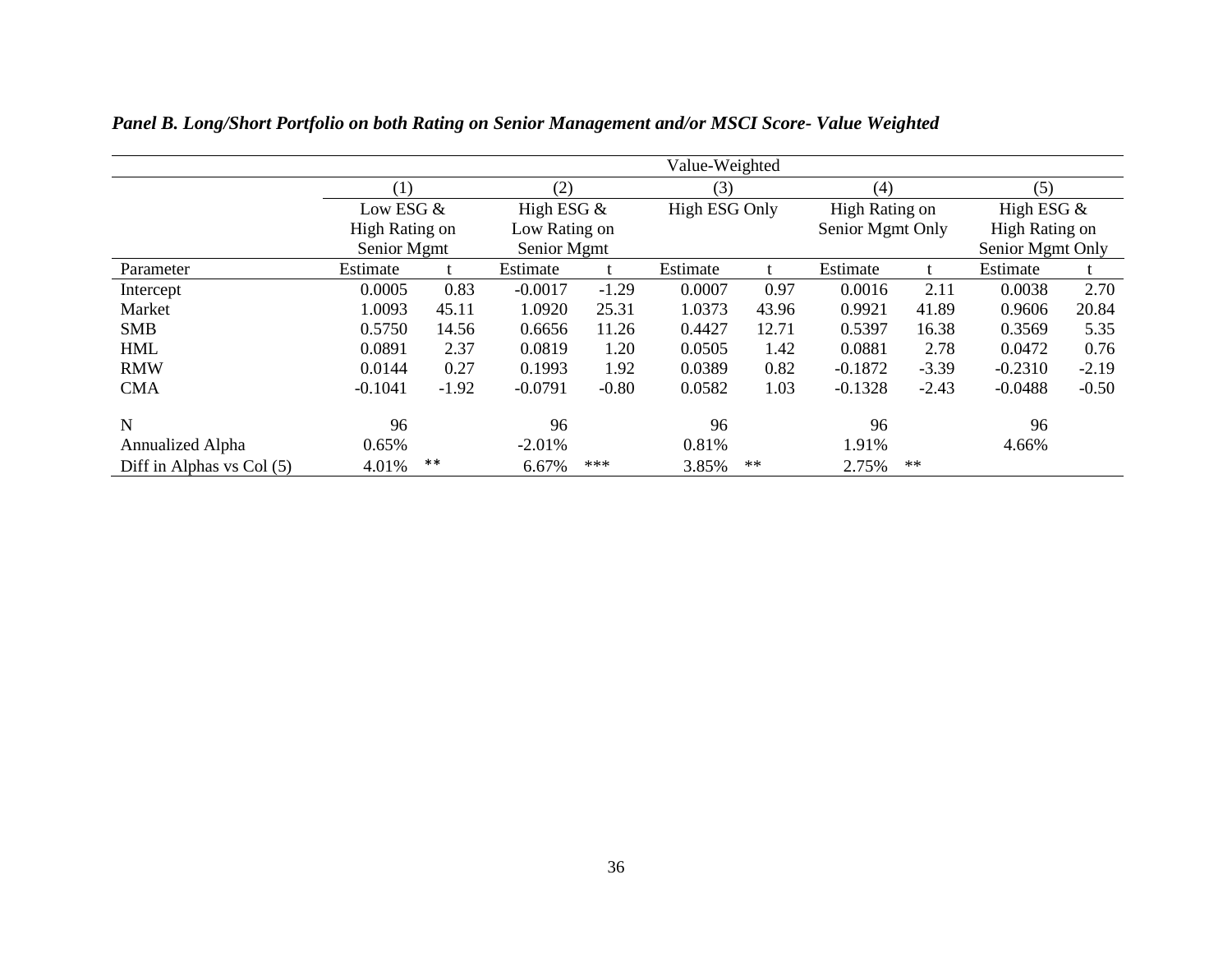# **Table 6: Future Accounting Performance**

Panels A and B report the accounting metrics of the year of portfolio formation and future years. Sales is defined as total sales during the year. ROE is defined as net income divided by average shareholder equity. t=x to t=y represents a change between year x and year y. High ESG & High Rating on Senior Management (Low ESG & Low Rating on Senior Management) indicates firms scoring at the top (bottom) quartile of ESG and Employee Rating on Senior Management. High ESG & Low Rating on Senior Management (Low ESG & High Rating on Senior Management) indicates firms scoring at the top (bottom) quartile of ESG and at the bottom (top) quartile of Employee Rating on Senior Management.

## *Panel A: Sales*

|     |                                       |          |          | Sales    |          |          |
|-----|---------------------------------------|----------|----------|----------|----------|----------|
|     |                                       | $t=0$ to | $t=0$ to | $t=0$ to | $t=0$ to | $t=0$ to |
|     |                                       | $t=1$    | $t=2$    | $t=3$    | t=4      | $t = 5$  |
| (1) | High ESG & High Rating on Senior Mgmt | $9.55\%$ | 21.29%   | 39.74%   | 50.99%   | 71.09%   |
| (2) | High ESG & Low Rating on Senior Mgmt  | 5.74%    | 12.61%   | 23.55%   | 34.73%   | 48.80%   |
| (3) | Low ESG & High Rating on Senior Mgmt  | 7.14%    | 16.08%   | 28.91%   | 35.67%   | 51.74%   |
| (4) | Low ESG & Low Rating on Senior Mgmt   | 5.65%    | 12.36%   | 26.40%   | 36.82%   | 54.46%   |
|     | Difference $(1)-(4)$                  | 3.90%    | 8.92%    | 13.34%   | 14.16%   | 16.63%   |
|     | t-stat                                | 4.51     | 5.86     | 4.81     | 4.13     | 3.11     |

# *Panel B: Profitability*

|     |                                       |            |            | <b>ROE</b> |           |            |
|-----|---------------------------------------|------------|------------|------------|-----------|------------|
|     |                                       | $t=0$ to   | $t=0$ to   | $t=0$ to   | $t=0$ to  | $t=0$ to   |
|     |                                       | $t=1$      | $t=2$      | $t=3$      | $t = 4$   | $t = 5$    |
| (1) | High ESG & High Rating on Senior Mgmt | $-1.22\%$  | $-2.85\%$  | $-4.91\%$  | $-1.73%$  | $0.43\%$   |
| (2) | High ESG & Low Rating on Senior Mgmt  | $-15.35%$  | $-24.04\%$ | $-27.74%$  | $-32.77%$ | $-26.44%$  |
| (3) | Low ESG & High Rating on Senior Mgmt  | $-10.99\%$ | $-16.47\%$ | $-22.57%$  | $-23.88%$ | $-20.95%$  |
| (4) | Low ESG & Low Rating on Senior Mgmt   | $-16.38\%$ | $-29.00\%$ | $-28.99\%$ | $-38.45%$ | $-39.07\%$ |
|     | <b>Difference</b>                     | 15.17%     | 26.15%     | 24.08%     | $36.72\%$ | 39.51%     |
|     | t-stat                                | 3.27       | 4.08       | 3.20       | 4.48      | 4.21       |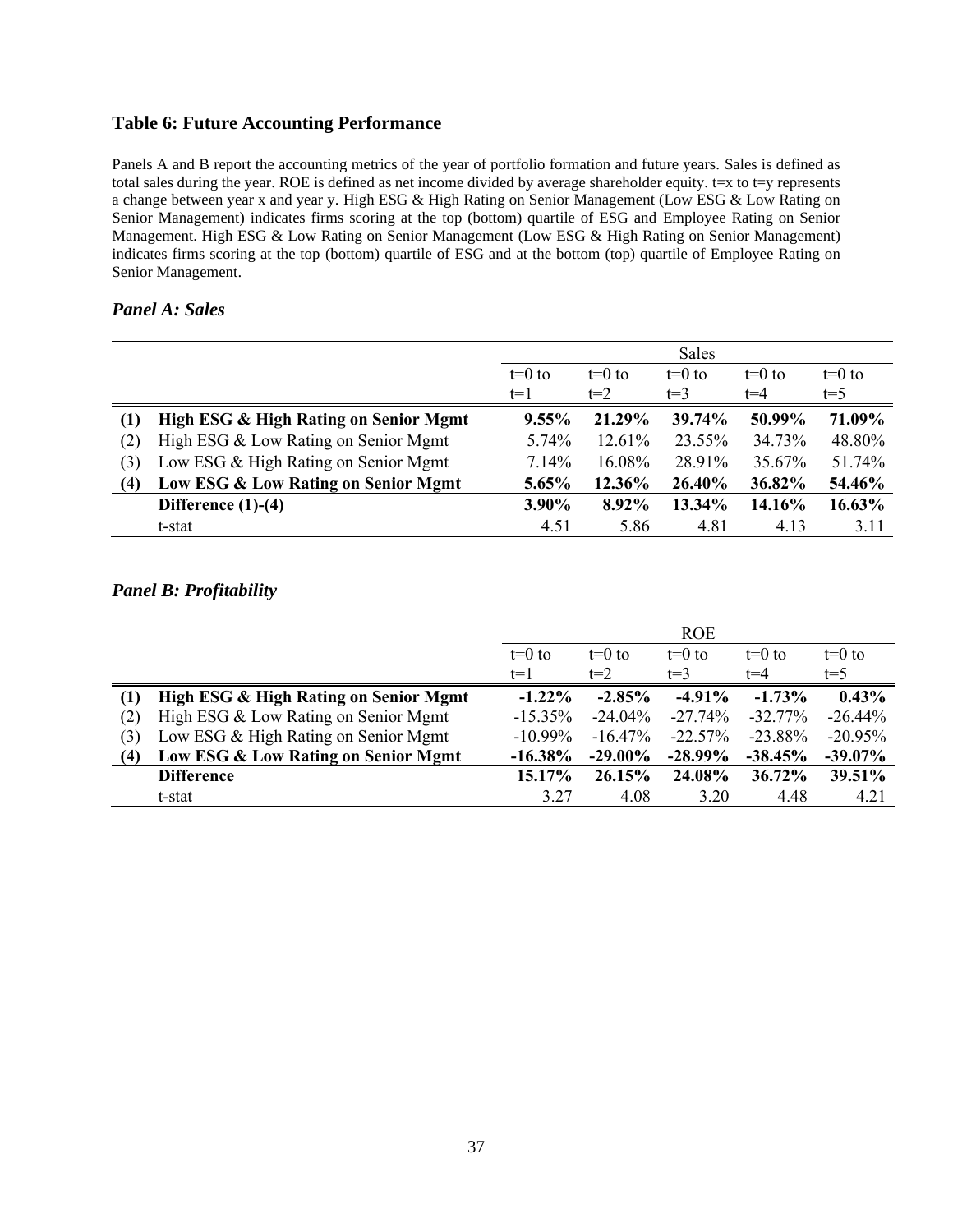## *Panel C: Panel Regressions*

Dependent variable is the Sales and ROE Growth from  $t=0$  to  $t=2$ . High ESG & High Rating on Senior Management (Low ESG & Low Rating on Senior Management) indicates firms scoring at the top (bottom) quartile of ESG and Employee Rating on Senior Management. Last Year's Return is the 12-month stock return during year t. PRC is the price at the end of month t-2. DVOL is the dollar trading volume (in millions) in month t-2. Remaining controls are additional firm level controls. Size is the natural log of market capitalization. MTB is market value at the end of the calendar year divided by book value of equity. ROE is defined as net income divided by average shareholder equity. SG&A/Sales is selling, general, and administrative expense divided by sales. Adv Exp/Sales is advertising expense divided by sales. R&D/Sales is R&D expense divided by sales. Capex/PPE is capital expenditure divided by property plant and equipment. Standard errors are robust and clustered at the firm-level.

|                                       | Sales                      |          | <b>ROE</b> |         |
|---------------------------------------|----------------------------|----------|------------|---------|
|                                       | Growth from $t=0$ to $t=2$ |          |            |         |
|                                       | (1)                        |          | (2)        |         |
|                                       | Estimate                   | t        | Estimate   |         |
| High ESG & High Rating on Senior Mgmt | 0.0470                     | 4.05     | 0.1336     | 2.49    |
| Low ESG & Low Rating on Senior Mgmt   | 0.0031                     | 0.28     | $-0.1271$  | $-2.01$ |
| Last Year's Return                    | 0.1599                     | 15.16    | 0.1844     | 3.24    |
| <b>PRC</b>                            | 0.0448                     | 10.72    | 0.1012     | 4.74    |
| <b>DVOL</b>                           | 0.0641                     | 12.55    | $-0.1743$  | $-7.13$ |
| <b>MTB</b>                            | 0.0000                     | 0.21     | $-0.0001$  | $-2.21$ |
| Size                                  | $-0.0769$                  | $-13.70$ | 0.2155     | 8.16    |
| <b>ROE</b>                            | $-0.0020$                  | $-0.43$  | 0.0033     | 0.09    |
| SG&A/Sales                            | $-0.0002$                  | $-0.98$  | $-0.0025$  | $-5.95$ |
| Adv Exp/Sales                         | 0.3400                     | 3.10     | $-0.6570$  | $-1.33$ |
| R&D/Sales                             | $-0.0054$                  | $-1.91$  | 0.0227     | 3.41    |
| Capex/PPE                             | 0.2436                     | 3.10     | $-0.1210$  | $-1.06$ |
| F.E.                                  | Industry & Year            |          |            |         |
| N                                     | 9,669                      |          | 9,669      |         |
| Difference                            | 4.39%                      |          | 26.07%     |         |